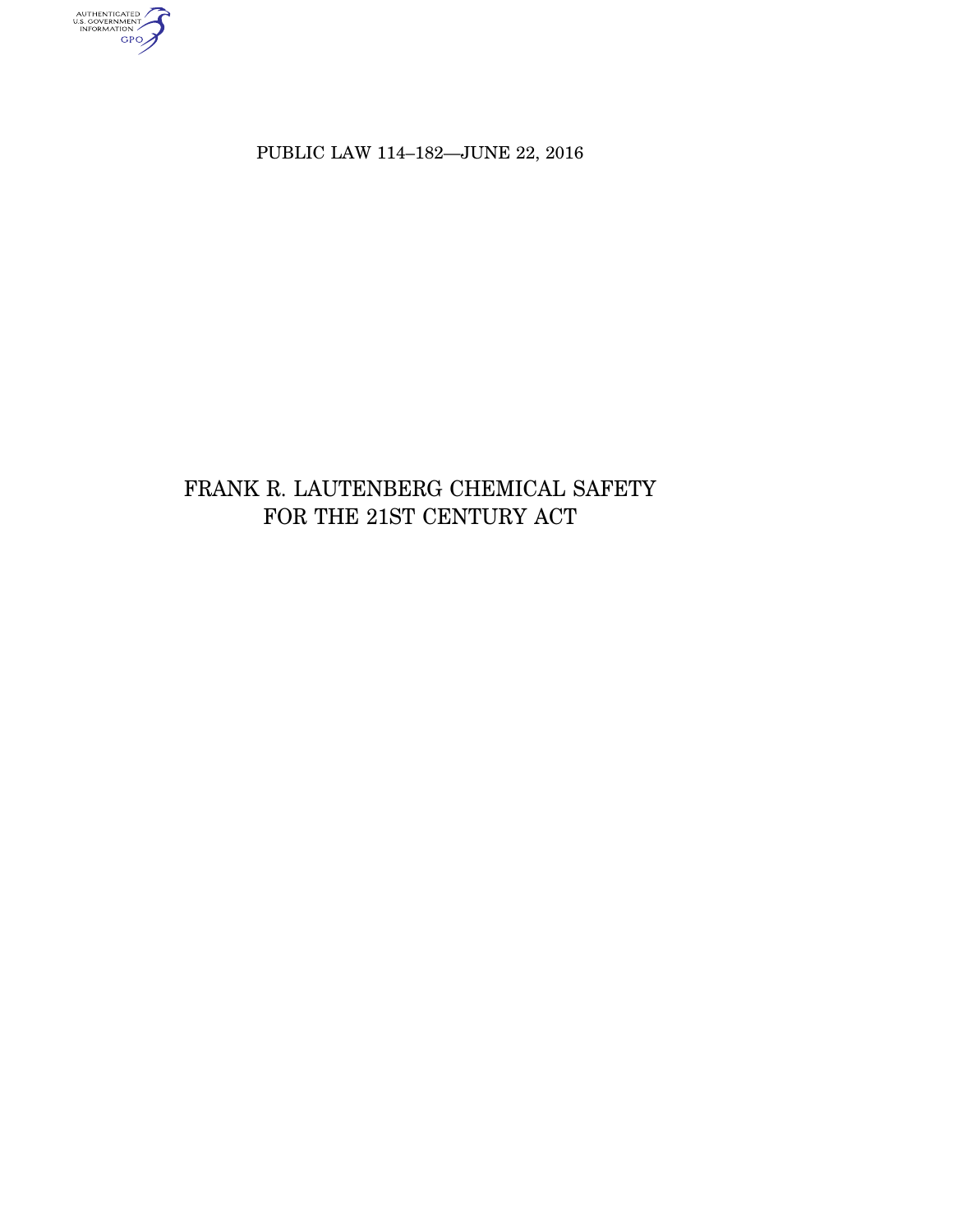# Public Law 114–182 114th Congress

# An Act

June 22, 2016 [H.R. 2576]

To modernize the Toxic Substances Control Act, and for other purposes.

*Be it enacted by the Senate and House of Representatives of the United States of America in Congress assembled,* 

Frank R. Lautenberg Chemical Safety for the 21st Century Act. 15 USC 2601 note.

### **SECTION 1. SHORT TITLE; TABLE OF CONTENTS.**

(a) SHORT TITLE.—This Act may be cited as the ''Frank R. Lautenberg Chemical Safety for the 21st Century Act''.

(b) TABLE OF CONTENTS.—The table of contents of this Act is as follows:

Sec. 1. Short title; table of contents.

#### TITLE I—CHEMICAL SAFETY

- Sec. 2. Findings, policy, and intent.
- Sec. 3. Definitions.
- Sec. 4. Testing of chemical substances and mixtures. Sec. 5. Manufacturing and processing notices.
- 
- Sec. 6. Prioritization, risk evaluation, and regulation of chemical substances and mixtures.
- Sec. 7. Imminent hazards.
- Sec. 8. Reporting and retention of information. Sec. 9. Relationship to other Federal laws.
- 
- Sec. 10. Exports of elemental mercury. Sec. 11. Confidential information.
- 
- 
- Sec. 12. Penalties. Sec. 13. State-Federal relationship.
- Sec. 14. Judicial review.
- Sec. 15. Citizens' civil actions. Sec. 16. Studies.
- 
- Sec. 17. Administration of the Act.
- Sec. 18. State programs. Sec. 19. Conforming amendments.
- 
- Sec. 20. No retroactivity. Sec. 21. Trevor's Law.

#### TITLE II—RURAL HEALTHCARE CONNECTIVITY

- Sec. 201. Short title. Sec. 202. Telecommunications services for skilled nursing facilities.
- 

# **TITLE I—CHEMICAL SAFETY**

### **SEC. 2. FINDINGS, POLICY, AND INTENT.**

Section 2(c) of the Toxic Substances Control Act (15 U.S.C. 2601(c)) is amended by striking ''proposes to take'' and inserting ''proposes as provided''.

# **SEC. 3. DEFINITIONS.**

Section 3 of the Toxic Substances Control Act (15 U.S.C. 2602) is amended—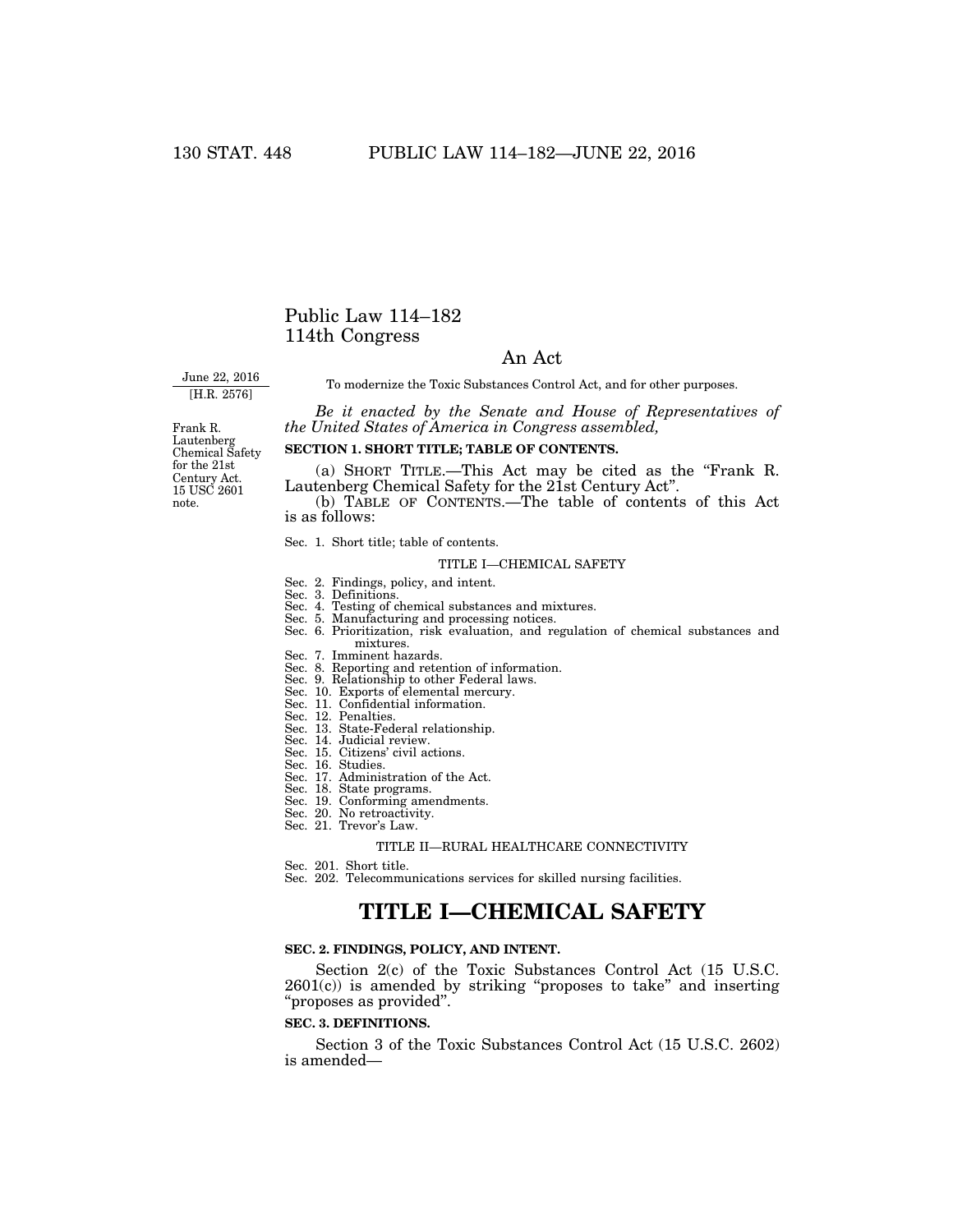(1) by redesignating paragraphs (4) through (14) as paragraphs (5), (6), (8), (9), (10), (11), (13), (14), (15), (16), and  $(17)$ , respectively;

(2) by inserting after paragraph (3) the following:

"(4) The term 'conditions of use' means the circumstances, as determined by the Administrator, under which a chemical substance is intended, known, or reasonably foreseen to be manufactured, processed, distributed in commerce, used, or disposed of.'';

(3) by inserting after paragraph (6), as so redesignated, the following:

''(7) The term 'guidance' means any significant written guidance of general applicability prepared by the Administrator.''; and

(4) by inserting after paragraph (11), as so redesignated, the following:

"(12) The term 'potentially exposed or susceptible subpopulation' means a group of individuals within the general population identified by the Administrator who, due to either greater susceptibility or greater exposure, may be at greater risk than the general population of adverse health effects from exposure to a chemical substance or mixture, such as infants, children, pregnant women, workers, or the elderly.''.

# **SEC. 4. TESTING OF CHEMICAL SUBSTANCES AND MIXTURES.**

Section 4 of the Toxic Substances Control Act (15 U.S.C. 2603) is amended—

(1) by striking ''standards'' each place it appears and inserting ''protocols and methodologies'';

 $(2)$  in subsection  $(a)$ —

(A) by striking ''If the Administrator finds'' and inserting  $\cdot(1)$  If the Administrator finds";

(B) in paragraph (1), as so designated—

(i) by striking " $(1)(A)(i)$ " and inserting " $(A)(i)(I)$ ";

(ii) by striking "(ii)" each place it appears and  $\text{inserting}$  " $(\text{II})$ ";

(iii) by striking "are insufficient data" and inserting ''is insufficient information'' each place it appears;

 $(iv)$  by striking " $(iii)$ " each place it appears and inserting  $\mathbf{H}(\text{III})$ ";

(v) by striking ''such data'' and inserting ''such information'' each place it appears;

(vi) by striking " $(B)(i)$ " and inserting " $(ii)(I)$ ";

(vii) by striking " $(I)$ " and inserting " $(aa)$ ";

(viii) by striking "(II)" and inserting "(bb)";

 $(ix)$  by striking " $(2)$ " and inserting " $(B)$ "; and

(x) in the matter following subparagraph (B), as so redesignated—

(I) by inserting '', or, in the case of a chemical substance or mixture described in subparagraph  $(A)(i)$ , by rule, order, or consent agreement," after ''rule'';

 $(\hat{II})$  by striking "data" each place it appears and inserting ''information''; and

(III) by striking ''and which are relevant'' and inserting "and which is relevant"; and

(C) by adding at the end the following: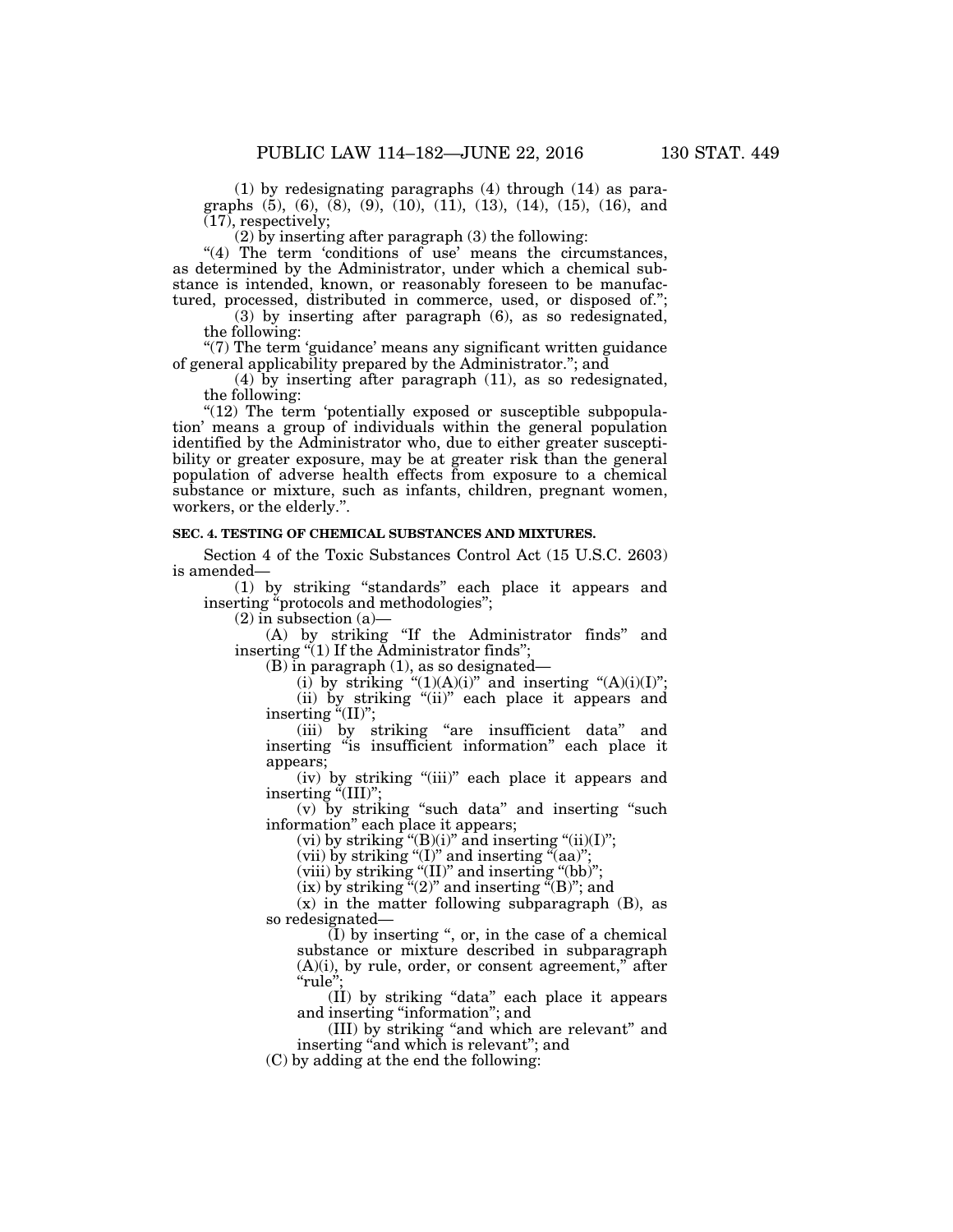Determination.

Review. Notice. Evaluation.

"(2) ADDITIONAL TESTING AUTHORITY.—In addition to the authority provided under paragraph (1), the Administrator may, by rule, order, or consent agreement—

''(A) require the development of new information relating to a chemical substance or mixture if the Administrator determines that the information is necessary—

''(i) to review a notice under section 5 or to perform a risk evaluation under section 6(b);

''(ii) to implement a requirement imposed in a rule, order, or consent agreement under subsection (e) or (f) of section 5 or in a rule promulgated under section  $6(a)$ ;

"(iii) at the request of a Federal implementing authority under another Federal law, to meet the regulatory testing needs of that authority with regard to toxicity and exposure; or

"(iv) pursuant to section  $12(a)(2)$ ; and

''(B) require the development of new information for the purposes of prioritizing a chemical substance under section 6(b) only if the Administrator determines that such information is necessary to establish the priority of the substance, subject to the limitations that—

"(i) not later than 90 days after the date of receipt of information regarding a chemical substance complying with a rule, order, or consent agreement under this subparagraph, the Administrator shall designate the chemical substance as a high-priority substance or a low-priority substance; and

"(ii) information required by the Administrator under this subparagraph shall not be required for the purposes of establishing or implementing a minimum information requirement of broader applicability.

"(3) STATEMENT OF NEED.—When requiring the development of new information relating to a chemical substance or mixture under paragraph (2), the Administrator shall identify the need for the new information, describe how information reasonably available to the Administrator was used to inform the decision to require new information, explain the basis for any decision that requires the use of vertebrate animals, and, as applicable, explain why issuance of an order is warranted instead of promulgating a rule or entering into a consent agreement.

"(4) TIERED TESTING.—When requiring the development of new information under this subsection, the Administrator shall employ a tiered screening and testing process, under which the results of screening-level tests or assessments of available information inform the decision as to whether 1 or more additional tests are necessary, unless information available to the Administrator justifies more advanced testing of potential health or environmental effects or potential exposure without first conducting screening-level testing.'';

 $(3)$  in subsection  $(b)$ 

 $(A)$  in paragraph  $(1)$ —

(i) in subparagraph (B), by striking ''test data'' and inserting "information";

(ii) in subparagraph (C), by striking ''data'' and inserting ''information''; and

Deadline.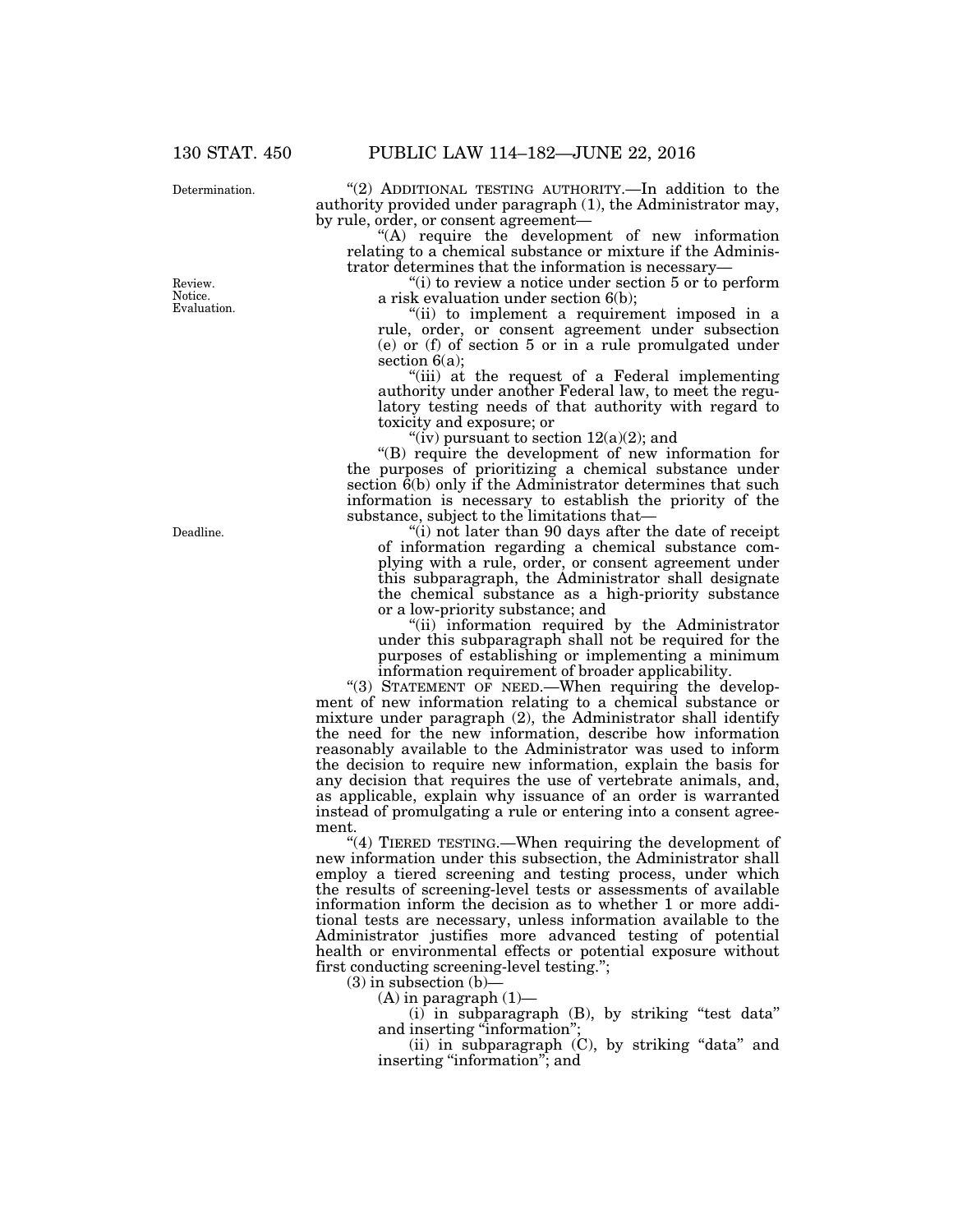(iii) in the matter following subparagraph (C), by striking "data" and inserting "information";

 $(B)$  in paragraph  $(2)$ 

(i) in subparagraph (A)—

(I) by striking ''test data'' and inserting ''information'';

(II) by inserting ''Protocols and methodologies for the development of information may also be prescribed for the assessment of exposure or exposure potential to humans or the environment.'' after the first sentence; and

(III) by striking ''hierarchical tests'' and inserting ''tiered testing''; and

(ii) in subparagraph (B), by striking ''data'' and inserting "information";

 $(C)$  in paragraph  $(3)$ —

(i) by striking ''data'' each place it appears and inserting "information";

(ii) in subparagraph  $(A)$ , by inserting "or  $(C)$ , as applicable,'' after ''subparagraph (B)'';

(iii) by striking  $\sqrt{\tilde{a}(a)(1)(A)}$ (ii) or (a)(1)(B)(ii)" each place it appears in subparagraph (B) and inserting  $f(a)(1)(A)(i)\hat{i}(\Pi)$  or  $(a)(1)(A)\hat{i}ii)(\Pi)$ "

(iv) in subparagraph (B), in the matter before clause (i), by striking ''subsection (a)'' and inserting "subsection  $(a)(1)$ "; and

(v) by adding at the end the following:

"(C) A rule or order under paragraph  $(1)$  or  $(2)$  of subsection (a) may require the development of information by any person who manufactures or processes, or intends to manufacture or process, a chemical substance or mixture subject to the rule or order.'';

(D) in paragraph (4)—

(i) by striking ''of data'' each place it appears and inserting ''of information''; and

(ii) by striking ''test data'' each place it appears and inserting ''information''; and

(E) by striking paragraph (5);

 $(4)$  in subsection  $(c)$ –

(A) in paragraph (1), by striking ''data'' and inserting ''information'';

(B) in paragraph (2), by striking ''data'' each place it appears and inserting ''information'';

 $(C)$  in paragraph  $(3)$ 

(i) by striking ''test data'' each place it appears and inserting ''information''; and

(ii) by striking ''such data'' each place it appears and inserting ''such information''; and

(D) in paragraph (4) by striking ''test data'' each place it appears and inserting ''information'';

 $(5)$  in subsection  $(d)$ —

(A) by striking ''test data'' each place it appears and inserting "information";

(B) by striking ''such data'' each place it appears and inserting "such information"; and

(C) by striking ''for which data have'' and inserting ''for which information has'';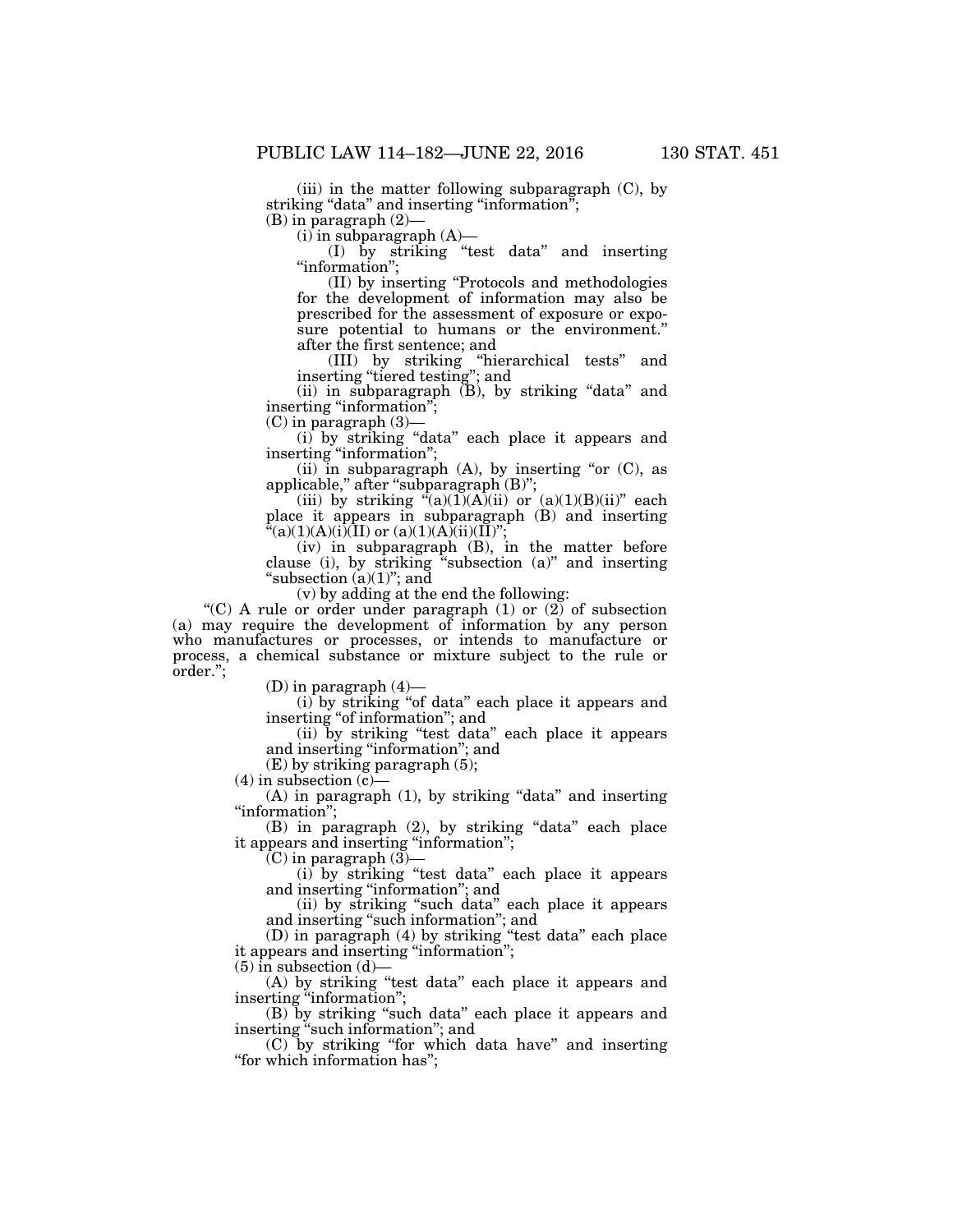$(6)$  in subsection  $(e)$ —

 $(A)$  in paragraph  $(1)$ —

 $(i)$  in subparagraph  $(A)$ —

(I) by striking ''promulgation of a rule'' and inserting ''development of information''; and

(II) by striking ''data'' each place it appears and inserting ''information''; and

(ii) in subparagraph (B), by striking ''either initiate a rulemaking proceeding under subsection (a) or if such a proceeding is not initiated within such period, publish in the Federal Register the Administrator's reason for not initiating such a proceeding'' and insert "issue an order, enter into a consent agreement, or initiate a rulemaking proceeding under subsection (a), or, if such an order or consent agreement is not issued or such a proceeding is not initiated within such period, publish in the Federal Register the Administrator's reason for not issuing such an order, entering into such a consent agreement, or initiating such a proceeding''; and

 $(B)$  in paragraph  $(2)(A)$ —

(i) by striking ''eight members'' and inserting ''ten members''; and

(ii) by adding at the end the following:

"(ix) One member appointed by the Chairman of the Consumer Product Safety Commission from Commissioners or employees of the Commission.

" $(x)$  One member appointed by the Commissioner of Food and Drugs from employees of the Food and Drug Administration.'';

 $(7)$  in subsection  $(f)$ —

(A) in paragraph (1), by striking ''test data'' and inserting ''information''; and

(B) in the matter following paragraph (2)—

(i) by striking "or will present";

(ii) by striking ''from cancer, gene mutations, or birth defects'';

(iii) by striking "data or";

(iv) by striking ''appropriate'' and inserting ''applicable''; and

(v) by inserting '', made without consideration of costs or other nonrisk factors,'' after ''publish in the Federal Register a finding'';

 $(8)$  in subsection  $(g)$ —

(A) by amending the subsection heading to read as follows: "PETITION FOR PROTOCOLS AND METHODOLOGIES FOR THE DEVELOPMENT OF INFORMATION";

(B) by striking ''test data'' each place it appears and inserting ''information''; and

(C) by striking ''submit data'' and inserting ''submit information''; and

(9) by adding at the end the following:

''(h) REDUCTION OF TESTING ON VERTEBRATES.—

''(1) IN GENERAL.—The Administrator shall reduce and replace, to the extent practicable, scientifically justified, and consistent with the policies of this title, the use of vertebrate

Federal Register, publication.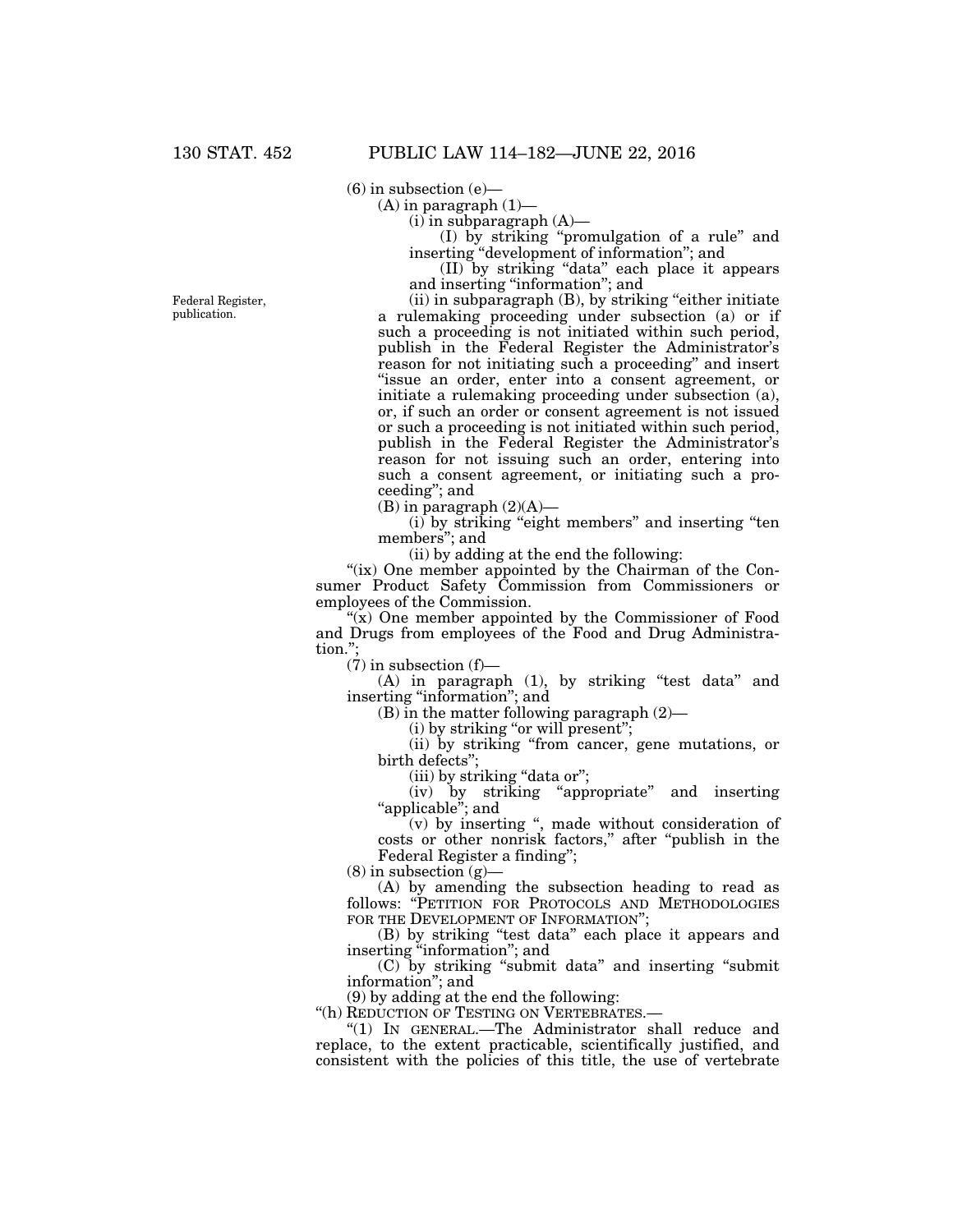animals in the testing of chemical substances or mixtures under this title by—

"( $\hat{A}$ ) prior to making a request or adopting a requirement for testing using vertebrate animals, and in accordance with subsection  $(a)(3)$ , taking into consideration, as appropriate and to the extent practicable and scientifically justified, reasonably available existing information, including—

''(i) toxicity information;

''(ii) computational toxicology and bioinformatics; and

"(iii) high-throughput screening methods and the prediction models of those methods; and

''(B) encouraging and facilitating—

''(i) the use of scientifically valid test methods and strategies that reduce or replace the use of vertebrate animals while providing information of equivalent or better scientific quality and relevance that will support regulatory decisions under this title;

''(ii) the grouping of 2 or more chemical substances into scientifically appropriate categories in cases in which testing of a chemical substance would provide scientifically valid and useful information on other chemical substances in the category; and

"(iii) the formation of industry consortia to jointly conduct testing to avoid unnecessary duplication of tests, provided that such consortia make all information from such testing available to the Administrator.

"(2) IMPLEMENTATION OF ALTERNATIVE TESTING METHODS.-To promote the development and timely incorporation of new scientifically valid test methods and strategies that are not based on vertebrate animals, the Administrator shall—

"(A) not later than 2 years after the date of enactment of the Frank R. Lautenberg Chemical Safety for the 21st Century Act, develop a strategic plan to promote the development and implementation of alternative test methods and strategies to reduce, refine, or replace vertebrate animal testing and provide information of

equivalent or better scientific quality and relevance for assessing risks of injury to health or the environment of chemical substances or mixtures through, for example— ''(i) computational toxicology and bioinformatics;

"(ii) high-throughput screening methods;

"(iii) testing of categories of chemical substances; "(iv) tiered testing methods;

" $(v)$  in vitro studies;

"(vi) systems biology;

"(vii) new or revised methods identified by validation bodies such as the Interagency Coordinating Committee on the Validation of Alternative Methods or the Organization for Economic Co-operation and Development; or

''(viii) industry consortia that develop information submitted under this title;

 $\mathrm{``(B)}$  as practicable, ensure that the strategic plan developed under subparagraph (A) is reflected in the development of requirements for testing under this section;

Deadline. Strategic plan.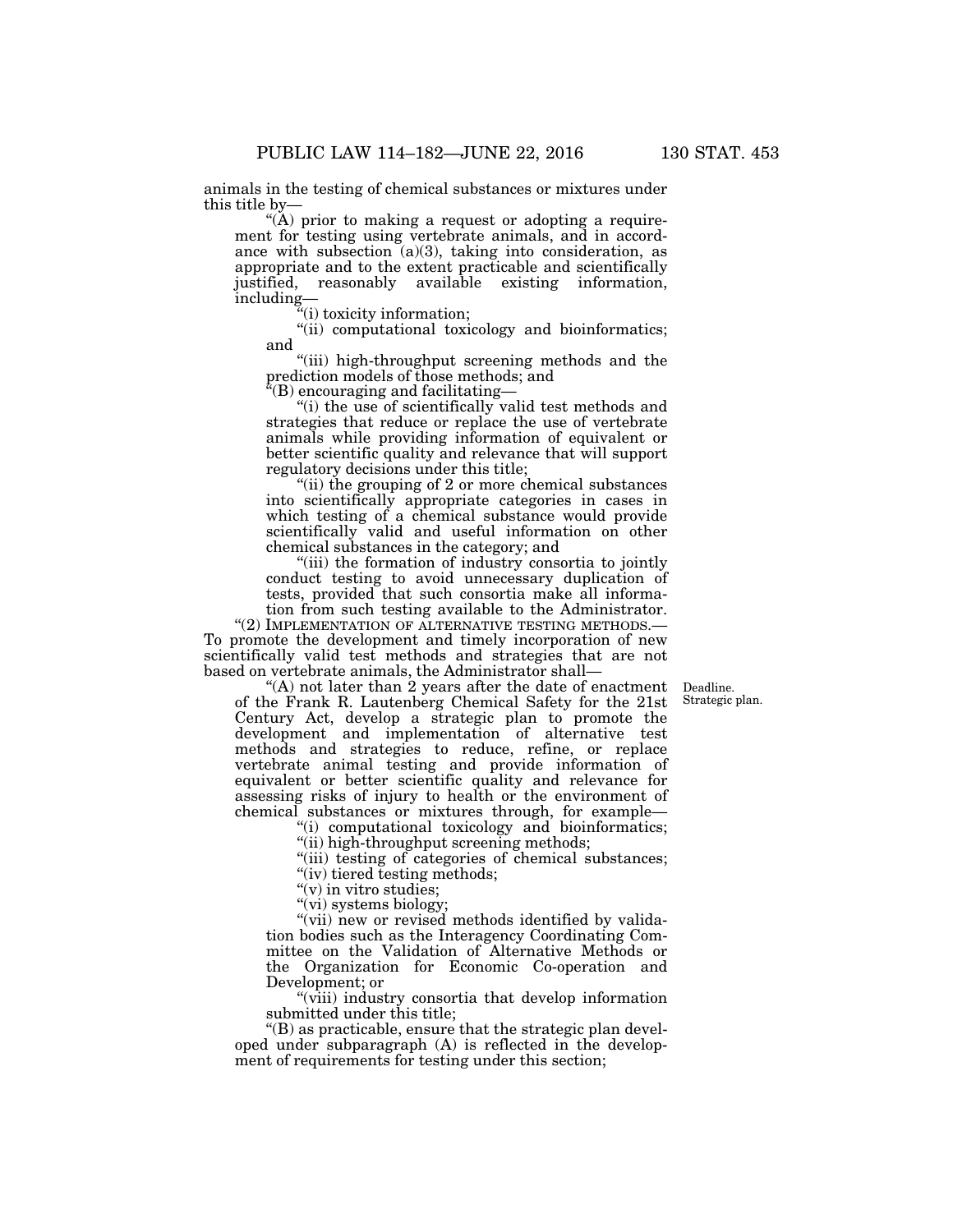Effective date. Deadlines. Reports.

Assessment.

''(C) include in the strategic plan developed under subparagraph (A) a list, which the Administrator shall update on a regular basis, of particular alternative test methods or strategies the Administrator has identified that do not require new vertebrate animal testing and are scientifically reliable, relevant, and capable of providing information of equivalent or better scientific reliability and quality to that which would be obtained from vertebrate animal testing;

''(D) provide an opportunity for public notice and comment on the contents of the plan developed under subparagraph (A), including the criteria for considering scientific reliability and relevance of the test methods and strategies that may be identified pursuant to subparagraph (C);

 $E(E)$  beginning on the date that is 5 years after the date of enactment of the Frank R. Lautenberg Chemical Safety for the 21st Century Act, and every 5 years thereafter, submit to Congress a report that describes the progress made in implementing the plan developed under subparagraph (A) and goals for future alternative test methods and strategies implementation; and

 $\mathcal{F}(F)$  prioritize and, to the extent consistent with available resources and the Administrator's other responsibilities under this title, carry out performance assessment, validation, and translational studies to accelerate the development of scientifically valid test methods and strategies that reduce, refine, or replace the use of vertebrate animals, including minimizing duplication, in any testing under this title.

''(3) VOLUNTARY TESTING.—

''(A) IN GENERAL.—Any person developing information for submission under this title on a voluntary basis and not pursuant to any request or requirement by the Administrator shall first attempt to develop the information by means of an alternative test method or strategy identified by the Administrator pursuant to paragraph  $(2)(C)$ , if the Administrator has identified such a test method or strategy for the development of such information, before conducting new vertebrate animal testing.

''(B) EFFECT OF PARAGRAPH.—Nothing in this paragraph shall, under any circumstance, limit or restrict the submission of any existing information to the Administrator.

''(C) RELATIONSHIP TO OTHER LAW.—A violation of this paragraph shall not be a prohibited act under section 15.

''(D) REVIEW OF MEANS.—This paragraph authorizes, but does not require, the Administrator to review the means by which a person conducted testing described in subpara $graph (A).$ ".

## **SEC. 5. MANUFACTURING AND PROCESSING NOTICES.**

Section 5 of the Toxic Substances Control Act (15 U.S.C. 2604) is amended—

 $(1)$  in subsection  $(a)$ —

 $(A)$  in paragraph  $(1)$ —

Public information.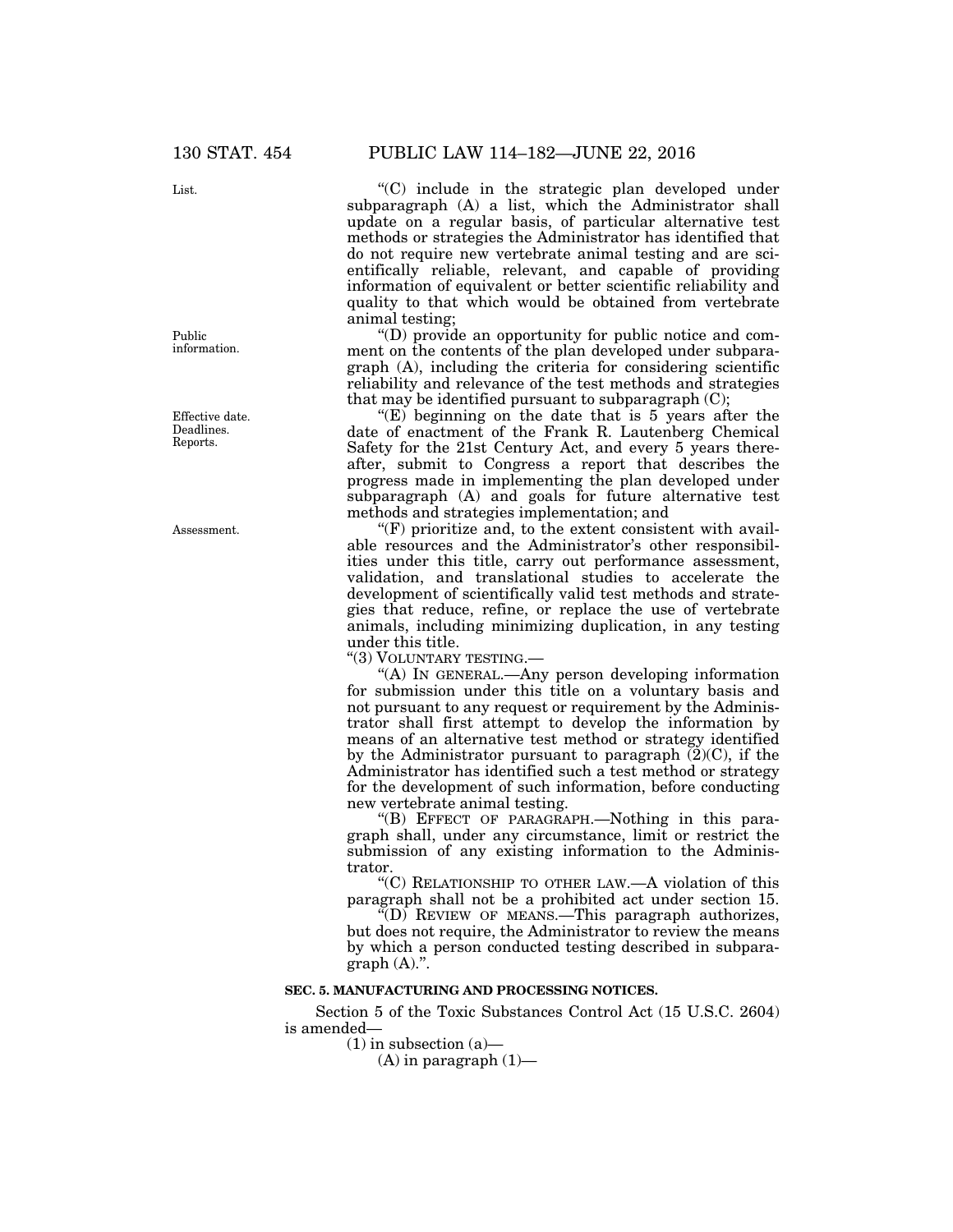(i) by striking ''Except as provided in'' and inserting "(A) Except as provided in subparagraph  $(B)$  of this paragraph and'';

 $(iii)$  by redesignating subparagraphs  $(A)$  and  $(B)$ as clauses (i) and (ii), respectively;

(iii) by striking all that follows ''significant new use'' and inserting a period; and

(iv) by adding at the end the following:

''(B) A person may take the actions described in subpara $graph (A)$  if-

"(i) such person submits to the Administrator, at least Deadline. 90 days before such manufacture or processing, a notice, in accordance with subsection (d), of such person's intention to manufacture or process such substance and such person complies with any applicable requirement of, or imposed pursuant to, subsection  $(b)$ ,  $(e)$ , or  $(f)$ ; and

''(ii) the Administrator—

''(I) conducts a review of the notice; and

''(II) makes a determination under subparagraph (A), (B), or (C) of paragraph (3) and takes the actions required in association with that determination under such subparagraph within the applicable review period.''; and

 $(B)$  by adding at the end the following new paragraphs: "(3) REVIEW AND DETERMINATION.—Within the applicable review period, subject to section 18, the Administrator shall review such notice and determine—

''(A) that the relevant chemical substance or significant new use presents an unreasonable risk of injury to health or the environment, without consideration of costs or other nonrisk factors, including an unreasonable risk to a potentially exposed or susceptible subpopulation identified as relevant by the Administrator under the conditions of use, in which case the Administrator shall take the actions required under subsection (f);

" $(B)$  that-

''(i) the information available to the Administrator is insufficient to permit a reasoned evaluation of the health and environmental effects of the relevant chemical substance or significant new use; or

''(ii)(I) in the absence of sufficient information to permit the Administrator to make such an evaluation, the manufacture, processing, distribution in commerce, use, or disposal of such substance, or any combination of such activities, may present an unreasonable risk of injury to health or the environment, without consideration of costs or other nonrisk factors, including an unreasonable risk to a potentially exposed or susceptible subpopulation identified as relevant by the Administrator; or

''(II) such substance is or will be produced in substantial quantities, and such substance either enters or may reasonably be anticipated to enter the environment in substantial quantities or there is or may be significant or substantial human exposure to the substance,

Determination. Review.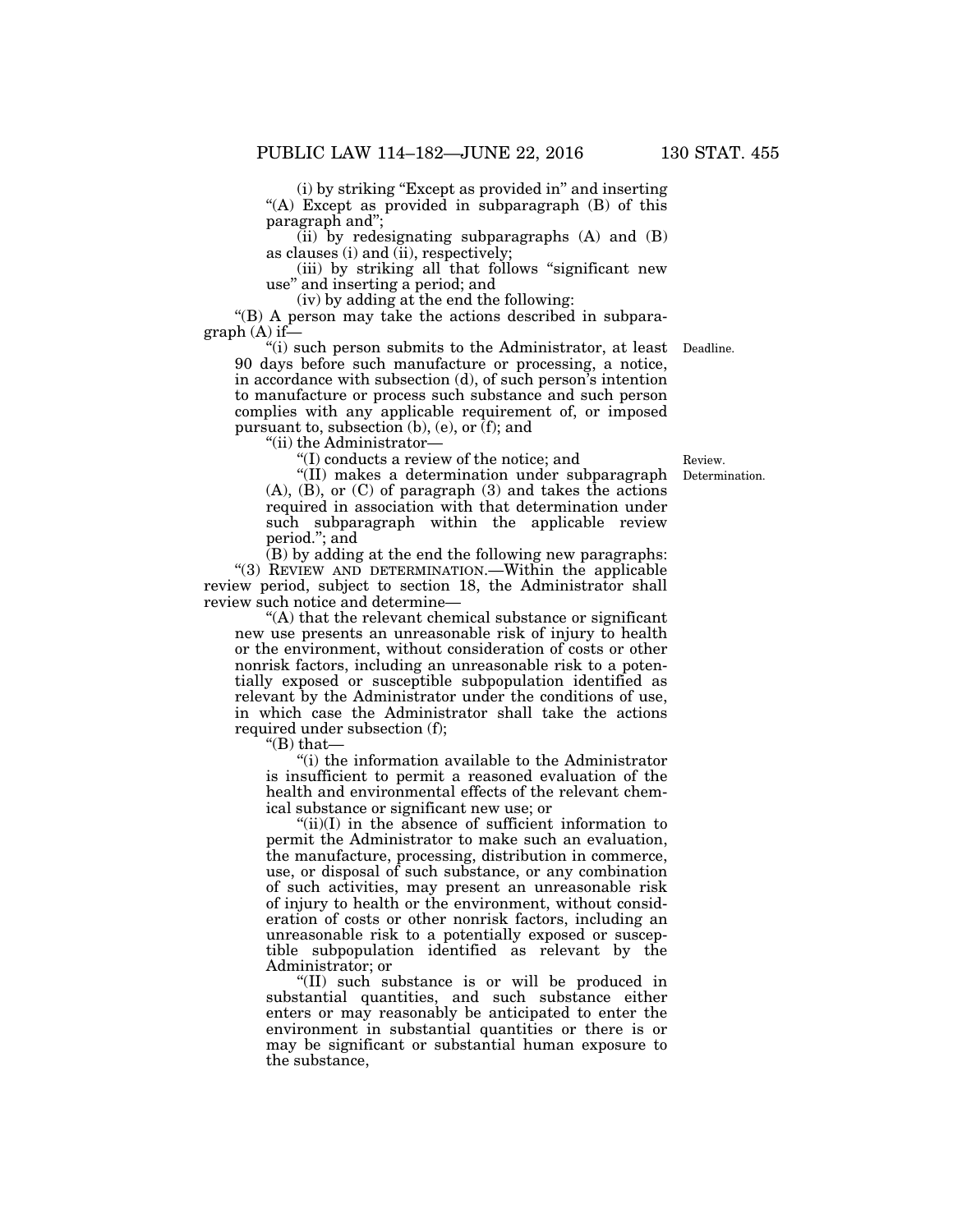in which case the Administrator shall take the actions required under subsection (e); or

''(C) that the relevant chemical substance or significant new use is not likely to present an unreasonable risk of injury to health or the environment, without consideration of costs or other nonrisk factors, including an unreasonable risk to a potentially exposed or susceptible subpopulation identified as relevant by the Administrator under the conditions of use, in which case the submitter of the notice may commence manufacture of the chemical substance or manufacture or processing for a significant new use.<br>"(4) FAILURE TO RENDER DETERMINATION.—

"(A) FAILURE TO RENDER DETERMINATION.—If the Administrator fails to make a determination on a notice under paragraph (3) by the end of the applicable review period and the notice has not been withdrawn by the submitter, the Administrator shall refund to the submitter all applicable fees charged to the submitter for review of the notice pursuant to section 26(b), and the Administrator shall not be relieved of any requirement to make such determination.

''(B) LIMITATIONS.—(i) A refund of applicable fees under subparagraph (A) shall not be made if the Administrator certifies that the submitter has not provided information required under subsection (b) or has otherwise unduly delayed the process such that the Administrator is unable to render a determination within the applicable review period.

''(ii) A failure of the Administrator to render a decision shall not be deemed to constitute a withdrawal of the notice.

''(iii) Nothing in this paragraph shall be construed as relieving the Administrator or the submitter of the notice from any requirement of this section.

''(5) ARTICLE CONSIDERATION.—The Administrator may require notification under this section for the import or processing of a chemical substance as part of an article or category of articles under paragraph  $(1)(A)(ii)$  if the Administrator makes an affirmative finding in a rule under paragraph (2) that the reasonable potential for exposure to the chemical substance through the article or category of articles subject to the rule justifies notification.'';

 $(2)$  in subsection  $(b)$ —

(A) in the subsection heading, by striking ''TEST DATA'' and inserting "INFORMATION";

 $(B)$  in paragraph  $(1)$ —

 $(i)$  in subparagraph  $(A)$ —

(I) by striking ''test data'' and inserting ''information''; and

(II) by striking ''such data'' and inserting ''such information''; and

(ii) in subparagraph (B)—

(I) by striking ''test data'' and inserting "information";

(II) by striking "subsection  $(a)(1)(A)$ " and inserting "subsection  $(a)(1)(A)(i)$ "; and

Refund.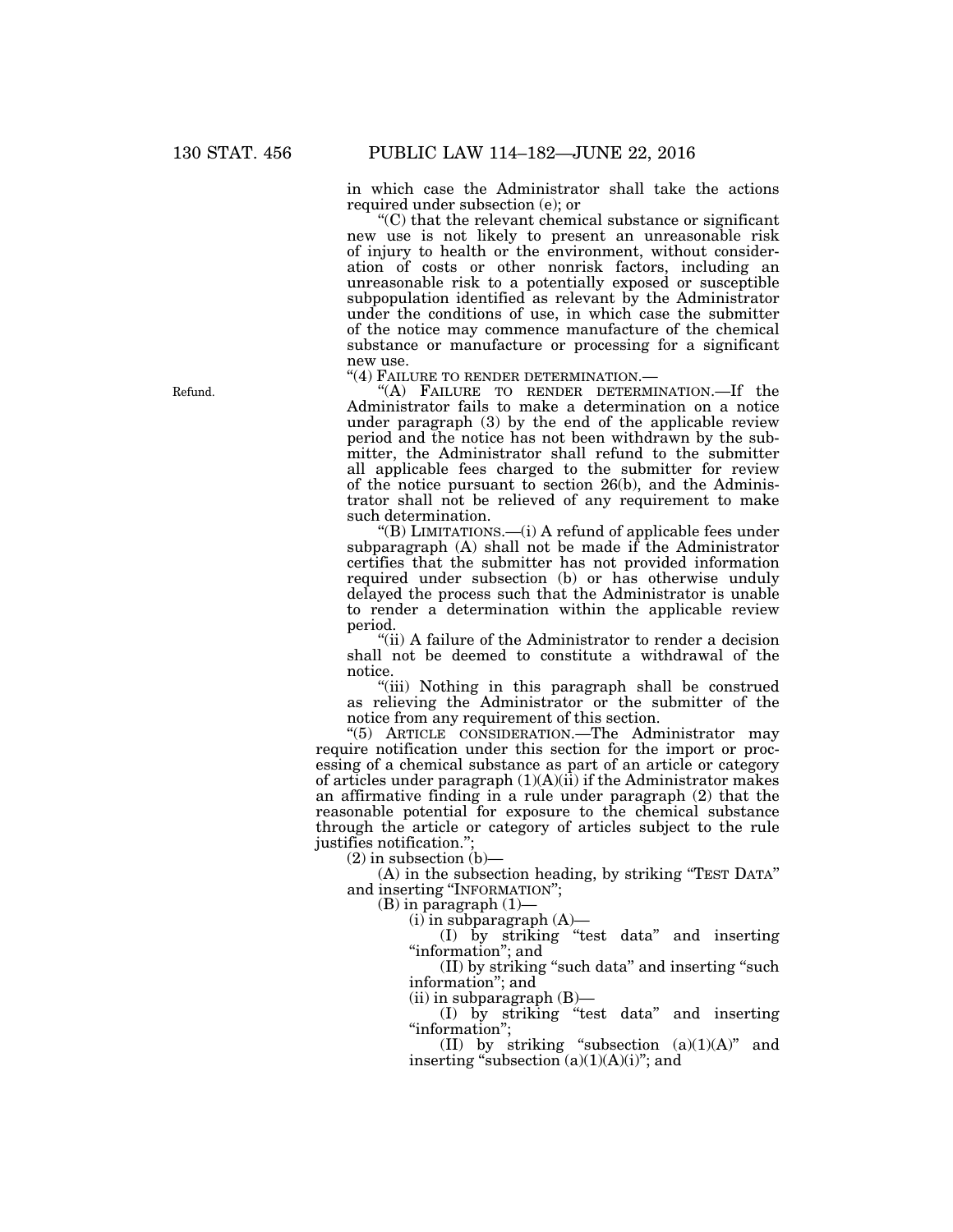(III) by striking "subsection  $(a)(1)(B)$ " and inserting "subsection  $(a)(1)(A)(ii)$ ";

(C) in paragraph (2)—

(i) in subparagraph (A)—

(I) by striking ''test data'' in clause (ii) and inserting ''information'';

(II) by striking ''shall'' and inserting ''may''; and

(III) by striking ''data prescribed'' and inserting "information prescribed"; and

(ii) in subparagraph (B)— (I) by striking ''Data'' and inserting ''Informa-

tion'';

(II) by striking ''data'' both places it appears and inserting "information";

(III) by striking ''show'' and inserting ''shows'';  $(IV)$  by striking "subsection  $(a)(1)(A)$ " in clause

(i) and inserting "subsection  $(a)(1)(A)(i)$ "; and

(V) by striking "subsection  $(a)(1)(B)$ " in clause (ii) and inserting "subsection  $(a)(1)(A)(ii)$ ";

 $(D)$  in paragraph  $(3)$ -

(i) by striking ''Data'' and inserting ''Information''; and

(ii) by striking "paragraph  $(1)$  or  $(2)$ " and inserting "paragraph  $(1)$  or  $(2)$  of this subsection or under subsection (e)''; and

(E) in paragraph (4)—

 $(i)$  in subparagraph  $(A)(i)$ , by inserting ", without consideration of costs or other nonrisk factors'' after ''health or the environment''; and

(ii) in subparagraph  $(C)$ , by striking ", except that" and all that follows through ''subparagraph (A)'';

 $(3)$  in subsection  $(c)$ -

(A) in the subsection heading, by striking ''NOTICE'' and inserting "REVIEW"; and

(B) by striking ''before which'' and all that follows through "subsection may begin";

 $(4)$  in subsection  $(d)$ —

(A) by striking ''test data'' in paragraph (1)(B) and inserting "information";

(B) by striking ''data'' each place it appears in para $graph (1)(C)$  and paragraph  $(2)$  and inserting "information";

 $(C)$  in paragraph  $(2)$  $(B)$ , by striking "uses or intended uses of such substance'' and inserting ''uses of such substance identified in the notice''; and

(D) in paragraph (3)—

(i) by striking ''for which the notification period prescribed by subsection (a), (b), or (c)'' and inserting ''for which the applicable review period''; and

(ii) by striking ''such notification period'' and inserting "such period";

 $(5)$  in subsection  $(e)$ 

 $(A)$  in paragraph  $(1)(A)$ —

(i) in clause (i), by striking ''; and'' and inserting "; or";

 $(ii)$  in clause  $(ii)(I)$ , by inserting "without consideration of costs or other nonrisk factors, including an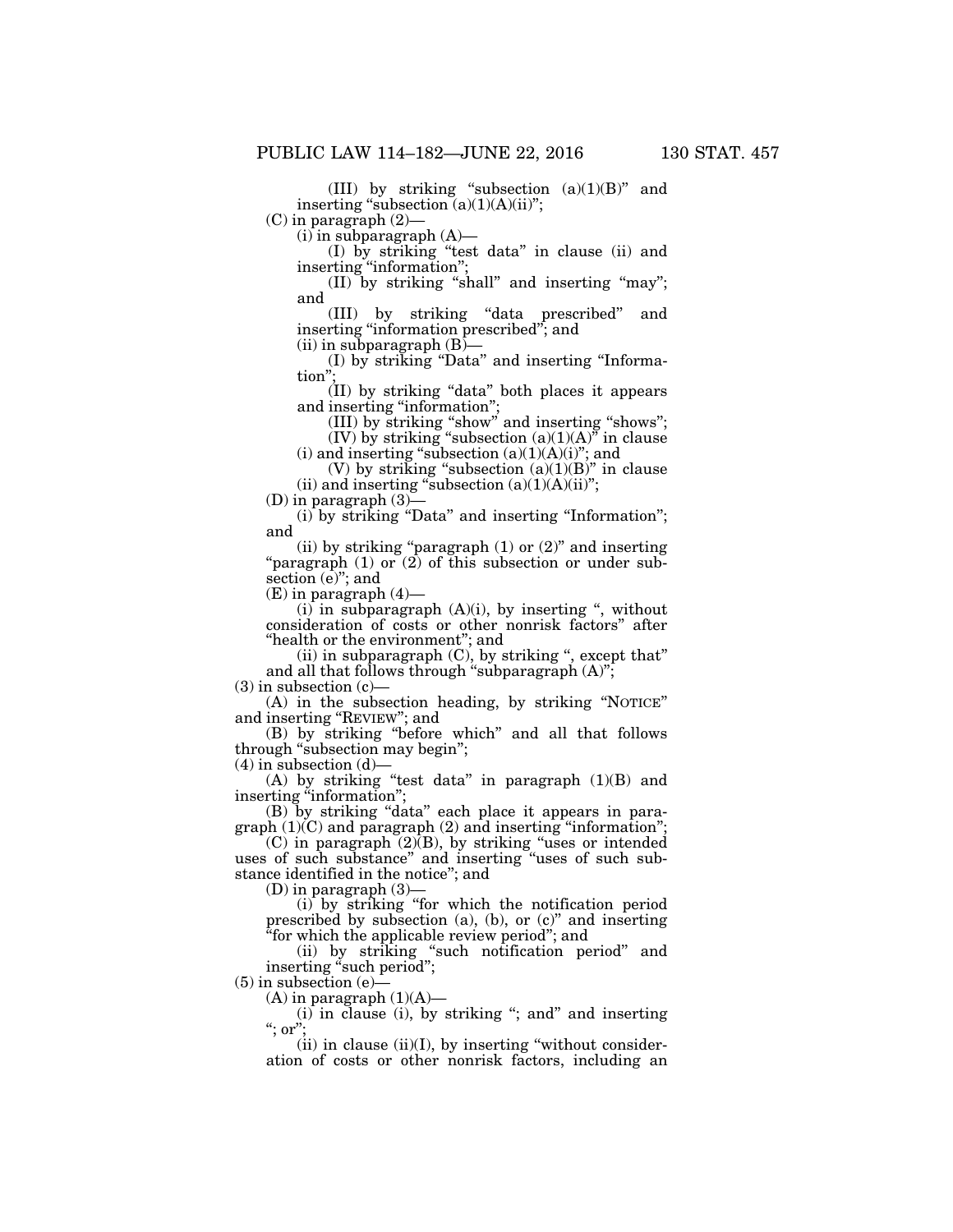unreasonable risk to a potentially exposed subpopulation identified as relevant by the Administrator under the conditions of use;'' after ''health or the environment,''; and

 $(iii)$  in the matter after clause  $(ii)(II)$ —

(I) by striking ''may issue a proposed order'' and inserting "shall issue an order";

(II) by striking ''notification period applicable to the manufacturing or processing of such substance under subsection (a), (b), (c)'' and inserting "applicable review period"; and

(III) by inserting ''to the extent necessary to protect against an unreasonable risk of injury to health or the environment, without consideration of costs or other nonrisk factors, including an unreasonable risk to a potentially exposed or susceptible subpopulation identified as relevant by the Administrator under the conditions of use, and the submitter of the notice may commence manufacture of the chemical substance, or manufacture or processing of the chemical substance for a significant new use, including while any required information is being developed, only in compliance with the order'' before the period at the end;

 $(B)$  in paragraph  $(1)(B)$ —

(i) by striking ''A proposed order'' and inserting "An order";

(ii) by striking ''notification period applicable to the manufacture or processing of such substance under subsection (a), (b),  $(c)$ " and inserting "applicable review period''; and

(iii) by striking "of the proposed order" and inserting "of the order";

(C) by striking paragraph (1)(C); and

(D) by striking paragraph (2);

 $(6)$  in subsection  $(f)$ –

 $(A)$  in paragraph  $(1)$ 

(i) by striking ''finds that there is a reasonable basis to conclude that the manufacture, processing, distribution in commerce, use, or disposal of a chemical substance with" and inserting "determines that a chemical substance or significant new use with'';

(ii) by striking '', or that any combination of such activities,'';

(iii) by striking "or will present";

(iv) by striking ''before a rule promulgated under section 6 can protect against such risk," and inserting '', without consideration of costs or other nonrisk factors, including an unreasonable risk to a potentially exposed subpopulation identified as relevant by the Administrator under the conditions of use,''; and

(v) by striking ''notification period applicable under subsection (a), (b), or (c) to the manufacturing or processing of such substance'' and inserting ''applicable review period'';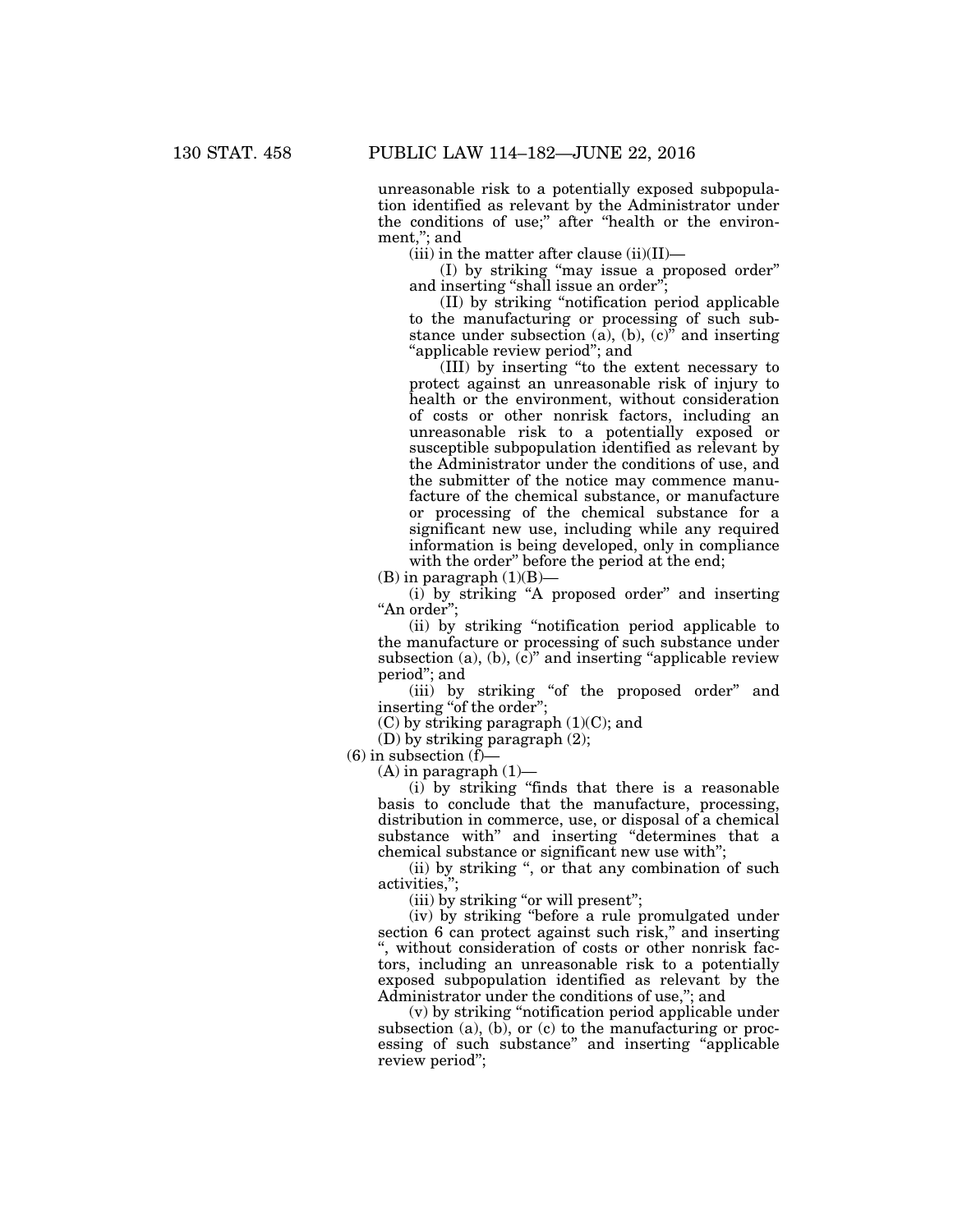(B) in paragraph (2), the matter following subparagraph  $(C)$ , by striking "Section  $6(d)(2)(B)$ " and inserting  $\text{``Section 6(d)(3)(B)}$ ";

(C) in paragraph (3)—

 $(i)$  in subparagraph  $(A)$ —

(I) by striking ''Administrator may'' and all that follows through ''issue a proposed order to prohibit the'' and inserting ''Administrator may issue an order to prohibit or limit the''; and

(II) by striking "under paragraph  $(1)$ " and all that follows through ''processing of such substance.'' and inserting ''under paragraph (1). Such order shall take effect on the expiration of the applicable review period.'';

(ii) by striking subparagraph (B) and redesignating subparagraph  $(C)$  as subparagraph  $(B)$ ;

 $(iii)$  in subparagraph  $(B)$ , as so redesignated—

(I) by striking ''subparagraphs (B) and (C)'' and inserting "subparagraph (B)";

(II) by striking ''clause (i) of''; and

(III) by striking ''; and the provisions of subparagraph  $(C)$  of subsection  $(e)(2)$  shall apply with respect to an injunction issued under subparagraph (B)''; and

(iv) by striking subparagraph (D); and

(D) by adding at the end the following:

"(4) TREATMENT OF NONCONFORMING USES.—Not later than 90 days after taking an action under paragraph (2) or (3) or issuing an order under subsection (e) relating to a chemical substance with respect to which the Administrator has made a determination under subsection  $(a)(3)(A)$  or  $(B)$ , the Administrator shall consider whether to promulgate a rule pursuant to subsection  $(a)(2)$  that identifies as a significant new use any manufacturing, processing, use, distribution in commerce, or disposal of the chemical substance that does not conform to the restrictions imposed by the action or order, and, as applicable, initiate such a rulemaking or publish a statement describing the reasons of the Administrator for not initiating such a rulemaking.

''(5) WORKPLACE EXPOSURES.—To the extent practicable, the Administrator shall consult with the Assistant Secretary of Labor for Occupational Safety and Health prior to adopting any prohibition or other restriction relating to a chemical substance with respect to which the Administrator has made a determination under subsection  $(a)(3)(A)$  or  $(B)$  to address workplace exposures.'';

 $(7)$  by amending subsection  $(g)$  to read as follows:

"(g) STATEMENT ON ADMINISTRATOR FINDING.—If the Administrator finds in accordance with subsection  $(a)(3)(C)$  that a chemical substance or significant new use is not likely to present an unreasonable risk of injury to health or the environment, then notwithstanding any remaining portion of the applicable review period, the submitter of the notice may commence manufacture of the chemical substance or manufacture or processing for the significant new use, and the Administrator shall make public a statement of the Administrator's finding. Such a statement shall be submitted for publication in the Federal Register as soon as

Deadline. Regulations. Publication.

Consultation.

Public information.

Federal Register, publication.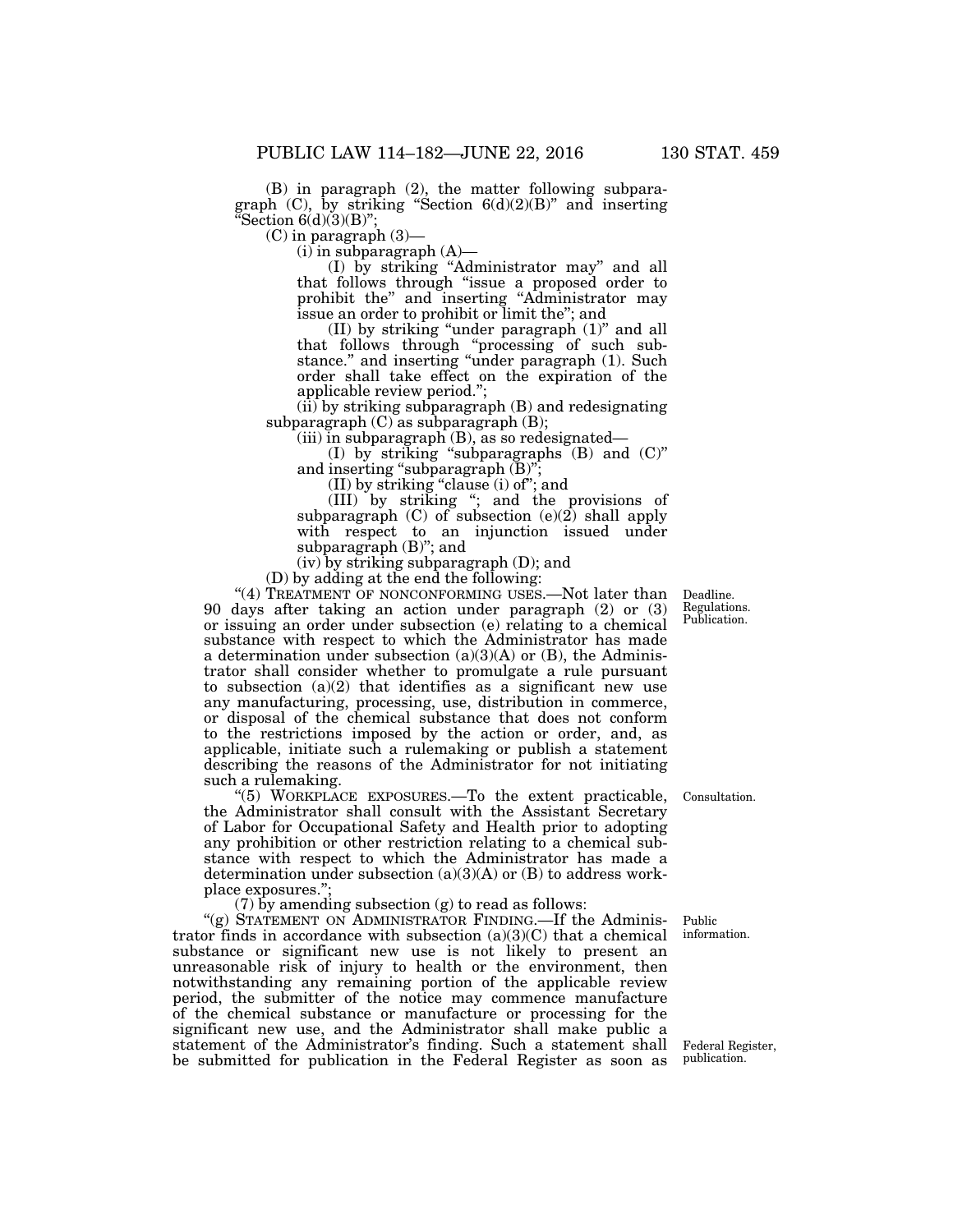is practicable before the expiration of such period. Publication of such statement in accordance with the preceding sentence is not a prerequisite to the manufacturing or processing of the substance with respect to which the statement is to be published.";

(8) in subsection (h)—

(A) in paragraph  $(1)(A)$ , by inserting ", including an unreasonable risk to a potentially exposed or susceptible subpopulation identified by the Administrator for the specific conditions of use identified in the application'' after ''health or the environment'';

(B) in paragraph (2), by striking ''data'' each place it appears and inserting ''information''; and

 $(C)$  in paragraph  $(4)$ , by striking ". A rule promulgated" and all that follows through "section  $6(c)$ " and inserting '', including an unreasonable risk to a potentially exposed or susceptible subpopulation identified by the Administrator under the conditions of use''; and

(9) by amending subsection (i) to read as follows:

"(i) DEFINITIONS.—(1) For purposes of this section, the terms 'manufacture' and 'process' mean manufacturing or processing for commercial purposes.

" $(2)$  For purposes of this Act, the term 'requirement' as used in this section shall not displace any statutory or common law.

"(3) For purposes of this section, the term 'applicable review period' means the period starting on the date the Administrator receives a notice under subsection  $(a)(1)$  and ending 90 days after that date, or on such date as is provided for in subsection  $(b)(1)$ or  $(c)$ .".

#### **SEC. 6. PRIORITIZATION, RISK EVALUATION, AND REGULATION OF CHEMICAL SUBSTANCES AND MIXTURES.**

Section 6 of the Toxic Substances Control Act (15 U.S.C. 2605) is amended—

(1) by striking the section heading and inserting ''**PRIORITIZATION, RISK EVALUATION, AND REGULATION OF CHEMICAL SUBSTANCES AND MIXTURES**'';

 $(2)$  in subsection  $(a)$ —

(A) by striking ''finds that there is a reasonable basis to conclude'' and inserting ''determines in accordance with subsection  $(b)(4)(A)$ ";

(B) by striking "or will present";

(C) by inserting ''and subject to section 18, and in accordance with subsection  $(c)(2)$ ," after "shall by rule";

(D) by striking ''to protect adequately against such risk using the least burdensome requirements'' and inserting "so that the chemical substance or mixture no longer presents such risk'';

 $(E)$  by inserting "or otherwise restricting" after "prohibiting" in paragraphs  $(1)(A)$  and  $(2)(A)$ ;

(F) by inserting ''minimum'' before ''warnings'' both places it appears in paragraph (3);

(G) by striking ''and monitor or conduct tests'' and inserting "or monitor or conduct tests" in paragraph  $(4)$ ; and

(H) in paragraph (7)—

(i) by striking ''such unreasonable risk of injury'' and inserting ''such determination''; and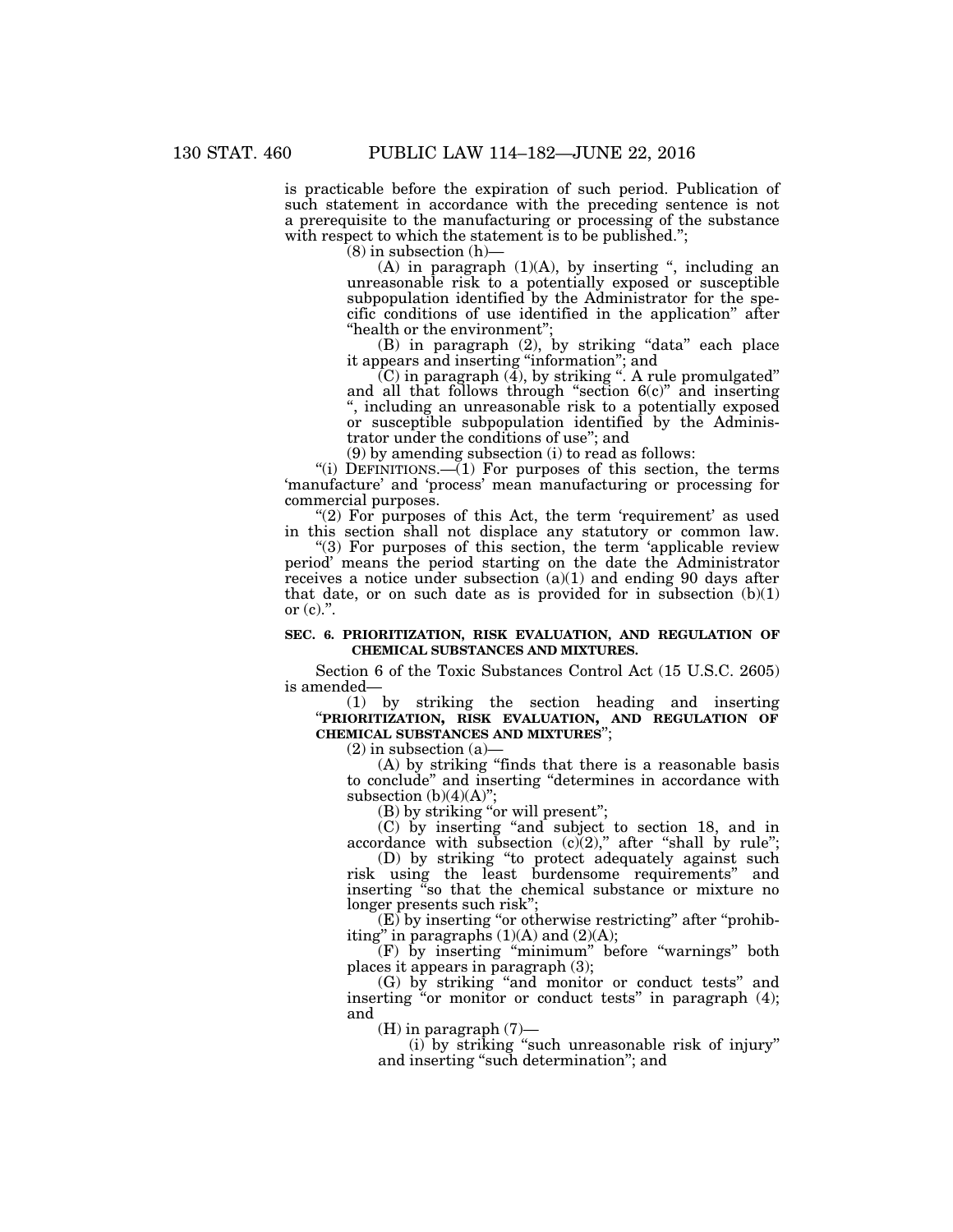(ii) by striking ''such risk of injury'' and inserting "such determination";

(3) by amending subsection (b) to read as follows:

''(b) RISK EVALUATIONS.—

''(1) PRIORITIZATION FOR RISK EVALUATIONS.—

''(A) ESTABLISHMENT OF PROCESS.—Not later than 1 year after the date of enactment of the Frank R. Lautenberg Chemical Safety for the 21st Century Act, the Administrator shall establish, by rule, a risk-based screening process, including criteria for designating chemical substances as high-priority substances for risk evaluations or low-priority substances for which risk evaluations are not warranted at the time. The process to designate the priority of chemical substances shall include a consideration of the hazard and exposure potential of a chemical substance or a category of chemical substances (including consideration of persistence and bioaccumulation, potentially exposed or susceptible subpopulations and storage near significant sources of drinking water), the conditions of use or significant changes in the conditions of use of the chemical substance, and the volume or significant changes in the volume of the chemical substance manufactured or processed.

''(B) IDENTIFICATION OF PRIORITIES FOR RISK EVALUA-TION.—

"(i) HIGH-PRIORITY SUBSTANCES.-The Administrator shall designate as a high-priority substance a chemical substance that the Administrator concludes, without consideration of costs or other nonrisk factors, may present an unreasonable risk of injury to health or the environment because of a potential hazard and a potential route of exposure under the conditions of use, including an unreasonable risk to a potentially exposed or susceptible subpopulation identified as relevant by the Administrator.

"(ii) LOW-PRIORITY SUBSTANCES.—The Administrator shall designate a chemical substance as a lowpriority substance if the Administrator concludes, based on information sufficient to establish, without consideration of costs or other nonrisk factors, that such substance does not meet the standard identified in clause (i) for designating a chemical substance a high-priority substance.

Time periods.

''(C) INFORMATION REQUEST AND REVIEW AND PROPOSED AND FINAL PRIORITIZATION DESIGNATION.—The rulemaking required in subparagraph (A) shall ensure that the time required to make a priority designation of a chemical substance be no shorter than nine months and no longer than 1 year, and that the process for such designations includes—

"(i) a requirement that the Administrator request" interested persons to submit relevant information on a chemical substance that the Administrator has initiated the prioritization process on, before proposing a priority designation for the chemical substance, and provide 90 days for such information to be provided;

Deadline. Criteria.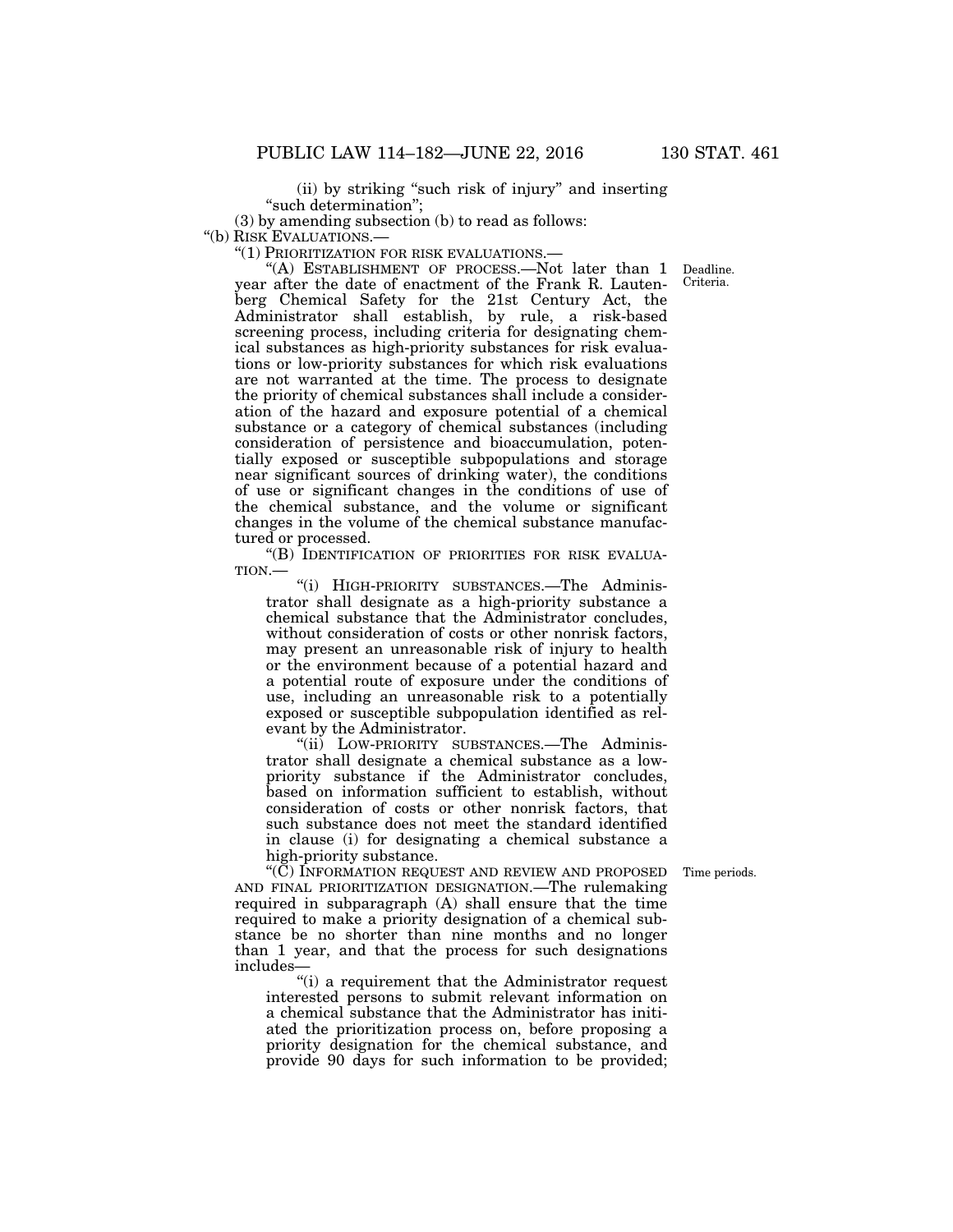Publication. Public information.

Deadline. Publication. Lists. Time period.

Deadline.

"(ii) a requirement that the Administrator publish each proposed designation of a chemical substance as a high- or low-priority substance, along with an identification of the information, analysis, and basis used to make the proposed designations, and provide 90 days for public comment on each such proposed designation; and

"(iii) a process by which the Administrator may extend the deadline in clause (i) for up to three months in order to receive or evaluate information required to be submitted in accordance with section  $4(a)(2)(B)$ , subject to the limitation that if the information available to the Administrator at the end of such an extension remains insufficient to enable the designation of the chemical substance as a low-priority substance, the Administrator shall designate the chemical substance as a high-priority substance.

"(2) INITIAL RISK EVALUATIONS AND SUBSEQUENT DESIGNA-TIONS OF HIGH- AND LOW-PRIORITY SUBSTANCES.—

''(A) INITIAL RISK EVALUATIONS.—Not later than 180 days after the date of enactment of the Frank R. Lautenberg Chemical Safety for the 21st Century Act, the Administrator shall ensure that risk evaluations are being conducted on 10 chemical substances drawn from the 2014 update of the TSCA Work Plan for Chemical Assessments and shall publish the list of such chemical substances during the 180 day period.

''(B) ADDITIONAL RISK EVALUATIONS.—Not later than three and one half years after the date of enactment of the Frank R. Lautenberg Chemical Safety for the 21st Century Act, the Administrator shall ensure that risk evaluations are being conducted on at least 20 high-priority substances and that at least 20 chemical substances have been designated as low-priority substances, subject to the limitation that at least 50 percent of all chemical substances on which risk evaluations are being conducted by the Administrator are drawn from the 2014 update of the TSCA Work Plan for Chemical Assessments.

''(C) CONTINUING DESIGNATIONS AND RISK EVALUA-TIONS.—The Administrator shall continue to designate priority substances and conduct risk evaluations in accordance with this subsection at a pace consistent with the ability of the Administrator to complete risk evaluations in accordance with the deadlines under paragraph (4)(G).

''(D) PREFERENCE.—In designating high-priority substances, the Administrator shall give preference to—

''(i) chemical substances that are listed in the 2014 update of the TSCA Work Plan for Chemical Assessments as having a Persistence and Bioaccumulation Score of 3; and

"(ii) chemical substances that are listed in the 2014 update of the TSCA Work Plan for Chemical Assessments that are known human carcinogens and have high acute and chronic toxicity.

"(E) METALS AND METAL COMPOUNDS.—In identifying priorities for risk evaluation and conducting risk evaluations of metals and metal compounds, the Administrator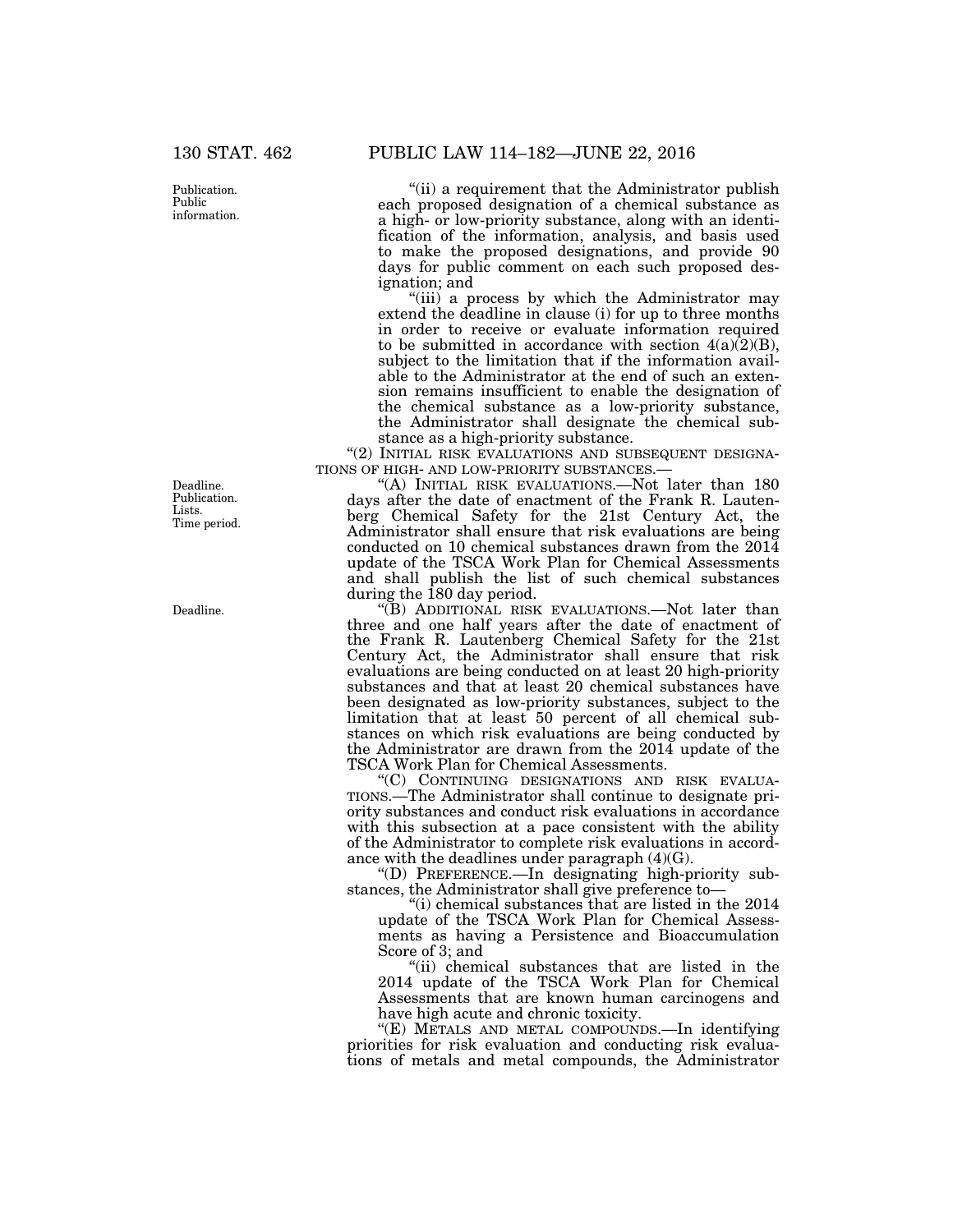shall use the Framework for Metals Risk Assessment of the Office of the Science Advisor, Risk Assessment Forum, and dated March 2007, or a successor document that addresses metals risk assessment and is peer reviewed by the Science Advisory Board.

''(3) INITIATION OF RISK EVALUATIONS; DESIGNATIONS.—

''(A) RISK EVALUATION INITIATION.—Upon designating a chemical substance as a high-priority substance, the Administrator shall initiate a risk evaluation on the substance.

''(B) REVISION.—The Administrator may revise the designation of a low-priority substance based on information made available to the Administrator.

''(C) ONGOING DESIGNATIONS.—The Administrator shall designate at least one high-priority substance upon the completion of each risk evaluation (other than risk evaluations for chemical substances designated under paragraph  $(4)(C)(ii)$ ).

''(4) RISK EVALUATION PROCESS AND DEADLINES.—

''(A) IN GENERAL.—The Administrator shall conduct Determination. risk evaluations pursuant to this paragraph to determine whether a chemical substance presents an unreasonable risk of injury to health or the environment, without consideration of costs or other nonrisk factors, including an unreasonable risk to a potentially exposed or susceptible subpopulation identified as relevant to the risk evaluation by the Administrator, under the conditions of use.

''(B) ESTABLISHMENT OF PROCESS.—Not later than 1 Deadline. year after the date of enactment of the Frank R. Lautenberg Chemical Safety for the 21st Century Act, the Administrator shall establish, by rule, a process to conduct risk evaluations in accordance with subparagraph (A).

''(C) REQUIREMENT.—The Administrator shall conduct Publication. and publish risk evaluations, in accordance with the rule promulgated under subparagraph (B), for a chemical substance—

"(i) that has been identified under paragraph  $(2)(A)$ or designated under paragraph  $(1)(B)(i)$ ; and

"(ii) subject to subparagraph  $(E)$ , that a manufacturer of the chemical substance has requested, in a form and manner and using the criteria prescribed by the Administrator in the rule promulgated under subparagraph (B), be subjected to a risk evaluation. ''(D) SCOPE.—The Administrator shall, not later than

6 months after the initiation of a risk evaluation, publish the scope of the risk evaluation to be conducted, including the hazards, exposures, conditions of use, and the potentially exposed or susceptible subpopulations the Administrator expects to consider, and, for each designation of a high-priority substance, ensure not less than 12 months between the initiation of the prioritization process for the chemical substance and the publication of the scope of the risk evaluation for the chemical substance, and for risk evaluations conducted on chemical substances that have been identified under paragraph (2)(A) or selected under subparagraph  $(E)(iv)(I\hat{I})$  of this paragraph, ensure

Deadlines. Publications.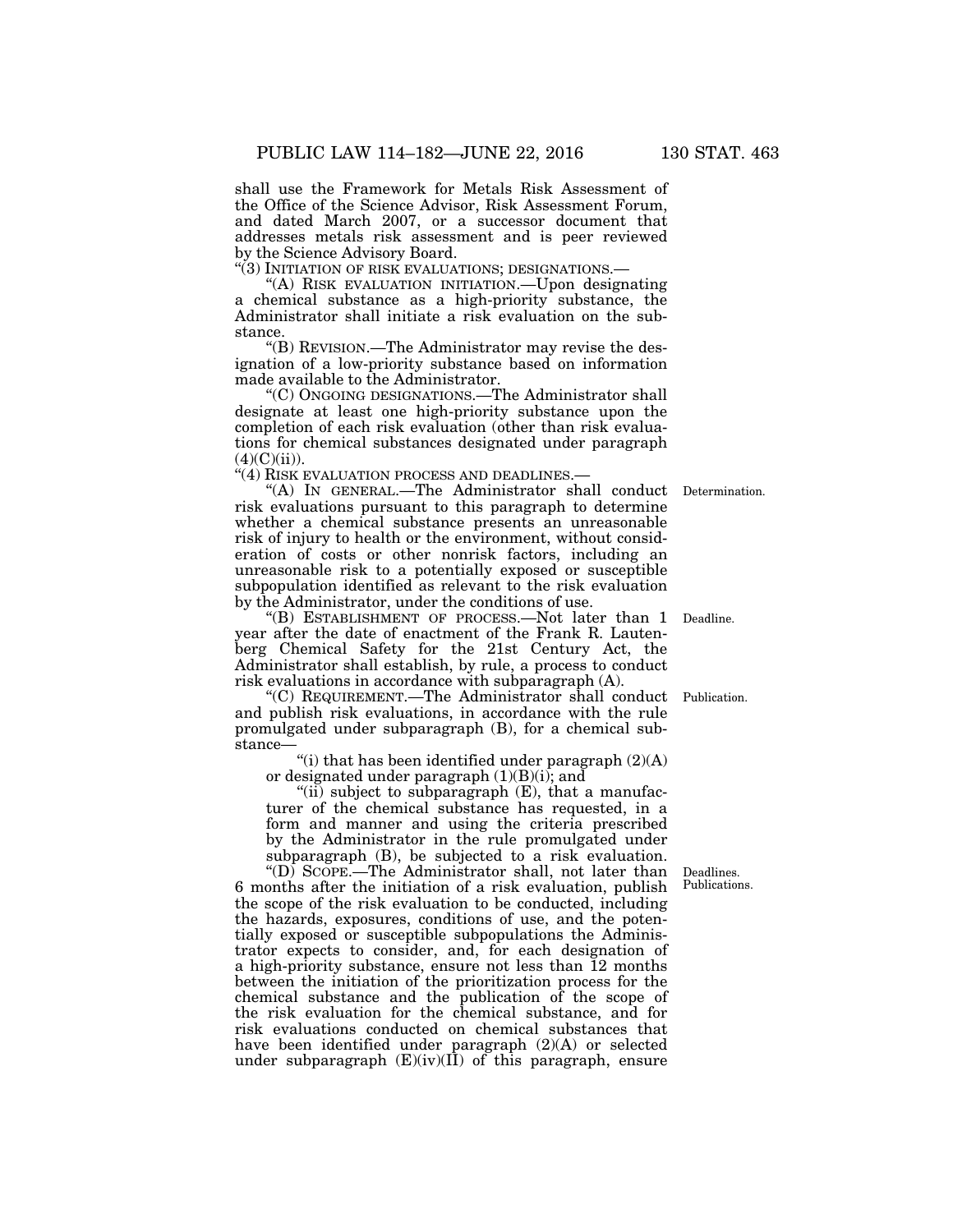not less than 3 months before the Administrator publishes the scope of the risk evaluation.

''(E) LIMITATION AND CRITERIA.—

''(i) PERCENTAGE REQUIREMENTS.—The Administrator shall ensure that, of the number of chemical substances that undergo a risk evaluation under clause  $(i)$  of subparagraph  $(\overline{C})$ , the number of chemical substances undergoing a risk evaluation under clause (ii) of subparagraph  $(\overline{C})$  is—

 $\sqrt[4]{I}$  not less than 25 percent, if sufficient requests are made under clause (ii) of subparagraph (C); and

''(II) not more than 50 percent.

''(ii) REQUESTED RISK EVALUATIONS.—Requests for risk evaluations under subparagraph (C)(ii) shall be subject to the payment of fees pursuant to section 26(b), and the Administrator shall not expedite or otherwise provide special treatment to such risk evaluations.

"(iii) PREFERENCE.-In deciding whether to grant requests under subparagraph  $(C)(ii)$ , the Administrator shall give preference to requests for risk evaluations on chemical substances for which the Administrator determines that restrictions imposed by 1 or more States have the potential to have a significant impact on interstate commerce or health or the environment.

''(iv) EXCEPTIONS.—(I) Chemical substances for which requests have been granted under subparagraph (C)(ii) shall not be subject to section 18(b).

''(II) Requests for risk evaluations on chemical substances which are made under subparagraph  $(C)(ii)$ and that are drawn from the 2014 update of the TSCA Work Plan for Chemical Assessments shall be granted at the discretion of the Administrator and not be subject to clause (i)(II).

''(F) REQUIREMENTS.—In conducting a risk evaluation under this subsection, the Administrator shall—

''(i) integrate and assess available information on hazards and exposures for the conditions of use of the chemical substance, including information that is relevant to specific risks of injury to health or the environment and information on potentially exposed or susceptible subpopulations identified as relevant by the Administrator;

''(ii) describe whether aggregate or sentinel exposures to a chemical substance under the conditions of use were considered, and the basis for that consideration;

"(iii) not consider costs or other nonrisk factors;

"(iv) take into account, where relevant, the likely duration, intensity, frequency, and number of exposures under the conditions of use of the chemical substance; and

 $\mathcal{L}(v)$  describe the weight of the scientific evidence for the identified hazard and exposure.

''(G) DEADLINES.—The Administrator—

Assessment.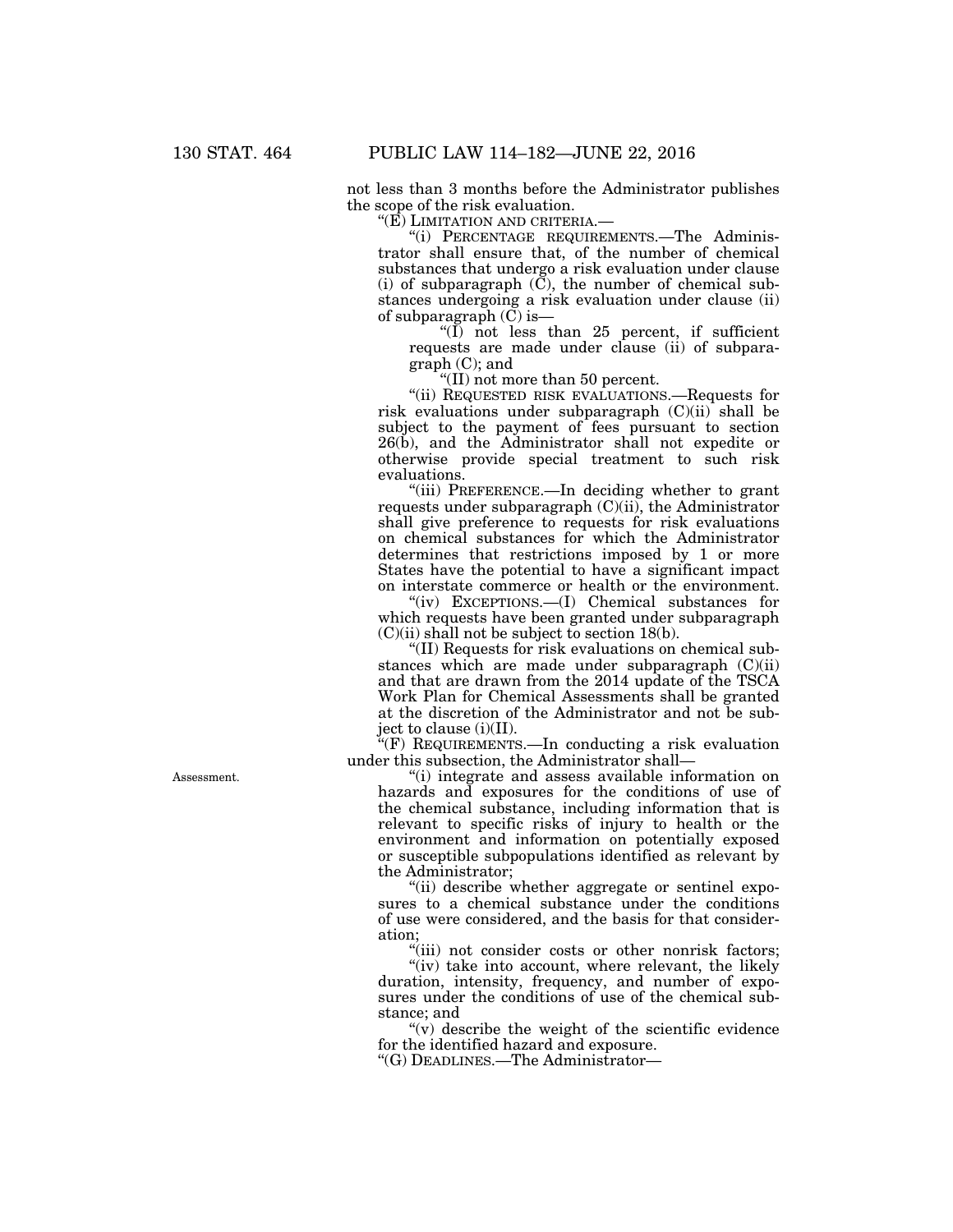''(i) shall complete a risk evaluation for a chemical substance as soon as practicable, but not later than 3 years after the date on which the Administrator initiates the risk evaluation under subparagraph (C); and

"(ii) may extend the deadline for a risk evaluation for not more than 6 months.

''(H) NOTICE AND COMMENT.—The Administrator shall provide no less than 30 days public notice and an opportunity for comment on a draft risk evaluation prior to publishing a final risk evaluation.'';

(4) by amending subsection (c) to read as follows:

''(c) PROMULGATION OF SUBSECTION (a) RULES.—

''(1) DEADLINES.—If the Administrator determines that a chemical substance presents an unreasonable risk of injury to health or the environment in accordance with subsection  $(b)(4)(A)$ , the Administrator-

''(A) shall propose in the Federal Register a rule under subsection (a) for the chemical substance not later than 1 year after the date on which the final risk evaluation regarding the chemical substance is published;

''(B) shall publish in the Federal Register a final rule not later than 2 years after the date on which the final risk evaluation regarding the chemical substance is published; and

''(C) may extend the deadlines under this paragraph for not more than 2 years, subject to the condition that the aggregate length of extensions under this subparagraph and subsection  $(b)(4)(G)(ii)$  does not exceed 2 years, and subject to the limitation that the Administrator may not extend a deadline for the publication of a proposed or final rule regarding a chemical substance drawn from the 2014 update of the TSCA Work Plan for Chemical Assessments or a chemical substance that, with respect to persistence and bioaccumulation, scores high for 1 and either high or moderate for the other, pursuant to the TSCA Work Plan Chemicals Methods Document published by the Administrator in February 2012 (or a successor scoring system), without adequate public justification that demonstrates, following a review of the information reasonably available to the Administrator, that the Administrator cannot complete the proposed or final rule without additional information regarding the chemical substance. ''(2) REQUIREMENTS FOR RULE.—

"(A) STATEMENT OF EFFECTS.—In proposing and Publication. promulgating a rule under subsection (a) with respect to a chemical substance or mixture, the Administrator shall consider and publish a statement based on reasonably available information with respect to—

''(i) the effects of the chemical substance or mixture on health and the magnitude of the exposure of human beings to the chemical substance or mixture;

 $\mathbf{f}^{\mathbf{r}}$ (ii) the effects of the chemical substance or mixture on the environment and the magnitude of the exposure of the environment to such substance or mixture;

Determination. Federal Register, publication.

Time period.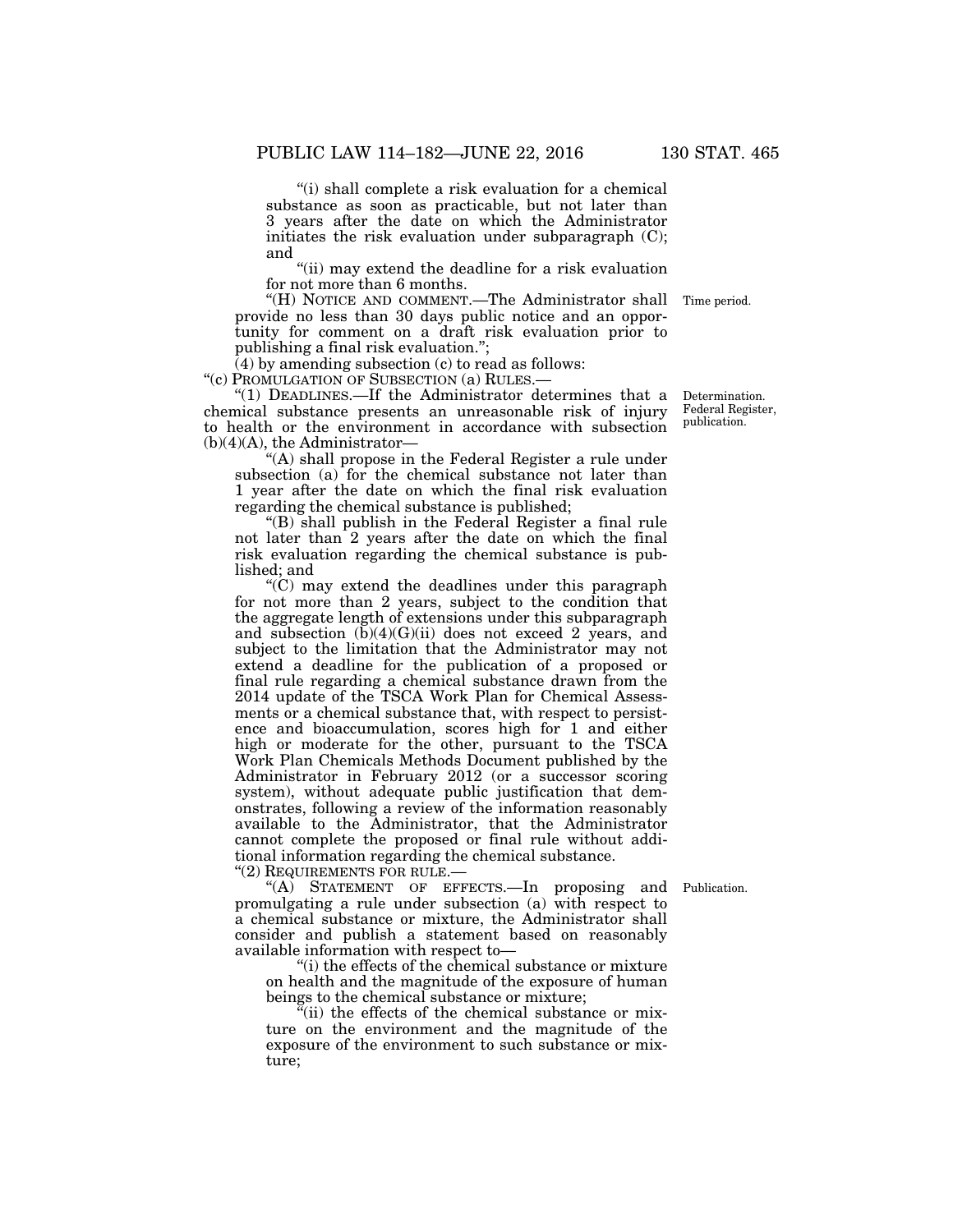"(iii) the benefits of the chemical substance or mixture for various uses; and

"(iv) the reasonably ascertainable economic consequences of the rule, including consideration of—

"(I) the likely effect of the rule on the national economy, small business, technological innovation, the environment, and public health;

''(II) the costs and benefits of the proposed and final regulatory action and of the 1 or more primary alternative regulatory actions considered by the Administrator; and

''(III) the cost effectiveness of the proposed regulatory action and of the 1 or more primary alternative regulatory actions considered by the Administrator.

''(B) SELECTING REQUIREMENTS.—In selecting among prohibitions and other restrictions, the Administrator shall factor in, to the extent practicable, the considerations under subparagraph (A) in accordance with subsection (a).

''(C) CONSIDERATION OF ALTERNATIVES.—Based on the information published under subparagraph (A), in deciding whether to prohibit or restrict in a manner that substantially prevents a specific condition of use of a chemical substance or mixture, and in setting an appropriate transition period for such action, the Administrator shall consider, to the extent practicable, whether technically and economically feasible alternatives that benefit health or the environment, compared to the use so proposed to be prohibited or restricted, will be reasonably available as a substitute when the proposed prohibition or other restriction takes effect.

''(D) REPLACEMENT PARTS.—

''(i) IN GENERAL.—The Administrator shall exempt replacement parts for complex durable goods and complex consumer goods that are designed prior to the date of publication in the Federal Register of the rule under subsection (a), unless the Administrator finds that such replacement parts contribute significantly to the risk, identified in a risk evaluation conducted under subsection  $(b)(4)(A)$ , to the general population or to an identified potentially exposed or susceptible subpopulation.

''(ii) DEFINITIONS.—In this subparagraph—

''(I) the term 'complex consumer goods' means electronic or mechanical devices composed of multiple manufactured components, with an intended useful life of 3 or more years, where the product is typically not consumed, destroyed, or discarded after a single use, and the components of which would be impracticable to redesign or replace; and

''(II) the term 'complex durable goods' means manufactured goods composed of 100 or more manufactured components, with an intended useful life of 5 or more years, where the product is typically not consumed, destroyed, or discarded after a single use.

Exemption.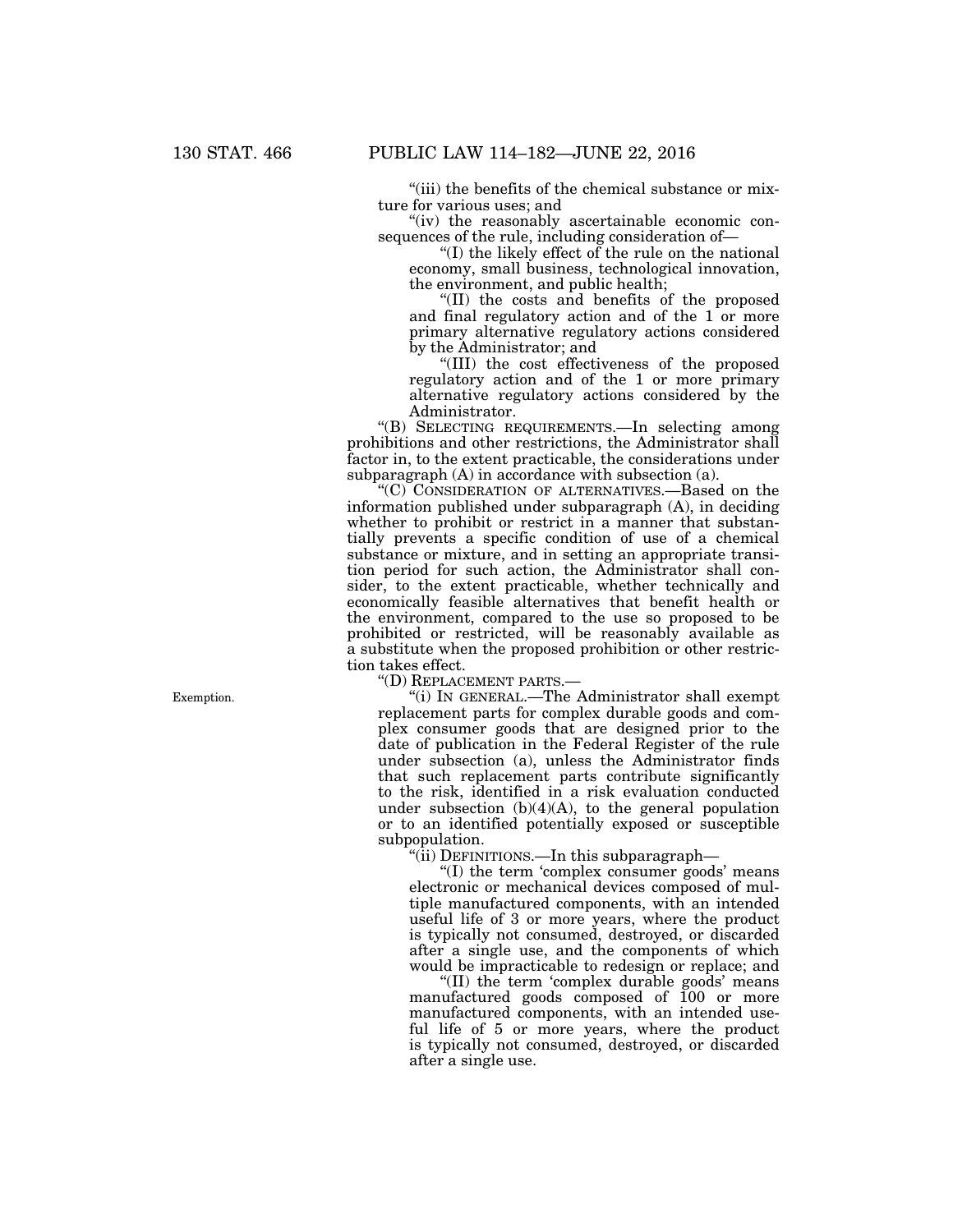''(E) ARTICLES.—In selecting among prohibitions and Applicability. other restrictions, the Administrator shall apply such prohibitions or other restrictions to an article or category of articles containing the chemical substance or mixture only to the extent necessary to address the identified risks from exposure to the chemical substance or mixture from the article or category of articles so that the substance or mixture does not present an unreasonable risk of injury to health or the environment identified in the risk evaluation conducted in accordance with subsection  $(b)(4)(A)$ .

''(3) PROCEDURES.—When prescribing a rule under subsection (a) the Administrator shall proceed in accordance with section 553 of title 5, United States Code (without regard to any reference in such section to sections 556 and 557 of such title), and shall also—

''(A) publish a notice of proposed rulemaking stating with particularity the reason for the proposed rule;

''(B) allow interested persons to submit written data, views, and arguments, and make all such submissions publicly available;

''(C) promulgate a final rule based on the matter in the rulemaking record; and

''(D) make and publish with the rule the determination Publication. described in subsection (a).'';

 $(5)$  in subsection  $(d)$ —

(A) by redesignating paragraph (2) as paragraph (3);

 $(B)$  by striking paragraph  $(1)$  and inserting the following:

" $(1)$  IN GENERAL.—In any rule under subsection  $(a)$ , the Administrator shall—

"(A) specify the date on which it shall take effect, which date shall be as soon as practicable;

"(B) except as provided in subparagraphs  $(C)$  and  $(D)$ , specify mandatory compliance dates for all of the requirements under a rule under subsection (a), which shall be as soon as practicable, but not later than 5 years after the date of promulgation of the rule, except in a case of a use exempted under subsection (g);

 $(C)$  specify mandatory compliance dates for the start of ban or phase-out requirements under a rule under subsection (a), which shall be as soon as practicable, but not later than 5 years after the date of promulgation of the rule, except in the case of a use exempted under subsection (g);

''(D) specify mandatory compliance dates for full implementation of ban or phase-out requirements under a rule under subsection (a), which shall be as soon as practicable; and

 $E$ ) provide for a reasonable transition period.

"(2) VARIABILITY.—As determined by the Administrator, the compliance dates established under paragraph (1) may vary for different affected persons.''; and

(C) in paragraph (3), as so redesignated by subparagraph (A) of this paragraph—

 $(i)$  in subparagraph  $(A)$ —

(I) by striking ''upon its publication'' and all that follows through "respecting such rule if" and

Deadline. Effective date.

Compliance dates.

Determination.

Public information.

Publication. Notice.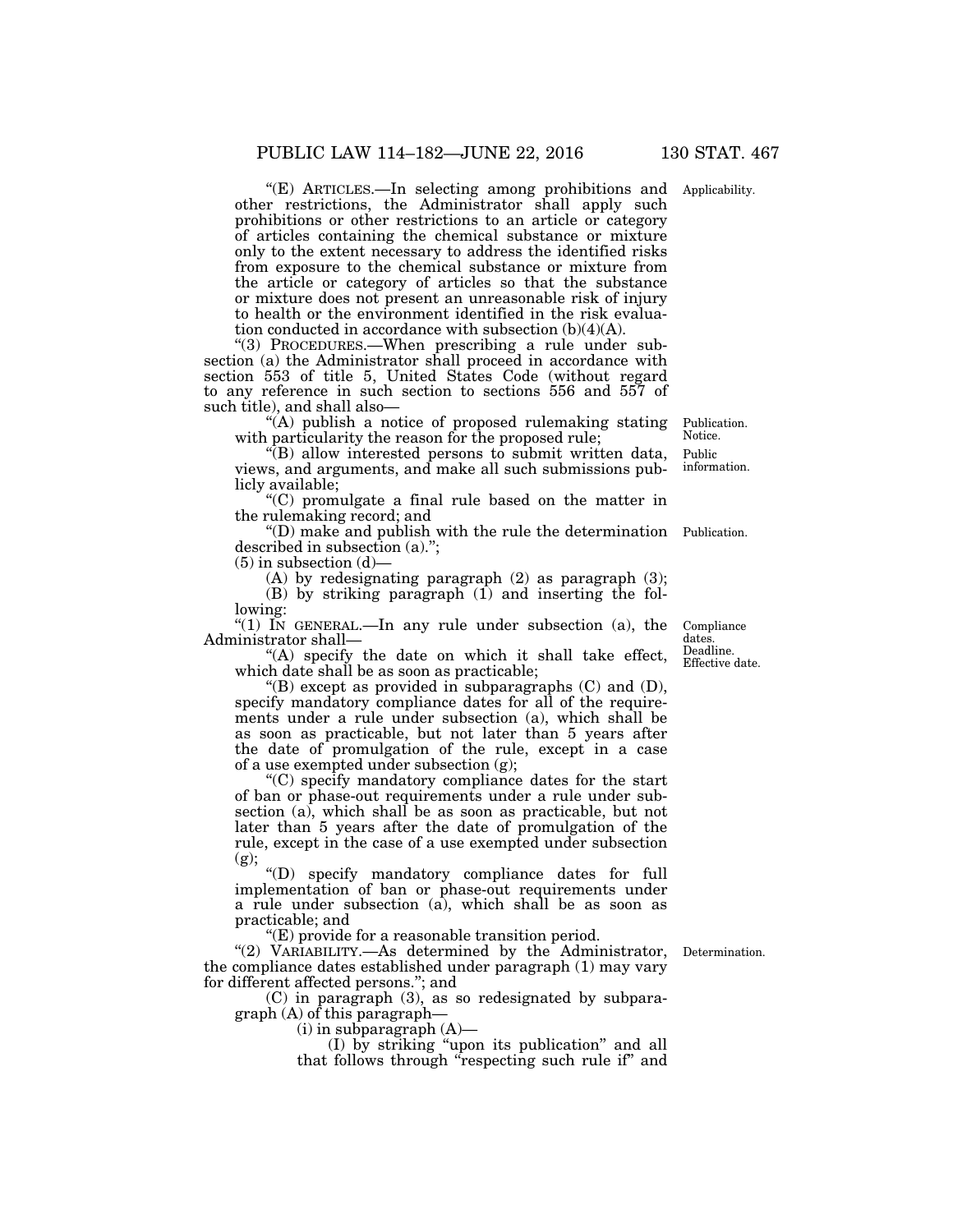inserting '', and compliance with the proposed requirements to be mandatory, upon publication in the Federal Register of the proposed rule and until the compliance dates applicable to such requirements in a final rule promulgated under section 6(a) or until the Administrator revokes such proposed rule, in accordance with subpara $graph (B)$ , if"; and

(II) in clause (i)(I), by inserting ''without consideration of costs or other non-risk factors'' after ''effective date''; and

(ii) in subparagraph (B), by striking '', provide reasonable opportunity'' and all that follows through the period at the end and inserting ''in accordance with subsection (c), and either promulgate such rule (as proposed or with modifications) or revoke it."

 $(6)$  in subsection  $(e)(4)$ , by striking "paragraphs  $(2)$ ,  $(3)$ , and (4)'' and inserting ''paragraph (3)''; and

(7) by adding at the end the following new subsections: "(g) EXEMPTIONS.-

''(1) CRITERIA FOR EXEMPTION.—The Administrator may, as part of a rule promulgated under subsection (a), or in a separate rule, grant an exemption from a requirement of a subsection (a) rule for a specific condition of use of a chemical substance or mixture, if the Administrator finds that—

''(A) the specific condition of use is a critical or essential use for which no technically and economically feasible safer alternative is available, taking into consideration hazard and exposure;

 $\mathrm{``(B)}$  compliance with the requirement, as applied with respect to the specific condition of use, would significantly disrupt the national economy, national security, or critical infrastructure; or

 $C^{\prime\prime}(C)$  the specific condition of use of the chemical substance or mixture, as compared to reasonably available alternatives, provides a substantial benefit to health, the environment, or public safety.

"(2) EXEMPTION ANALYSIS AND STATEMENT.—In proposing an exemption under this subsection, the Administrator shall analyze the need for the exemption, and shall make public the analysis and a statement describing how the analysis was taken into account.

''(3) PERIOD OF EXEMPTION.—The Administrator shall establish, as part of a rule under this subsection, a time limit on any exemption for a time to be determined by the Administrator as reasonable on a case-by-case basis, and, by rule, may extend, modify, or eliminate an exemption if the Administrator determines, on the basis of reasonably available information and after adequate public justification, the exemption warrants extension or modification or is no longer necessary.

"(4) CONDITIONS.—As part of a rule promulgated under this subsection, the Administrator shall include conditions, including reasonable recordkeeping, monitoring, and reporting requirements, to the extent that the Administrator determines the conditions are necessary to protect health and the environment while achieving the purposes of the exemption.

Public information.

Determination.

Records. Reports. Determination.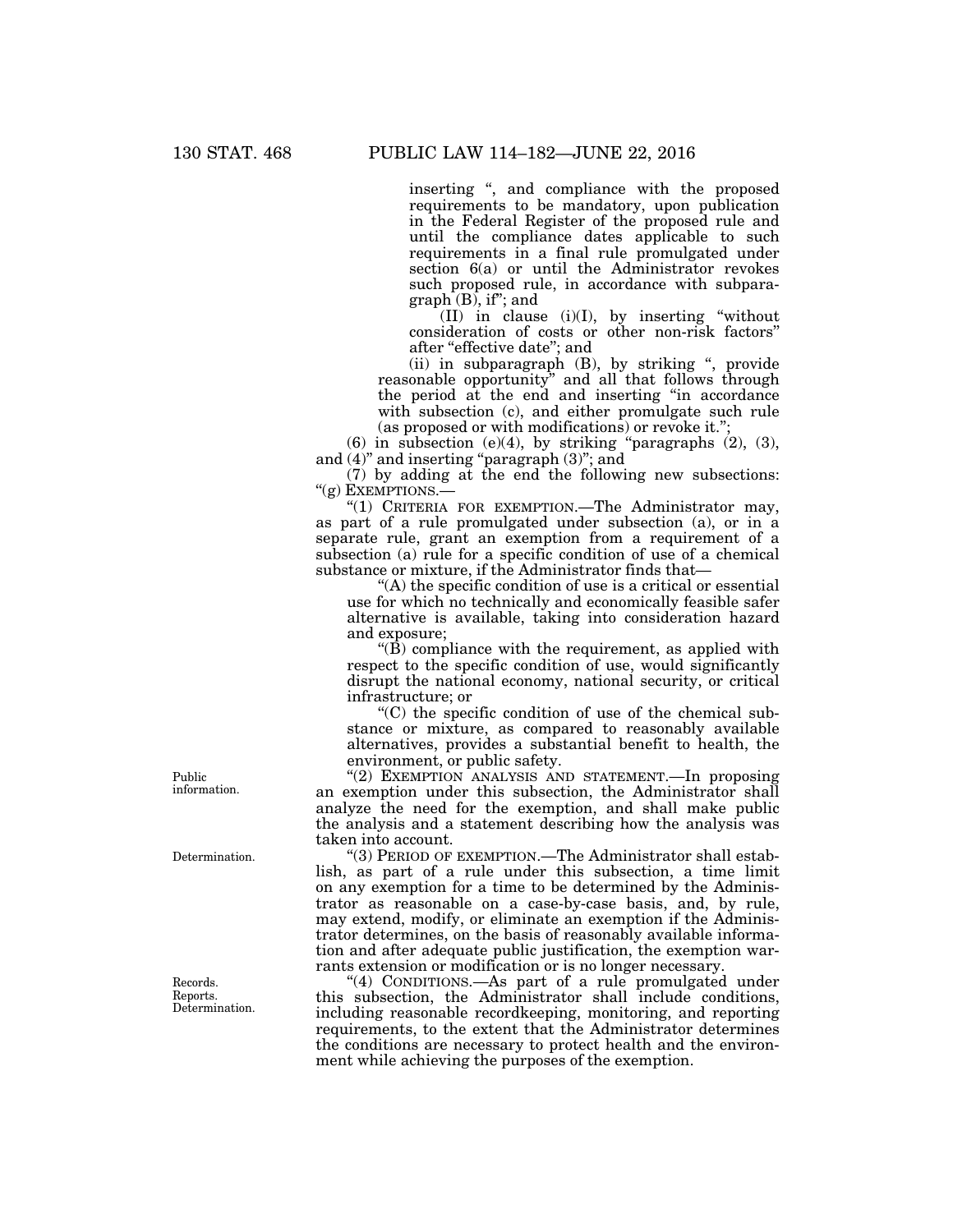"(h) CHEMICALS THAT ARE PERSISTENT, BIOACCUMULATIVE, AND TOXIC.—

"(1) EXPEDITED ACTION.—Not later than 3 years after the date of enactment of the Frank R. Lautenberg Chemical Safety for the 21st Century Act, the Administrator shall propose rules under subsection (a) with respect to chemical substances identified in the 2014 update of the TSCA Work Plan for Chemical Assessments—

"(A) that the Administrator has a reasonable basis to conclude are toxic and that with respect to persistence and bioaccumulation score high for one and either high or moderate for the other, pursuant to the TSCA Work Plan Chemicals Methods Document published by the Administrator in February 2012 (or a successor scoring system), and are not a metal or a metal compound, and for which the Administrator has not completed a Work Plan Problem Formulation, initiated a review under section 5, or entered into a consent agreement under section 4, prior to the date of enactment of the Frank R. Lautenberg Chemical Safety for the 21st Century Act; and

''(B) exposure to which under the conditions of use is likely to the general population or to a potentially exposed or susceptible subpopulation identified by the Administrator, or the environment, on the basis of an exposure and use assessment conducted by the Administrator.

''(2) NO RISK EVALUATION REQUIRED.—The Administrator shall not be required to conduct risk evaluations on chemical substances that are subject to paragraph (1).

''(3) FINAL RULE.—Not later than 18 months after proposing a rule pursuant to paragraph (1), the Administrator shall promulgate a final rule under subsection (a).

''(4) SELECTING RESTRICTIONS.—In selecting among prohibitions and other restrictions promulgated in a rule under subsection (a) pursuant to paragraph  $(1)$ , the Administrator shall address the risks of injury to health or the environment that the Administrator determines are presented by the chemical substance and shall reduce exposure to the substance to the extent practicable.

" $(5)$  RELATIONSHIP TO SUBSECTION  $(b)$ .—If, at any time prior to the date that is 90 days after the date of enactment of the Frank R. Lautenberg Chemical Safety for the 21st Century Act, the Administrator makes a designation under subsection  $(b)(1)(B)(i)$ , or receives a request under subsection  $(b)(4)(C)(ii)$ , such chemical substance shall not be subject to this subsection, except that in selecting among prohibitions and other restrictions promulgated in a rule pursuant to subsection (a), the Administrator shall both ensure that the chemical substance meets the rulemaking standard under subsection (a) and reduce exposure to the substance to the extent practicable.

''(i) FINAL AGENCY ACTION.—Under this section and subject to section 18—

 $"(1)$  a determination by the Administrator under subsection  $(b)(4)(A)$  that a chemical substance does not present an unreasonable risk of injury to health or the environment shall be issued by order and considered to be a final agency action, effective beginning on the date of issuance of the order; and

Determination. Effective date.

Time period.

Deadline.

Deadline.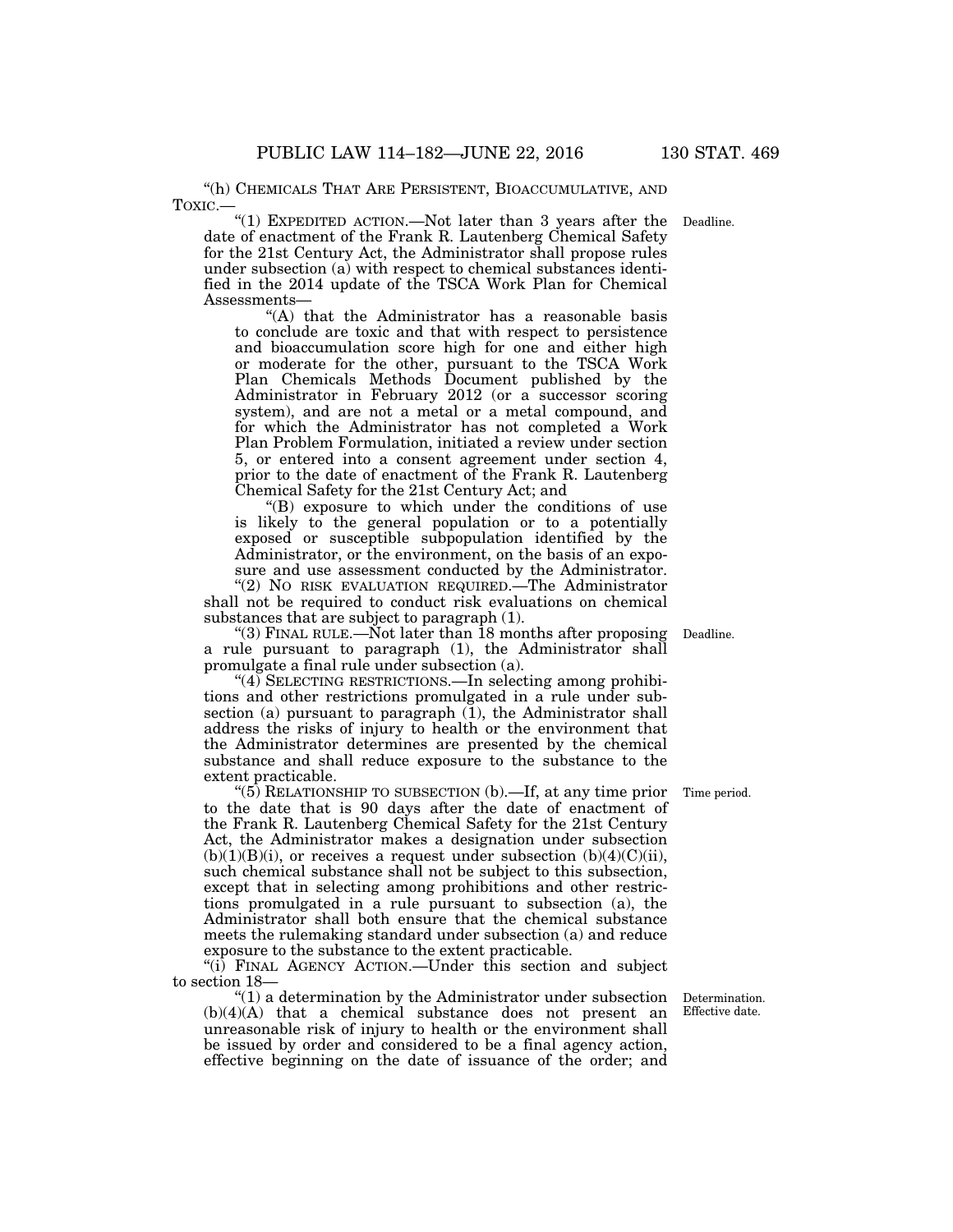" $(2)$  a final rule promulgated under subsection  $(a)$ , including the associated determination by the Administrator under subsection  $(b)(4)(A)$  that a chemical substance presents an unreasonable risk of injury to health or the environment, shall be considered to be a final agency action, effective beginning on the date of promulgation of the final rule.

''(j) DEFINITION.—For the purposes of this Act, the term 'requirement' as used in this section shall not displace statutory or common law.''.

# **SEC. 7. IMMINENT HAZARDS.**

Section 7 of the Toxic Substances Control Act (15 U.S.C. 2606) is amended—

 $(1)$  in subsection  $(b)(1)$ , by inserting "(as identified by the Administrator without consideration of costs or other nonrisk factors)'' after ''from the unreasonable risk''; and

(2) in subsection (f), by inserting '', without consideration of costs or other nonrisk factors'' after ''widespread injury to health or the environment''.

#### **SEC. 8. REPORTING AND RETENTION OF INFORMATION.**

(a) IN GENERAL.—Section 8 of the Toxic Substances Control Act (15 U.S.C. 2607) is amended—

 $(1)$  in subsection  $(a)$ -

(A) in paragraph (2), by striking the matter that follows subparagraph  $(G);$ 

(B) in paragraph (3), by adding at the end the following:

''(C) Not later than 180 days after the date of enactment of the Frank R. Lautenberg Chemical Safety for the 21st Century Act, and not less frequently than once every 10 years thereafter, the Administrator, after consultation with the Administrator of the Small Business Administration, shall—

''(i) review the adequacy of the standards prescribed under subparagraph (B); and

''(ii) after providing public notice and an opportunity for comment, make a determination as to whether revision of the standards is warranted.''; and

(C) by adding at the end the following:

"(4) CONTENTS.—The rules promulgated pursuant to paragraph (1)—

''(A) may impose differing reporting and recordkeeping requirements on manufacturers and processors; and

''(B) shall include the level of detail necessary to be reported, including the manner by which use and exposure information may be reported.

''(5) ADMINISTRATION.—In carrying out this section, the Administrator shall, to the extent feasible—

''(A) not require reporting which is unnecessary or duplicative;

''(B) minimize the cost of compliance with this section and the rules issued thereunder on small manufacturers and processors; and

 $C^{\infty}(C)$  apply any reporting obligations to those persons likely to have information relevant to the effective implementation of this title.

" $(6)$  NEGOTIATED RULEMAKING.— $(A)$  The Administrator shall enter into a negotiated rulemaking pursuant to subchapter III of chapter 5 of title 5, United States Code, to develop

Time period. Consultation.

Review.

Public information. Determination.

Applicability.

Publications.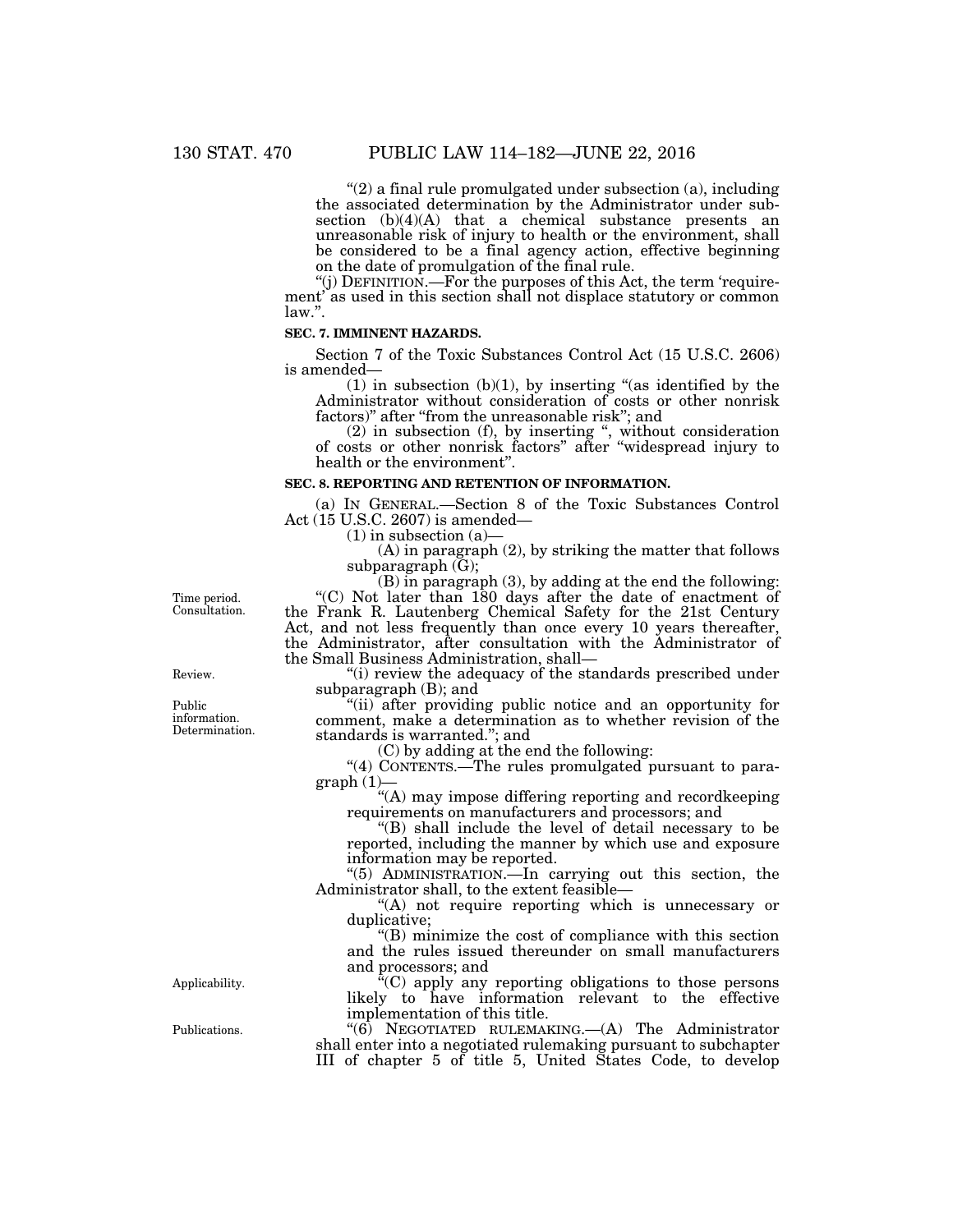and publish, not later than 3 years after the date of enactment of the Frank R. Lautenberg Chemical Safety for the 21st Century Act, a proposed rule providing for limiting the reporting requirements, under this subsection, for manufacturers of any inorganic byproducts, when such byproducts, whether by the byproduct manufacturer or by any other person, are subsequently recycled, reused, or reprocessed.

" $(\dot{B})$  Not later than 3 and one-half years after such date of enactment, the Administrator shall publish a final rule resulting from such negotiated rulemaking.''; and

(2) in subsection (b), by adding at the end the following: ''(3) NOMENCLATURE.—

''(A) IN GENERAL.—In carrying out paragraph (1), the Administrator shall—

''(i) maintain the use of Class 2 nomenclature in use on the date of enactment of the Frank R. Lautenberg Chemical Safety for the 21st Century Act;

''(ii) maintain the use of the Soap and Detergent Association Nomenclature System, published in March 1978 by the Administrator in section 1 of addendum III of the document entitled 'Candidate List of Chemical Substances', and further described in the appendix A of volume I of the 1985 edition of the Toxic Substances Control Act Substances Inventory (EPA Document No. EPA–560/7–85–002a); and

''(iii) treat the individual members of the categories of chemical substances identified by the Administrator as statutory mixtures, as defined in Inventory descriptions established by the Administrator, as being included on the list established under paragraph (1).

''(B) MULTIPLE NOMENCLATURE LISTINGS.—If a manufacturer or processor demonstrates to the Administrator that a chemical substance appears multiple times on the list published under paragraph (1) under different CAS numbers, the Administrator may recognize the multiple listings as a single chemical substance.

''(4) CHEMICAL SUBSTANCES IN COMMERCE.—

''(A) RULES.—

"(i) IN GENERAL.—Not later than 1 year after the date of enactment of the Frank R. Lautenberg Chemical Safety for the 21st Century Act, the Administrator, by rule, shall require manufacturers, and may require processors, subject to the limitations under subsection  $(a)(5)(A)$ , to notify the Administrator, by not later than 180 days after the date on which the final rule is published in the Federal Register, of each chemical substance on the list published under paragraph (1) that the manufacturer or processor, as applicable, has manufactured or processed for a nonexempt commercial purpose during the 10-year period ending on the day before the date of enactment of the Frank R. Lautenberg Chemical Safety for the 21st Century Act.

''(ii) ACTIVE SUBSTANCES.—The Administrator shall designate chemical substances for which notices are received under clause (i) to be active substances on the list published under paragraph (1).

Notification. Federal Register, publication. Time period.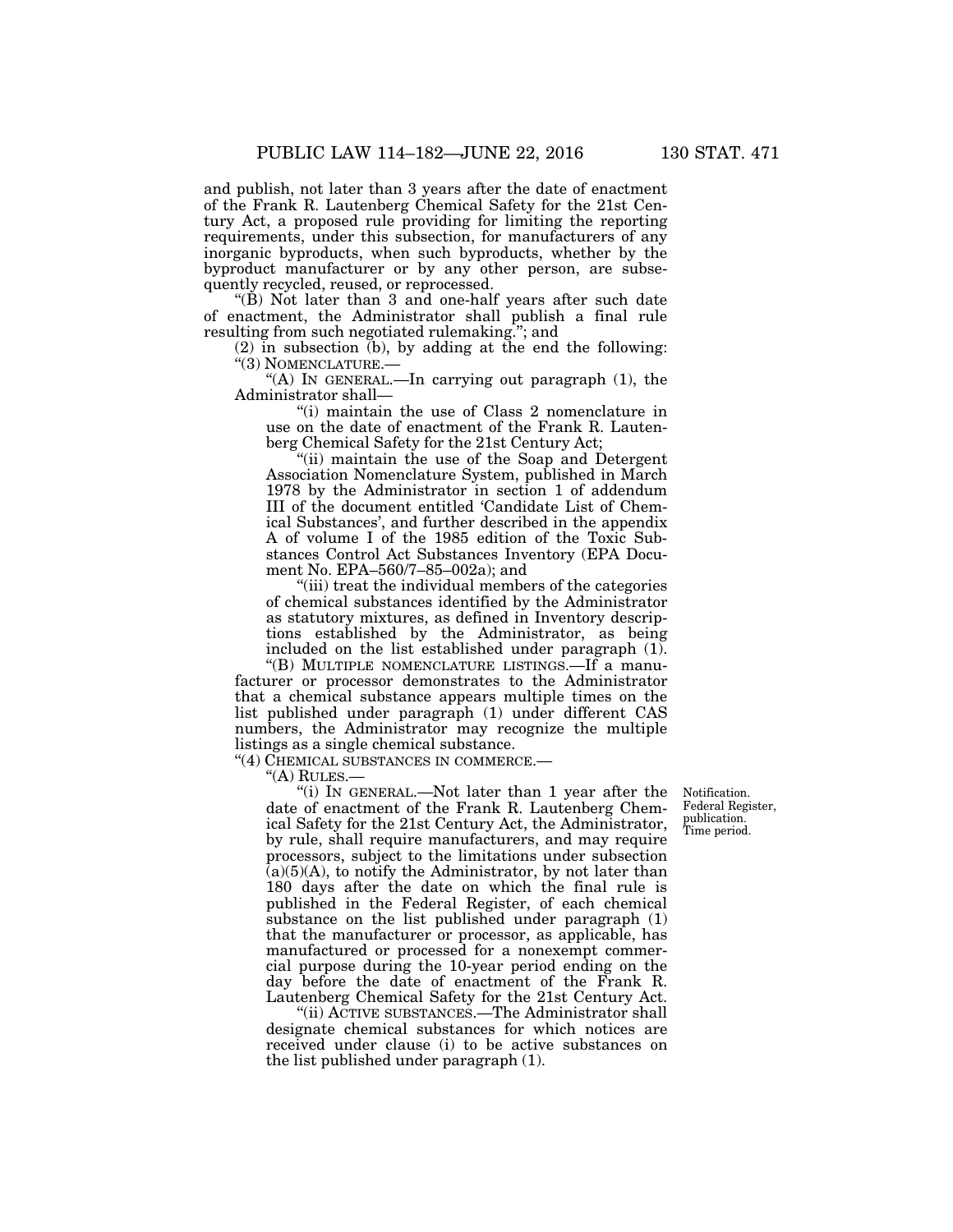''(iii) INACTIVE SUBSTANCES.—The Administrator shall designate chemical substances for which no notices are received under clause (i) to be inactive substances on the list published under paragraph (1).

"(iv) LIMITATION.—No chemical substance on the list published under paragraph (1) shall be removed from such list by reason of the implementation of this subparagraph, or be subject to section  $5(a)(1)(A)(i)$  by reason of a change to active status under paragraph  $(5)(B)$ .

''(B) CONFIDENTIAL CHEMICAL SUBSTANCES.—In promulgating a rule under subparagraph (A), the Administrator shall—

" $(i)$  maintain the list under paragraph  $(1)$ , which shall include a confidential portion and a nonconfidential portion consistent with this section and section 14;

(ii) require any manufacturer or processor of a chemical substance on the confidential portion of the list published under paragraph (1) that seeks to maintain an existing claim for protection against disclosure of the specific chemical identity of the chemical substance as confidential pursuant to section 14 to submit a notice under subparagraph (A) that includes such request;

''(iii) require the substantiation of those claims pursuant to section 14 and in accordance with the review plan described in subparagraph (C); and

" $(iv)$  move any active chemical substance for which no request was received to maintain an existing claim for protection against disclosure of the specific chemical identity of the chemical substance as confidential from the confidential portion of the list published under paragraph (1) to the nonconfidential portion of that list.

''(C) REVIEW PLAN.—Not later than 1 year after the date on which the Administrator compiles the initial list of active substances pursuant to subparagraph (A), the Administrator shall promulgate a rule that establishes a plan to review all claims to protect the specific chemical identities of chemical substances on the confidential portion of the list published under paragraph (1) that are asserted pursuant to subparagraph (B).

''(D) REQUIREMENTS OF REVIEW PLAN.—In establishing the review plan under subparagraph (C), the Administrator shall—

"(i) require, at a time specified by the Administrator, all manufacturers or processors asserting claims under subparagraph (B) to substantiate the claim, in accordance with section 14, unless the manufacturer or processor has substantiated the claim in a submission made to the Administrator during the 5-year period ending on the last day of the of the time period specified by the Administrator; and

''(ii) in accordance with section 14—

''(I) review each substantiation—

Claims.

List.

Notice.

Regulations.

Claims.

Time period.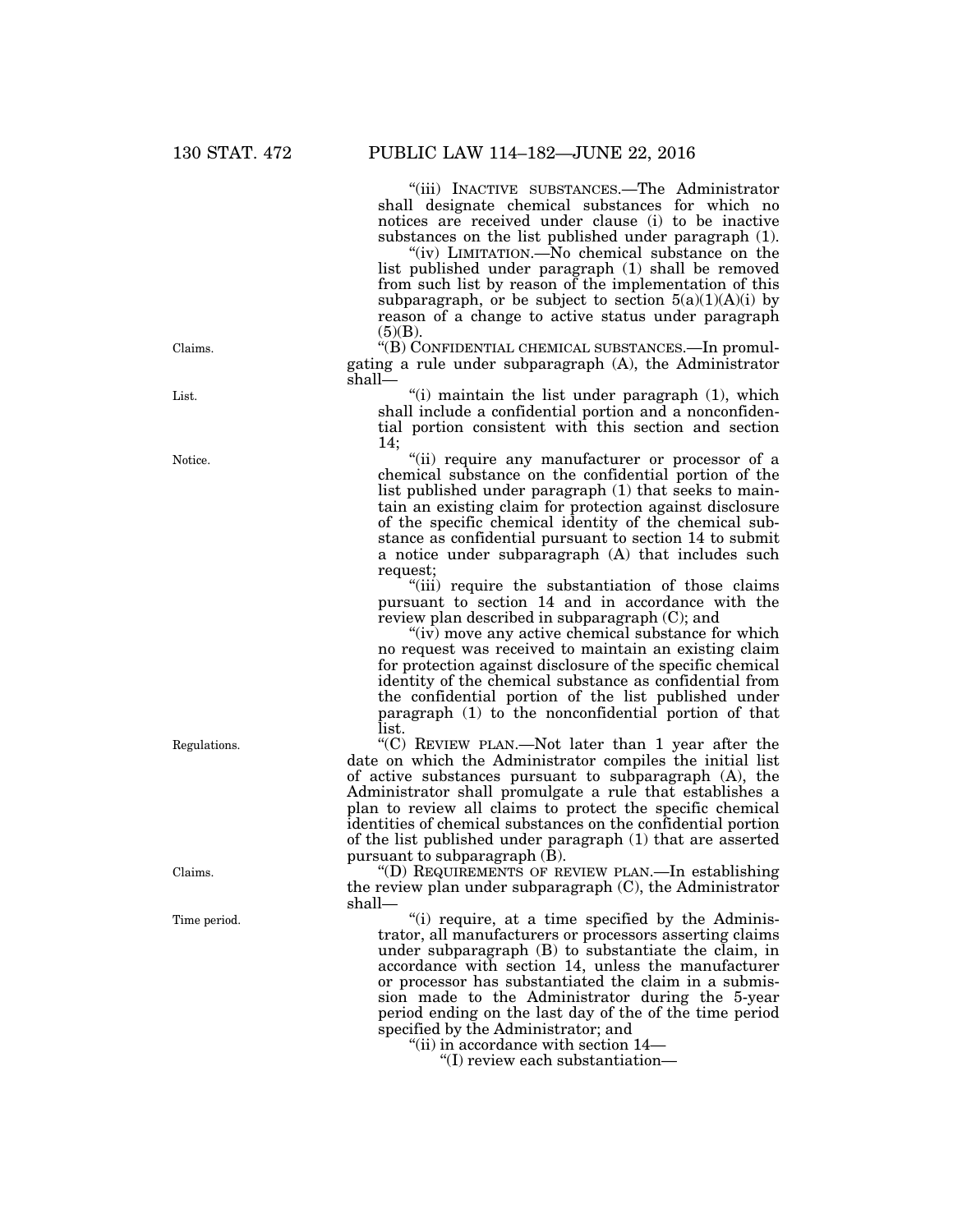''(aa) submitted pursuant to clause (i) to determine if the claim qualifies for protection from disclosure; and

''(bb) submitted previously by a manufacturer or processor and relied on in lieu of the substantiation required pursuant to clause (i), if the substantiation has not been previously reviewed by the Administrator, to determine if the claim warrants protection from disclosure;

''(II) approve, approve in part and deny in part, or deny each claim; and

''(III) except as provided in this section and section 14, protect from disclosure information for which the Administrator approves such a claim for a period of 10 years, unless, prior to the expiration of the period—

''(aa) the person notifies the Administrator that the person is withdrawing the claim, in which case the Administrator shall not protect the information from disclosure; or

''(bb) the Administrator otherwise becomes aware that the information does not qualify for protection from disclosure, in which case the Administrator shall take the actions described in section  $14(g)(2)$ .

''(E) TIMELINE FOR COMPLETION OF REVIEWS.—

''(i) IN GENERAL.—The Administrator shall implement the review plan so as to complete reviews of all claims specified in subparagraph  $(\hat{C})$  not later than 5 years after the date on which the Administrator compiles the initial list of active substances pursuant to subparagraph (A).

"(ii) CONSIDERATIONS.-

''(I) IN GENERAL.—The Administrator may Determination. extend the deadline for completion of the reviews for not more than 2 additional years, after an adequate public justification, if the Administrator determines that the extension is necessary based on the number of claims needing review and the available resources.

''(II) ANNUAL REVIEW GOAL AND RESULTS.—At Publication. the beginning of each year, the Administrator shall publish an annual goal for reviews and the number of reviews completed in the prior year.

''(5) ACTIVE AND INACTIVE SUBSTANCES.—

''(A) IN GENERAL.—The Administrator shall keep designations of active substances and inactive substances on the list published under paragraph (1) current.

''(B) CHANGE TO ACTIVE STATUS.—

''(i) IN GENERAL.—Any person that intends to manufacture or process for a nonexempt commercial purpose a chemical substance that is designated as an inactive substance shall notify the Administrator before the date on which the inactive substance is manufactured or processed.

Notification.

Claims.

Notification.

Time period.

Determination.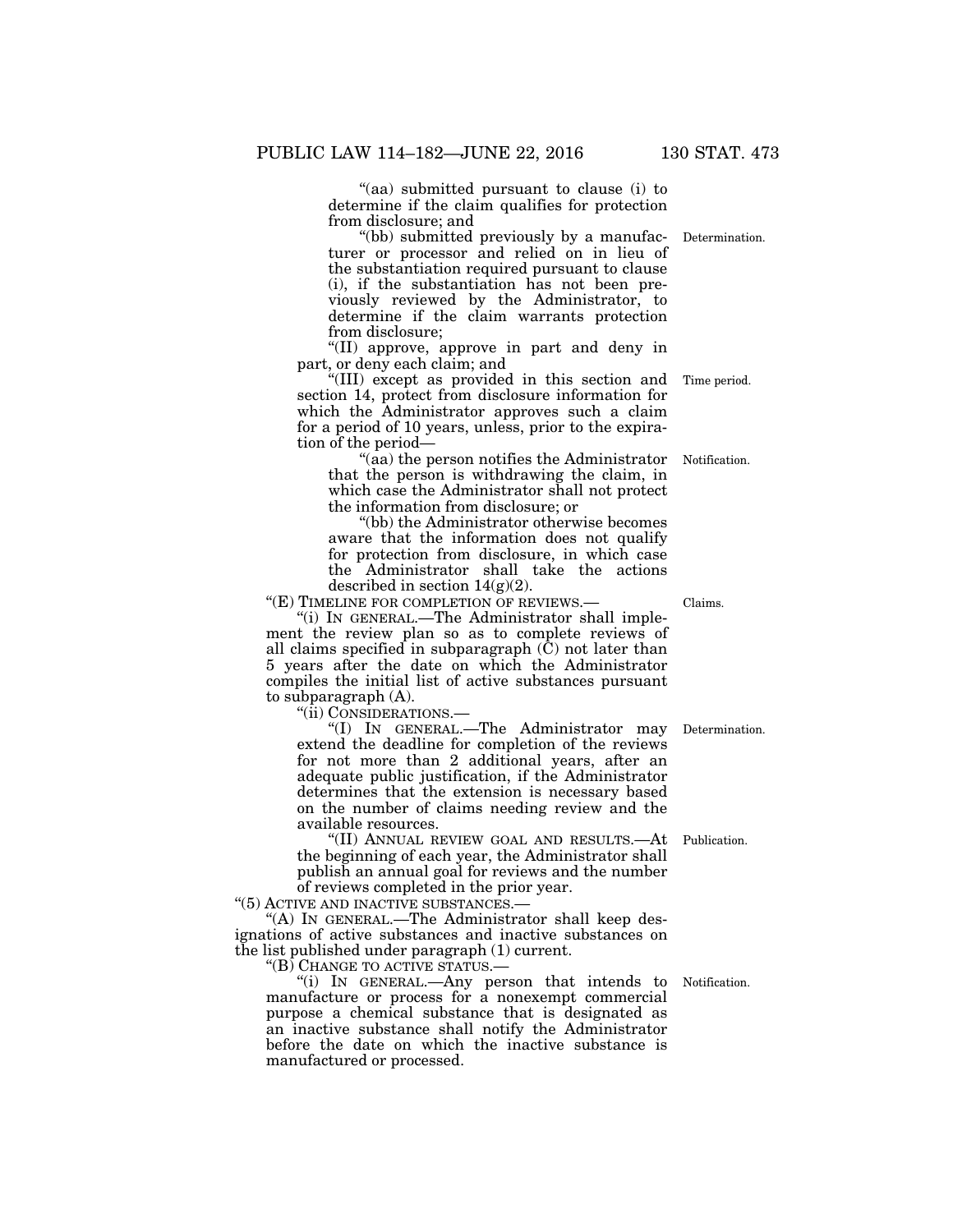Claims.

''(ii) CONFIDENTIAL CHEMICAL IDENTITY.—If a person submitting a notice under clause (i) for an inactive substance on the confidential portion of the list published under paragraph (1) seeks to maintain an existing claim for protection against disclosure of the specific chemical identity of the inactive substance as confidential, the person shall, consistent with the requirements of section 14—

 $f(I)$  in the notice submitted under clause (i), assert the claim; and

''(II) by not later than 30 days after providing the notice under clause (i), substantiate the claim. ''(iii) ACTIVE STATUS.—On receiving a notification under clause (i), the Administrator shall—

''(I) designate the applicable chemical substance as an active substance;

''(II) pursuant to section 14, promptly review any claim and associated substantiation submitted pursuant to clause (ii) for protection against disclosure of the specific chemical identity of the chemical substance and approve, approve in part and deny in part, or deny the claim;

''(III) except as provided in this section and section 14, protect from disclosure the specific chemical identity of the chemical substance for which the Administrator approves a claim under subclause (II) for a period of 10 years, unless, prior to the expiration of the period—

"(aa) the person notifies the Administrator" that the person is withdrawing the claim, in which case the Administrator shall not protect the information from disclosure; or

''(bb) the Administrator otherwise becomes aware that the information does not qualify for protection from disclosure, in which case the Administrator shall take the actions described in section  $14(g)(2)$ ; and

" $(IV)$  pursuant to section  $6(b)$ , review the priority of the chemical substance as the Administrator determines to be necessary.

''(C) CATEGORY STATUS.—The list of inactive substances shall not be considered to be a category for purposes of section 26(c).

"(6) INTERIM LIST OF ACTIVE SUBSTANCES.—Prior to the promulgation of the rule required under paragraph (4)(A), the Administrator shall designate the chemical substances reported under part 711 of title 40, Code of Federal Regulations (as in effect on the date of enactment of the Frank R. Lautenberg Chemical Safety for the 21st Century Act), during the reporting period that most closely preceded the date of enactment of the Frank R. Lautenberg Chemical Safety for the 21st Century Act, as the interim list of active substances for the purposes of section 6(b).

"(7) PUBLIC INFORMATION.—Subject to this subsection and section 14, the Administrator shall make available to the public—

Review.

Time period.

Notification.

Review.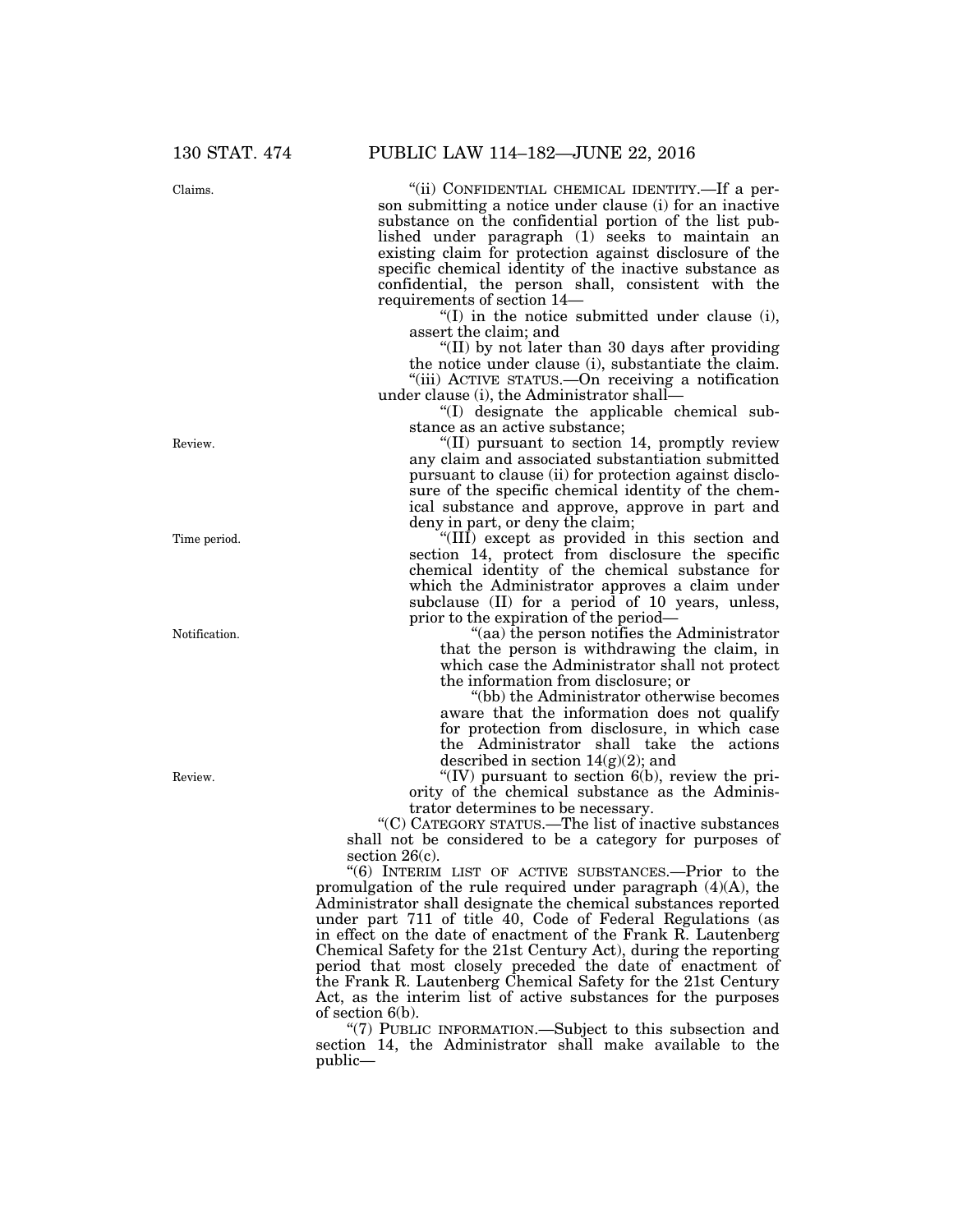$(A)$  each specific chemical identity on the nonconfidential portion of the list published under paragraph (1) along with the Administrator's designation of the chemical substance as an active or inactive substance;

''(B) the unique identifier assigned under section 14, accession number, generic name, and, if applicable, premanufacture notice case number for each chemical substance on the confidential portion of the list published under paragraph (1) for which a claim of confidentiality was received; and

''(C) the specific chemical identity of any active substance for which—

''(i) a claim for protection against disclosure of the specific chemical identity of the active substance was not asserted, as required under this subsection or section 14;

"(ii) all claims for protection against disclosure of the specific chemical identity of the active substance have been denied by the Administrator; or

"(iii) the time period for protection against disclosure of the specific chemical identity of the active substance has expired.

"(8) LIMITATION.—No person may assert a new claim under this subsection or section 14 for protection from disclosure of a specific chemical identity of any active or inactive substance for which a notice is received under paragraph  $(4)(A)(i)$  or  $(5)(B)(i)$  that is not on the confidential portion of the list published under paragraph (1).

''(9) CERTIFICATION.—Under the rules promulgated under this subsection, manufacturers and processors, as applicable, shall be required—

" $(\overline{A})$  to certify that each notice or substantiation the manufacturer or processor submits complies with the requirements of the rule, and that any confidentiality claims are true and correct; and

''(B) to retain a record documenting compliance with the rule and supporting confidentiality claims for a period of 5 years beginning on the last day of the submission

period.''. (b) MERCURY INVENTORY.—Section 8(b) of the Toxic Substances Control Act (15 U.S.C. 2607(b)) (as amended by subsection (a))

is further amended by adding at the end the following:

''(10) MERCURY.—

''(A) DEFINITION OF MERCURY.—In this paragraph, notwithstanding section  $3(2)(B)$ , the term 'mercury' means-

''(i) elemental mercury; and

''(ii) a mercury compound.

''(B) PUBLICATION.—Not later than April 1, 2017, and every 3 years thereafter, the Administrator shall carry out and publish in the Federal Register an inventory of mercury supply, use, and trade in the United States.

''(C) PROCESS.—In carrying out the inventory under subparagraph (B), the Administrator shall—

''(i) identify any manufacturing processes or products that intentionally add mercury; and

Federal Register, publication.

Records. Time period. Effective date.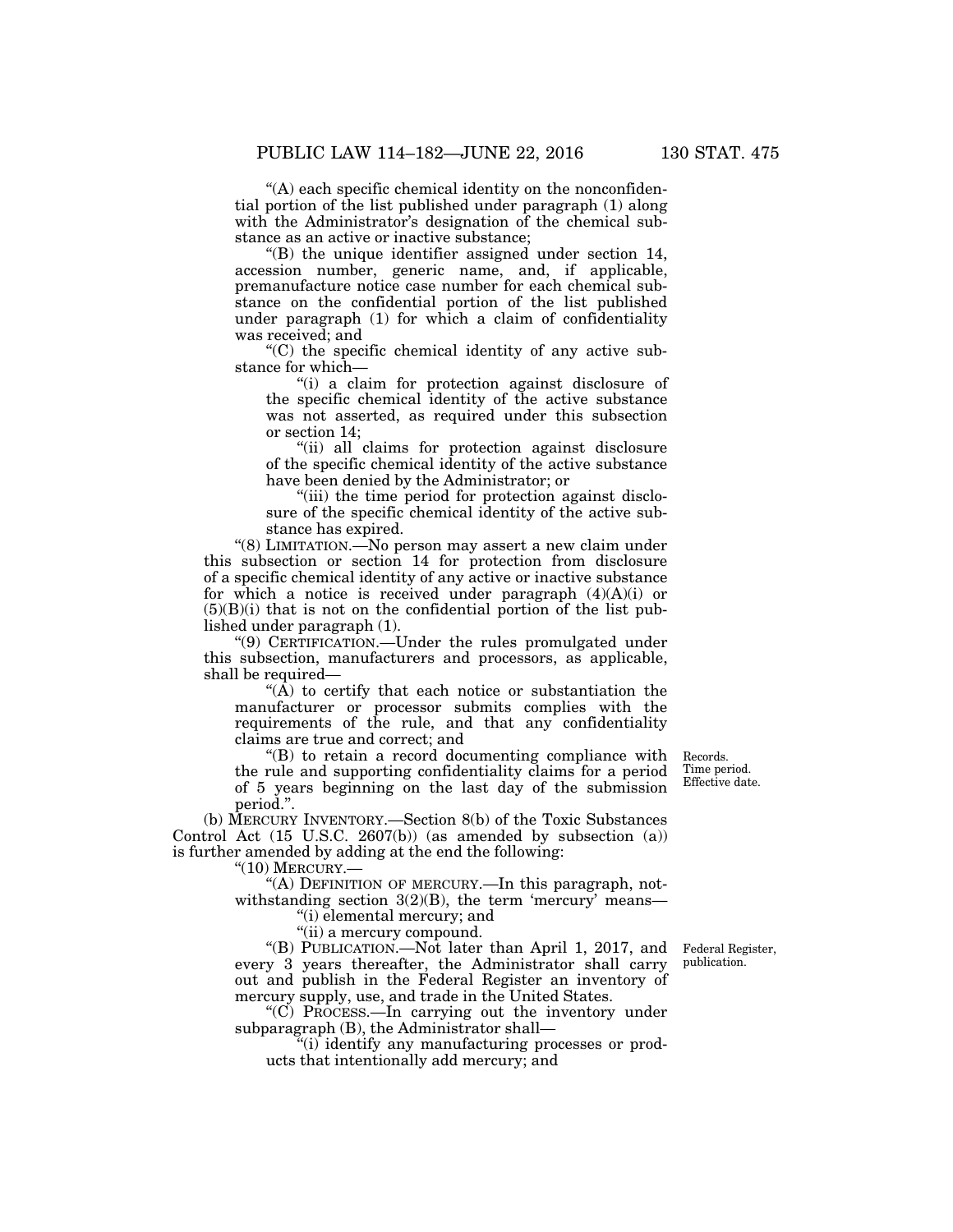Determination. Regulations.

"(ii) recommend actions, including proposed revisions of Federal law or regulations, to achieve further reductions in mercury use.<br>"(D) REPORTING.—

"(i) IN GENERAL.—To assist in the preparation of the inventory under subparagraph (B), any person who manufactures mercury or mercury-added products or otherwise intentionally uses mercury in a manufacturing process shall make periodic reports to the Administrator, at such time and including such information as the Administrator shall determine by rule promulgated not later than 2 years after the date of enactment of this paragraph.

''(ii) COORDINATION.—To avoid duplication, the Administrator shall coordinate the reporting under this subparagraph with the Interstate Mercury Education and Reduction Clearinghouse.

"(iii) EXEMPTION.—Clause (i) shall not apply to a person engaged in the generation, handling, or management of mercury-containing waste, unless that person manufactures or recovers mercury in the management of that waste.''.

#### **SEC. 9. RELATIONSHIP TO OTHER FEDERAL LAWS.**

Section 9 of the Toxic Substances Control Act (15 U.S.C. 2608) is amended—

 $(1)$  in subsection  $(a)$ —

 $(A)$  in paragraph  $(1)$ —

(i) by striking ''has reasonable basis to conclude'' and inserting ''determines'';

(ii) by striking "or will present"; and

(iii) by inserting '', without consideration of costs or other nonrisk factors, including an unreasonable risk to a potentially exposed or susceptible subpopulation identified as relevant by the Administrator, under the conditions of use," after "or the environment"; (B) in paragraph (2)—

 $(i)$  in subparagraph  $(A)$ , by inserting ", within the time period specified by the Administrator in the

report,'' after ''issues an order''; and (ii) in subparagraph (B), by inserting ''responds within the time period specified by the Administrator in the report and'' before ''initiates, within 90'';

(C) by redesignating paragraph (3) as paragraph (6); and

(D) by inserting after paragraph (2) the following:

''(3) The Administrator shall take the actions described in paragraph (4) if the Administrator makes a report under paragraph (1) with respect to a chemical substance or mixture and the agency to which the report was made does not—

"(A) issue the order described in paragraph  $(2)(A)$  within the time period specified by the Administrator in the report; or

 $'(B)(i)$  respond under paragraph  $(1)$  within the timeframe specified by the Administrator in the report; and

"(ii) initiate action within 90 days of publication in the Federal Register of the response described in clause (i).

Reports. Time period. Deadline.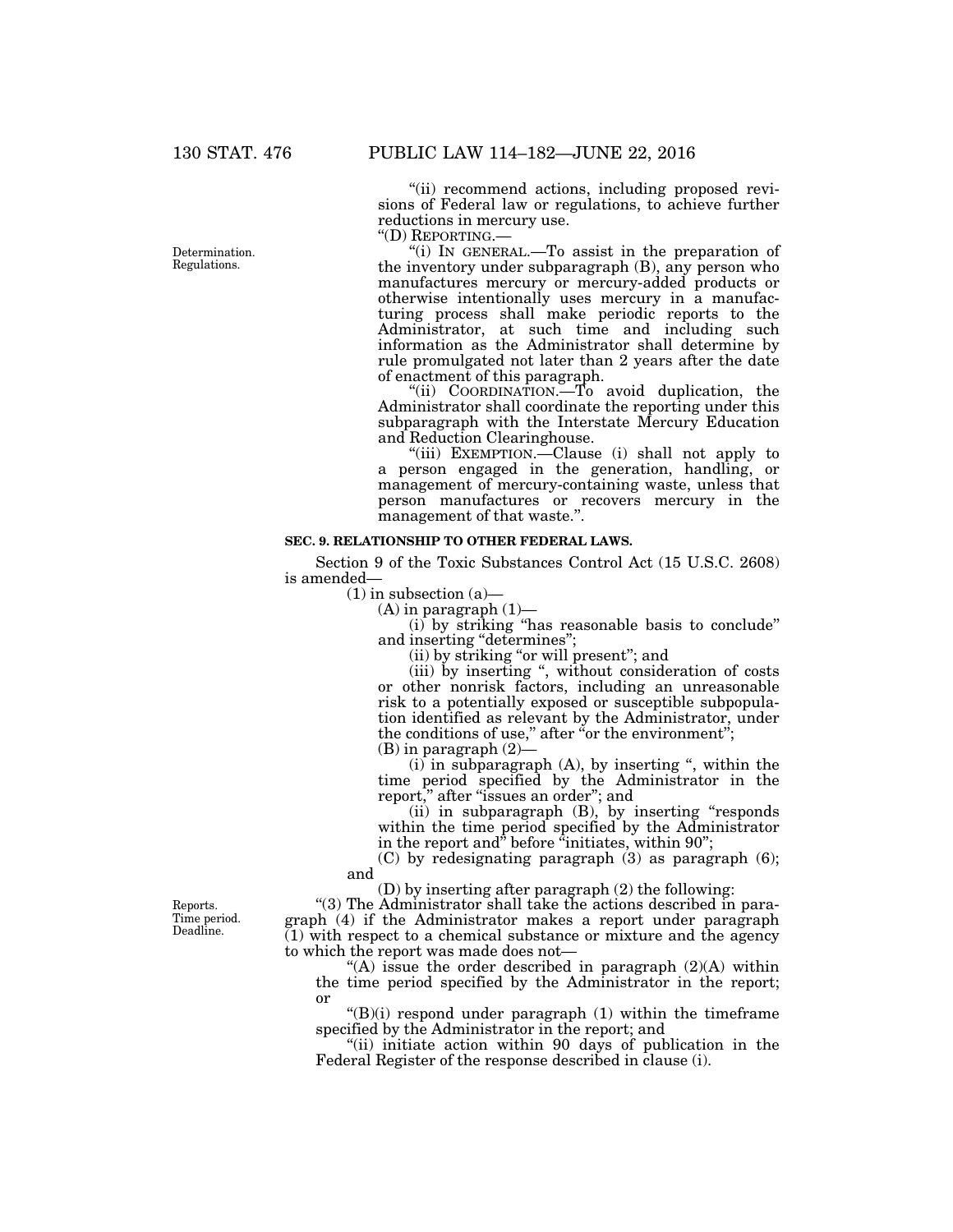"(4) If an agency to which a report is submitted under paragraph (1) does not take the actions described in subparagraph  $(A)$  or (B) of paragraph (3), the Administrator shall—

''(A) initiate or complete appropriate action under section 6; or

''(B) take any action authorized or required under section 7, as applicable.

" $(5)$  This subsection shall not relieve the Administrator of any obligation to take any appropriate action under section 6(a) or 7 to address risks from the manufacture, processing, distribution in commerce, use, or disposal of a chemical substance or mixture, or any combination of those activities, that are not identified in a report issued by the Administrator under paragraph (1).'';

 $(2)$  in subsection  $(b)$ –

 $(A)$  by striking "The Administrator shall coordinate" and inserting "(1) The Administrator shall coordinate"; and (B) by adding at the end the following:

"(2) In making a determination under paragraph (1) that it Determination. is in the public interest for the Administrator to take an action under this title with respect to a chemical substance or mixture rather than under another law administered in whole or in part by the Administrator, the Administrator shall consider, based on information reasonably available to the Administrator, all relevant aspects of the risk described in paragraph (1) and a comparison of the estimated costs and efficiencies of the action to be taken under this title and an action to be taken under such other law to protect against such risk.''; and

(3) by adding at the end the following:

"(e) EXPOSURE INFORMATION.—In addition to the requirements of subsection (a), if the Administrator obtains information related to exposures or releases of a chemical substance or mixture that may be prevented or reduced under another Federal law, including a law not administered by the Administrator, the Administrator shall make such information available to the relevant Federal agency or office of the Environmental Protection Agency.''.

#### **SEC. 10. EXPORTS.**

(a) IN GENERAL.—Section  $12(a)(2)$  of the Toxic Substances Control Act  $(15 \text{ U.S.C. } 2611(a)(2))$  is amended by striking "will present" and inserting "presents".

(b) PROHIBITION ON EXPORT OF CERTAIN MERCURY COM-POUNDS.—Section 12(c) of the Toxic Substances Control Act (15 U.S.C.  $2611(c)$  is amended-

(1) in the subsection heading, by inserting ''AND MERCURY COMPOUNDS'' after ''MERCURY''; and

(2) by adding at the end the following:

"(7) PROHIBITION ON EXPORT OF CERTAIN MERCURY COM-POUNDS.—

''(A) IN GENERAL.—Effective January 1, 2020, the export of the following mercury compounds is prohibited: "(i) Mercury (I) chloride or calomel.

"(ii) Mercury (II) oxide.

"(iii) Mercury (II) sulfate.

"(iv) Mercury (II) nitrate.

''(v) Cinnabar or mercury sulphide.

"(vi) Any mercury compound that the Administrator adds to the list published under subparagraph

Effective date.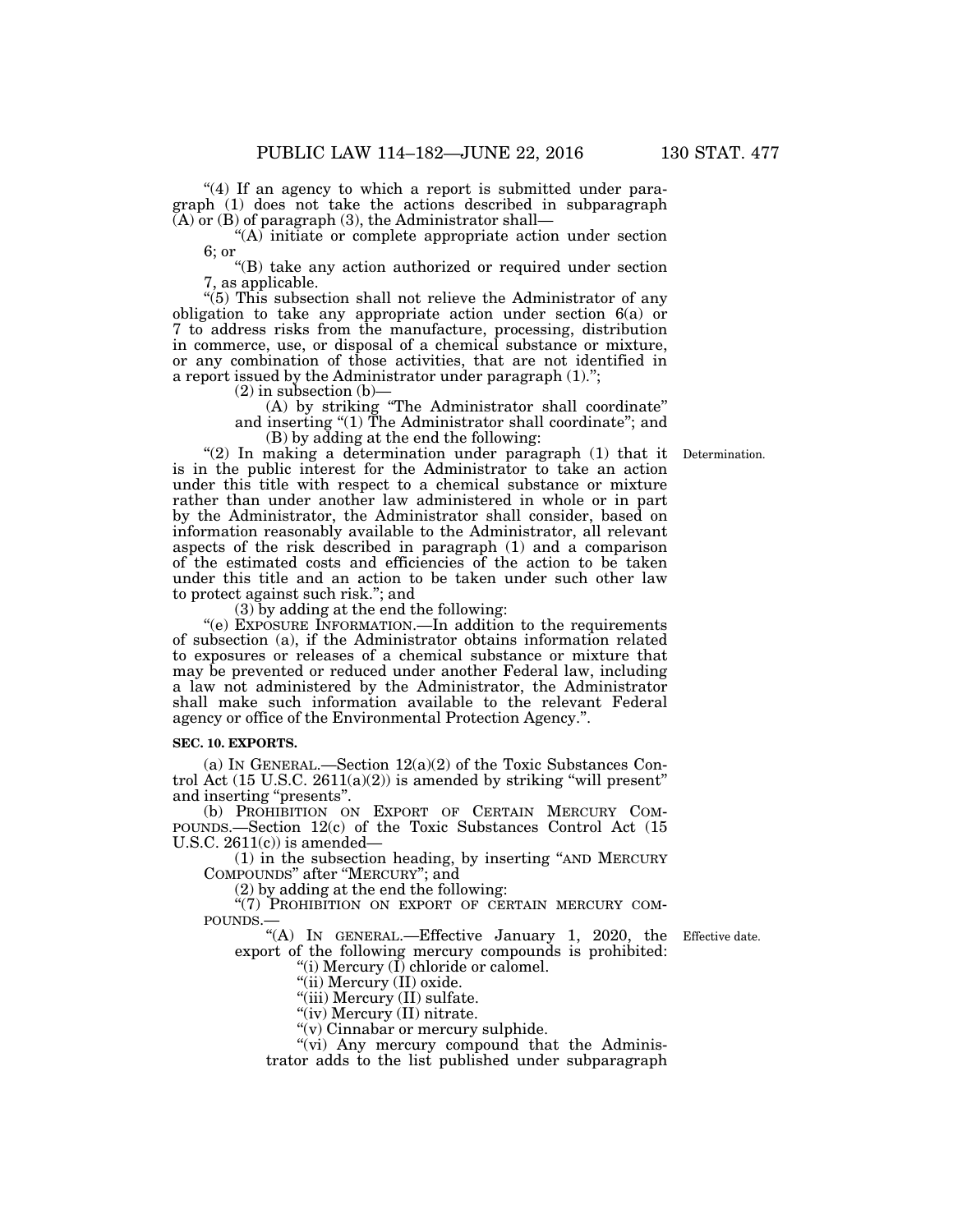Deadline. Federal Register, publication.  $\overline{\text{L}}$ ist.

Evaluation.

Recommendation.

(B) by rule, on determining that exporting that mercury compound for the purpose of regenerating elemental mercury is technically feasible.

"(B) PUBLICATION.—Not later than 90 days after the date of enactment of the Frank R. Lautenberg Chemical Safety for the 21st Century Act, and as appropriate thereafter, the Administrator shall publish in the Federal Register a list of the mercury compounds that are prohibited from export under this paragraph.

" $(C)$  PETITION.—Any person may petition the Administrator to add a mercury compound to the list published under subparagraph (B).

''(D) ENVIRONMENTALLY SOUND DISPOSAL.—This paragraph does not prohibit the export of mercury compounds on the list published under subparagraph (B) to member countries of the Organization for Economic Co-operation and Development for environmentally sound disposal, on the condition that no mercury or mercury compounds so exported are to be recovered, recycled, or reclaimed for use, or directly reused, after such export.

''(E) REPORT.—Not later than 5 years after the date of enactment of the Frank R. Lautenberg Chemical Safety for the 21st Century Act, the Administrator shall evaluate any exports of mercury compounds on the list published under subparagraph (B) for disposal that occurred after such date of enactment and shall submit to Congress a report that—

''(i) describes volumes and sources of mercury compounds on the list published under subparagraph (B) exported for disposal;

"(ii) identifies receiving countries of such exports; "(iii) describes methods of disposal used after such

export; "(iv) identifies issues, if any, presented by the export of mercury compounds on the list published under subparagraph (B);

''(v) includes an evaluation of management options in the United States for mercury compounds on the list published under subparagraph (B), if any, that are commercially available and comparable in cost and efficacy to methods being utilized in such receiving countries; and

"(vi) makes a recommendation regarding whether Congress should further limit or prohibit the export of mercury compounds on the list published under subparagraph (B) for disposal.

"(F) EFFECT ON OTHER LAW.—Nothing in this paragraph shall be construed to affect the authority of the Administrator under the Solid Waste Disposal Act (42 U.S.C. 6901 et seq.).''.

(c) TEMPORARY GENERATOR ACCUMULATION.—Section 5 of the Mercury Export Ban Act of 2008 (42 U.S.C. 6939f) is amended—

(1) in subsection (a)(2), by striking "2013" and inserting ''2019'';

 $(2)$  in subsection  $(b)$ —

 $(A)$  in paragraph  $(1)$ —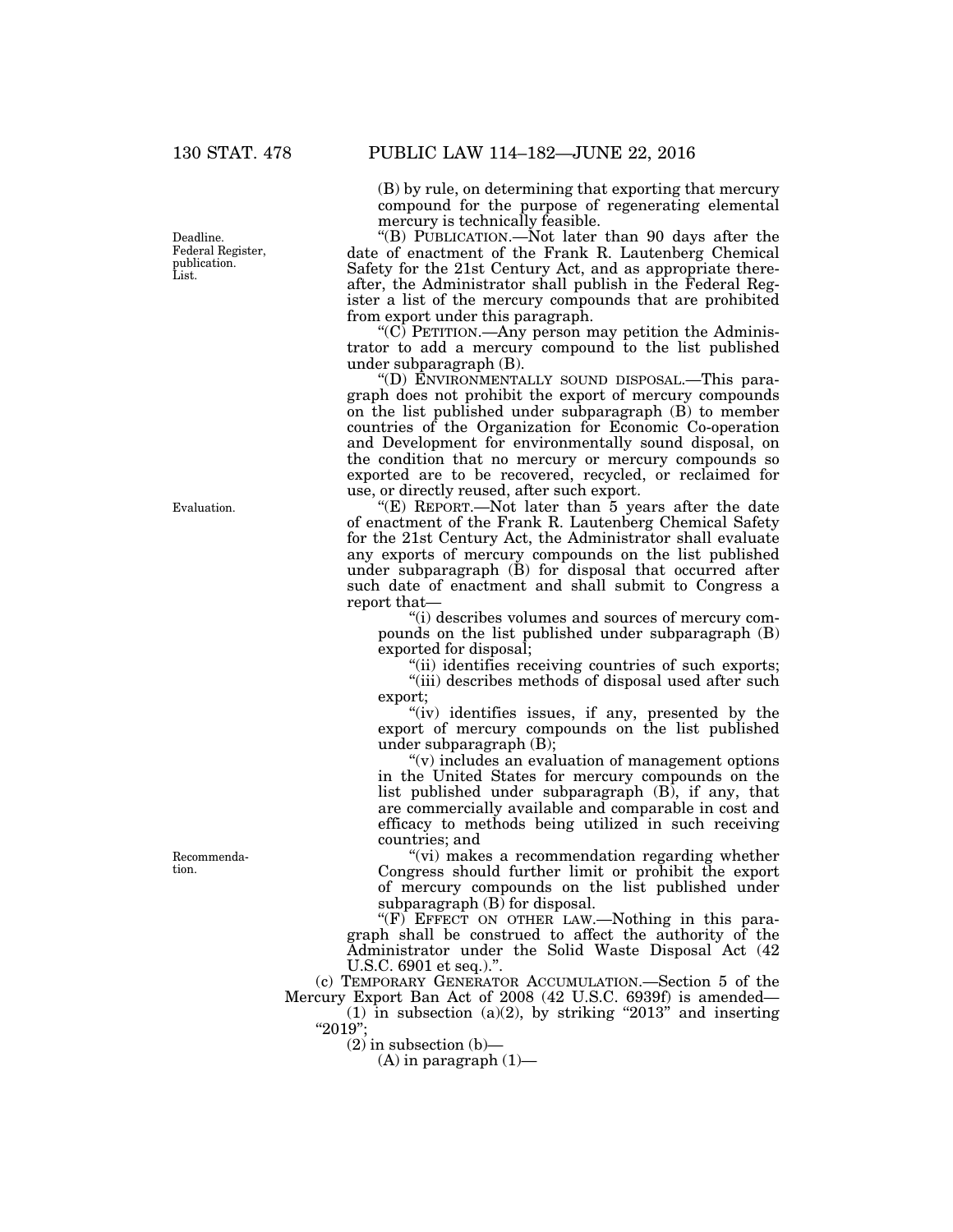(i) by redesignating subparagraphs (A), (B), and (C), as clauses (i), (ii), and (iii), respectively and indenting appropriately;

(ii) in the first sentence, by striking ''After consultation'' and inserting the following:

''(A) ASSESSMENT AND COLLECTION.—After consultation'';

(iii) in the second sentence, by striking ''The amount of such fees'' and inserting the following:

''(B) AMOUNT.—The amount of the fees described in subparagraph (A)'';

 $(iv)$  in subparagraph  $(B)$  (as so designated)–

(I) in clause (i) (as so redesignated), by striking "publically available not later than October 1, 2012'' and inserting ''publicly available not later than October 1, 2018";

(II) in clause (ii) (as so redesignated), by striking "and";

(III) in clause (iii) (as so redesignated), by striking the period at the end and inserting subject to clause (iv); and''; and

(IV) by adding at the end the following:

"(iv) for generators temporarily accumulating elemental mercury in a facility subject to subparagraphs (B) and  $(D)(iv)$  of subsection  $(g)(2)$  if the facility designated in subsection (a) is not operational by January 1, 2019, shall be adjusted to subtract the cost of the temporary accumulation during the period in which the facility designated under subsection (a) is not operational.''; and

(v) by adding at the end the following:

"(C) CONVEYANCE OF TITLE AND PERMITTING.—If the Deadline. facility designated in subsection (a) is not operational by January 1, 2020, the Secretary—

''(i) shall immediately accept the conveyance of title to all elemental mercury that has accumulated in facilities in accordance with subsection  $(g)(2)(D)$ , before January 1, 2020, and deliver the accumulated mercury to the facility designated under subsection (a) on the date on which the facility becomes operational;

''(ii) shall pay any applicable Federal permitting costs, including the costs for permits issued under section 3005(c) of the Solid Waste Disposal Act (42 U.S.C. 6925(c)); and

"(iii) shall store, or pay the cost of storage of, until the time at which a facility designated in subsection (a) is operational, accumulated mercury to which the Secretary has title under this subparagraph in a facility that has been issued a permit under section 3005(c) of the Solid Waste Disposal Act (42 U.S.C. 6925(c)).''; and

(B) in paragraph (2), in the first sentence, by striking "paragraph  $(1)(\overline{C})$ " and inserting "paragraph  $(1)(B)(iii)$ "; and  $(3)$  in subsection  $(g)(2)$ —

(A) in the undesignated material at the end, by striking ''This subparagraph'' and inserting the following: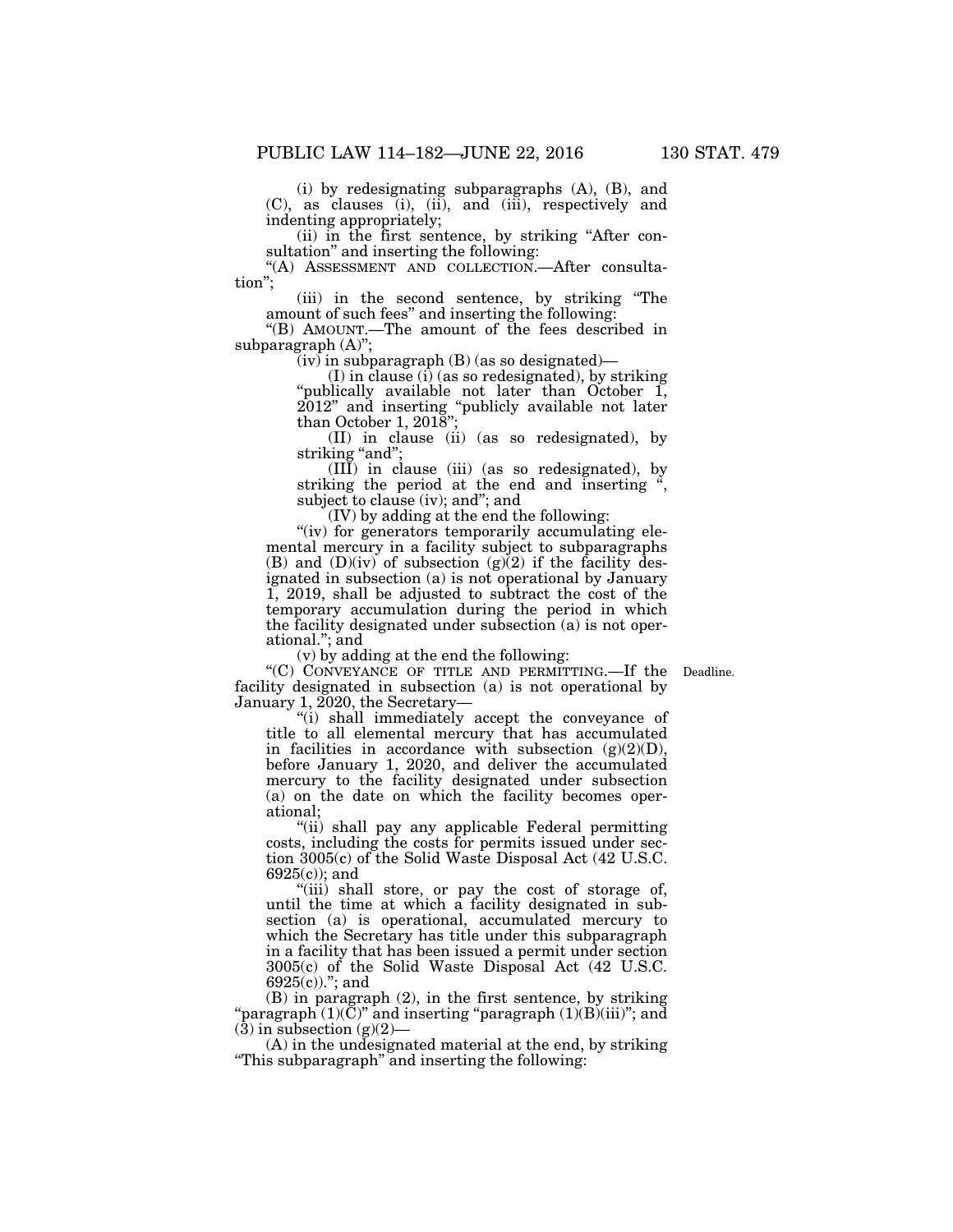Time period. Certification. ''(C) Subparagraph (B)'';

(B) in subparagraph (C) (as designated by subparagraph (A)), by inserting "of that subparagraph" before the period at the end; and

(C) by adding at the end the following:

''(D) A generator producing elemental mercury incidentally from the beneficiation or processing of ore or related pollution control activities may accumulate the mercury produced onsite that is destined for a facility designated by the Secretary under subsection (a) for more than 90 days without a permit issued under section 3005(c) of the Solid Waste Disposal Act (42 U.S.C. 6925(c)), and shall not be subject to the storage prohibition of section 3004(j) of that Act (42 U.S.C. 6924(j)), if—

"(i) the Secretary is unable to accept the mercury" at a facility designated by the Secretary under subsection (a) for reasons beyond the control of the generator;

''(ii) the generator certifies in writing to the Secretary that the generator will ship the mercury to a designated facility when the Secretary is able to accept the mercury;

 $\alpha$ <sup>"</sup>(iii) the generator certifies in writing to the Secretary that the generator is storing only mercury the generator has produced or recovered onsite and will not sell, or otherwise place into commerce, the mercury; and

"(iv) the generator has obtained an identification" number under section 262.12 of title 40, Code of Federal Regulations, and complies with the requirements described in paragraphs (1) through (4) of section 262.34(a) of title 40, Code of Federal Regulations (as in effect on the date of enactment of this subparagraph).<br>"(E) MANAGEMENT STANDARDS FOR TEMPORARY STOR-

AGE.—Not later than January 1, 2017, the Secretary, after consultation with the Administrator of the Environmental Protection Agency and State agencies in affected States, shall develop and make available guidance that establishes procedures and standards for the management and shortterm storage of elemental mercury at a generator covered under subparagraph (D), including requirements to ensure appropriate use of flasks or other suitable containers. Such procedures and standards shall be protective of health and the environment and shall ensure that the elemental mercury is stored in a safe, secure, and effective manner. A generator may accumulate mercury in accordance with subparagraph (D) immediately upon enactment of this subparagraph, and notwithstanding that guidance called for by this paragraph has not been developed or made available.''.

(d) INTERIM STATUS.—Section 5(d)(1) of the Mercury Export Ban Act of 2008 (42 U.S.C. 6939f(d)(1)) is amended—

(1) in the fourth sentence, by striking ''in existence on or before January 1, 2013,''; and

(2) in the last sentence, by striking ''January 1, 2015'' and inserting "January 1, 2020".

Compliance.

Deadline. Consultation. Guidance. Procedures.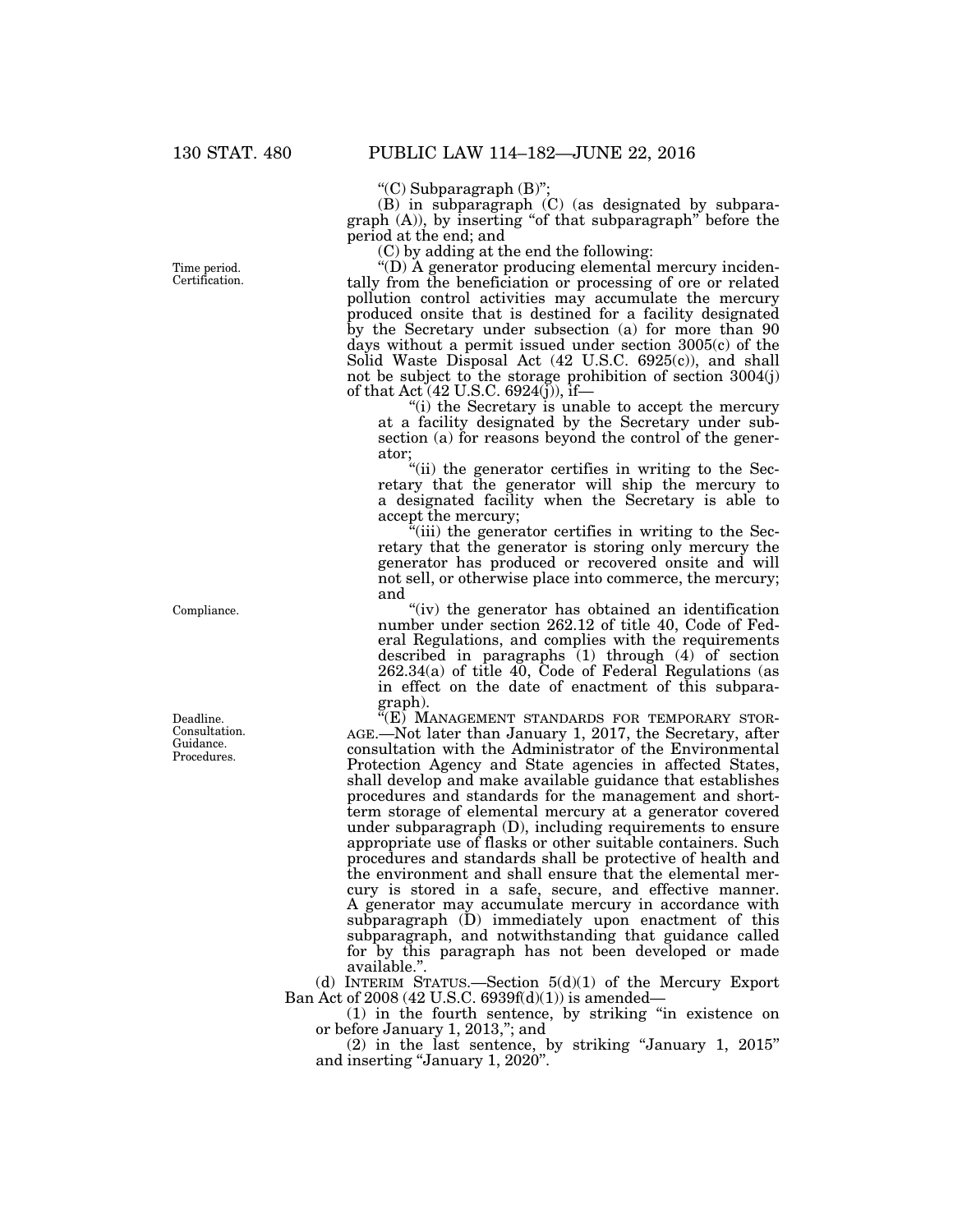#### **SEC. 11. CONFIDENTIAL INFORMATION.**

Section 14 of the Toxic Substances Control Act (15 U.S.C. 2613) is amended to read as follows:

# **''SEC. 14. CONFIDENTIAL INFORMATION.**

''(a) IN GENERAL.—Except as provided in this section, the Administrator shall not disclose information that is exempt from disclosure pursuant to subsection (a) of section 552 of title 5, United States Code, by reason of subsection (b)(4) of that section—

''(1) that is reported to, or otherwise obtained by, the Administrator under this Act; and

" $(2)$  for which the requirements of subsection  $(c)$  are met. In any proceeding under section 552(a) of title 5, United States Code, to obtain information the disclosure of which has been denied because of the provisions of this subsection, the Administrator may not rely on section 552(b)(3) of such title to sustain the Administrator's action.

''(b) INFORMATION NOT PROTECTED FROM DISCLOSURE.—

'(1) MIXED CONFIDENTIAL AND NONCONFIDENTIAL INFORMA-TION.—Information that is protected from disclosure under this section, and which is mixed with information that is not protected from disclosure under this section, does not lose its protection from disclosure notwithstanding that it is mixed with information that is not protected from disclosure.

"(2) INFORMATION FROM HEALTH AND SAFETY STUDIES.-Subsection (a) does not prohibit the disclosure of—

''(A) any health and safety study which is submitted under this Act with respect to—

''(i) any chemical substance or mixture which, on the date on which such study is to be disclosed has been offered for commercial distribution; or

"(ii) any chemical substance or mixture for which testing is required under section 4 or for which notification is required under section 5; and

''(B) any information reported to, or otherwise obtained by, the Administrator from a health and safety study which relates to a chemical substance or mixture described in clause (i) or (ii) of subparagraph  $(A)$ .

This paragraph does not authorize the disclosure of any information, including formulas (including molecular structures) of a chemical substance or mixture, that discloses processes used in the manufacturing or processing of a chemical substance or mixture or, in the case of a mixture, the portion of the mixture comprised by any of the chemical substances in the mixture.

''(3) OTHER INFORMATION NOT PROTECTED FROM DISCLO-SURE.—Subsection (a) does not prohibit the disclosure of—

Determination.

''(A) any general information describing the manufacturing volumes, expressed as specific aggregated volumes or, if the Administrator determines that disclosure of specific aggregated volumes would reveal confidential information, expressed in ranges; or

 $\mathrm{``(B)}$  a general description of a process used in the manufacture or processing and industrial, commercial, or consumer functions and uses of a chemical substance, mixture, or article containing a chemical substance or mixture, including information specific to an industry or industry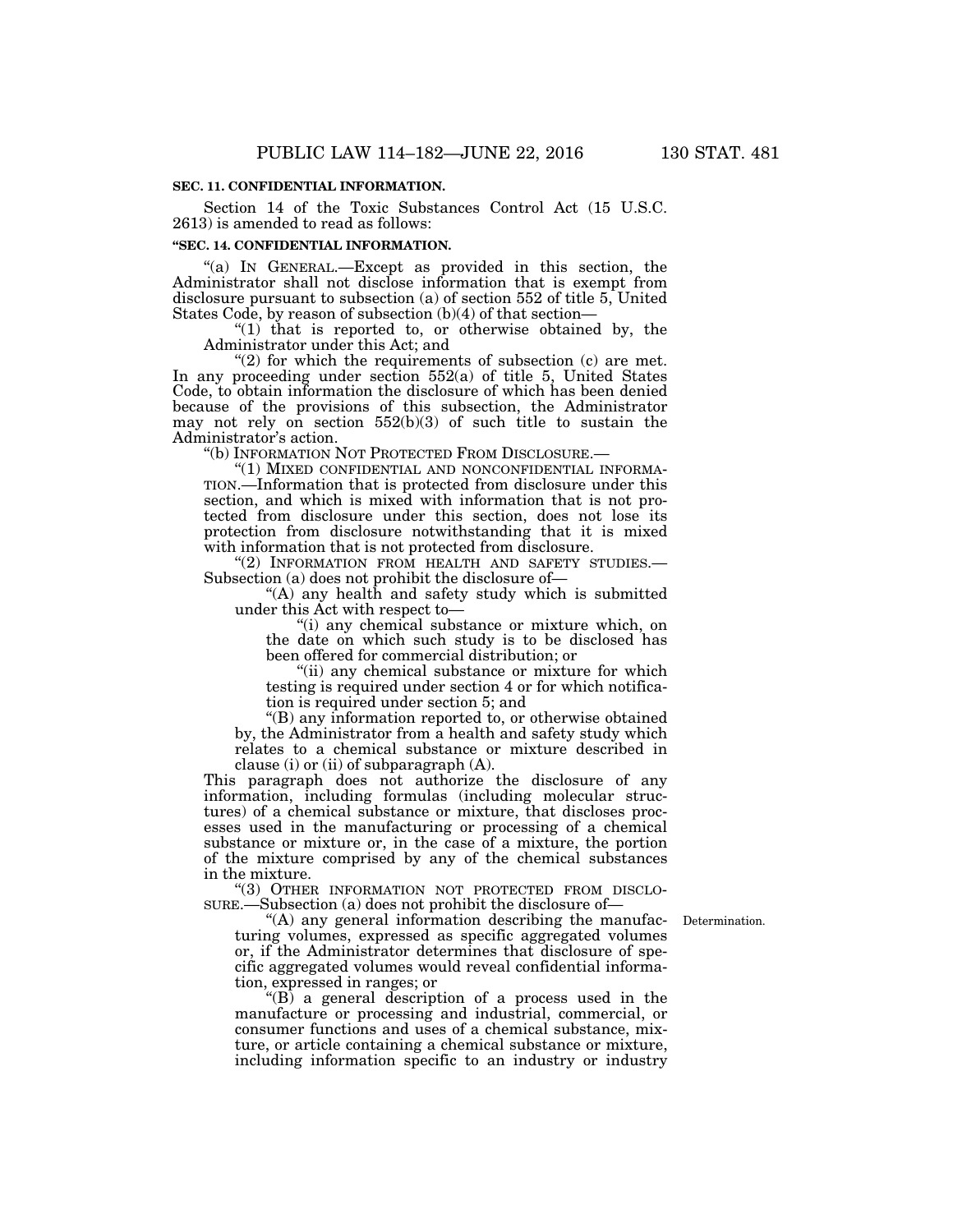sector that customarily would be shared with the general public or within an industry or industry sector.

 $\cdot^{\alpha}(4)$  Bans and phase-outs.—

''(A) IN GENERAL.—If the Administrator promulgates a rule pursuant to section 6(a) that establishes a ban or phase-out of a chemical substance or mixture, the protection from disclosure of any information under this section with respect to the chemical substance or mixture shall be presumed to no longer apply, subject to subsection  $(g)(1)(E)$  and subparagraphs (B) and (C) of this paragraph.<br>"(B) LIMITATIONS.—

"(i) CRITICAL USE.—In the case of a chemical substance or mixture for which a specific condition of use is subject to an exemption pursuant to section  $6(g)$ , if the Administrator establishes a ban or phaseout described in subparagraph (A) with respect to the chemical substance or mixture, the presumption against protection under such subparagraph shall only apply to information that relates solely to any conditions of use of the chemical substance or mixture to which the exemption does not apply.

"(ii) EXPORT.—In the case of a chemical substance or mixture for which there is manufacture, processing, or distribution in commerce that meets the conditions of section  $12(a)(1)$ , if the Administrator establishes a ban or phase-out described in subparagraph (A) with respect to the chemical substance or mixture, the presumption against protection under such subparagraph shall only apply to information that relates solely to any other manufacture, processing, or distribution in commerce of the chemical substance or mixture for the conditions of use subject to the ban or phaseout, unless the Administrator makes the determination in section  $12(a)(2)$ .

''(iii) SPECIFIC CONDITIONS OF USE.—In the case of a chemical substance or mixture for which the Administrator establishes a ban or phase-out described in subparagraph (A) with respect to a specific condition of use of the chemical substance or mixture, the presumption against protection under such subparagraph shall only apply to information that relates solely to the condition of use of the chemical substance or mixture for which the ban or phase-out is established. ''(C) REQUEST FOR NONDISCLOSURE.—

''(i) IN GENERAL.—A manufacturer or processor of a chemical substance or mixture subject to a ban or phase-out described in this paragraph may submit to the Administrator, within 30 days of receiving a notification under subsection  $(g)(2)(A)$ , a request, including documentation supporting such request, that some or all of the information to which the notice applies should not be disclosed or that its disclosure should be delayed, and the Administrator shall review the request under subsection  $(g)(1)(E)$ .

"(ii) EFFECT OF NO REQUEST OR DENIAL.—If no request for nondisclosure or delay is submitted to the Administrator under this subparagraph, or the

Regulation. Applicability.

Applicability.

Applicability.

Deadline. Records. Review.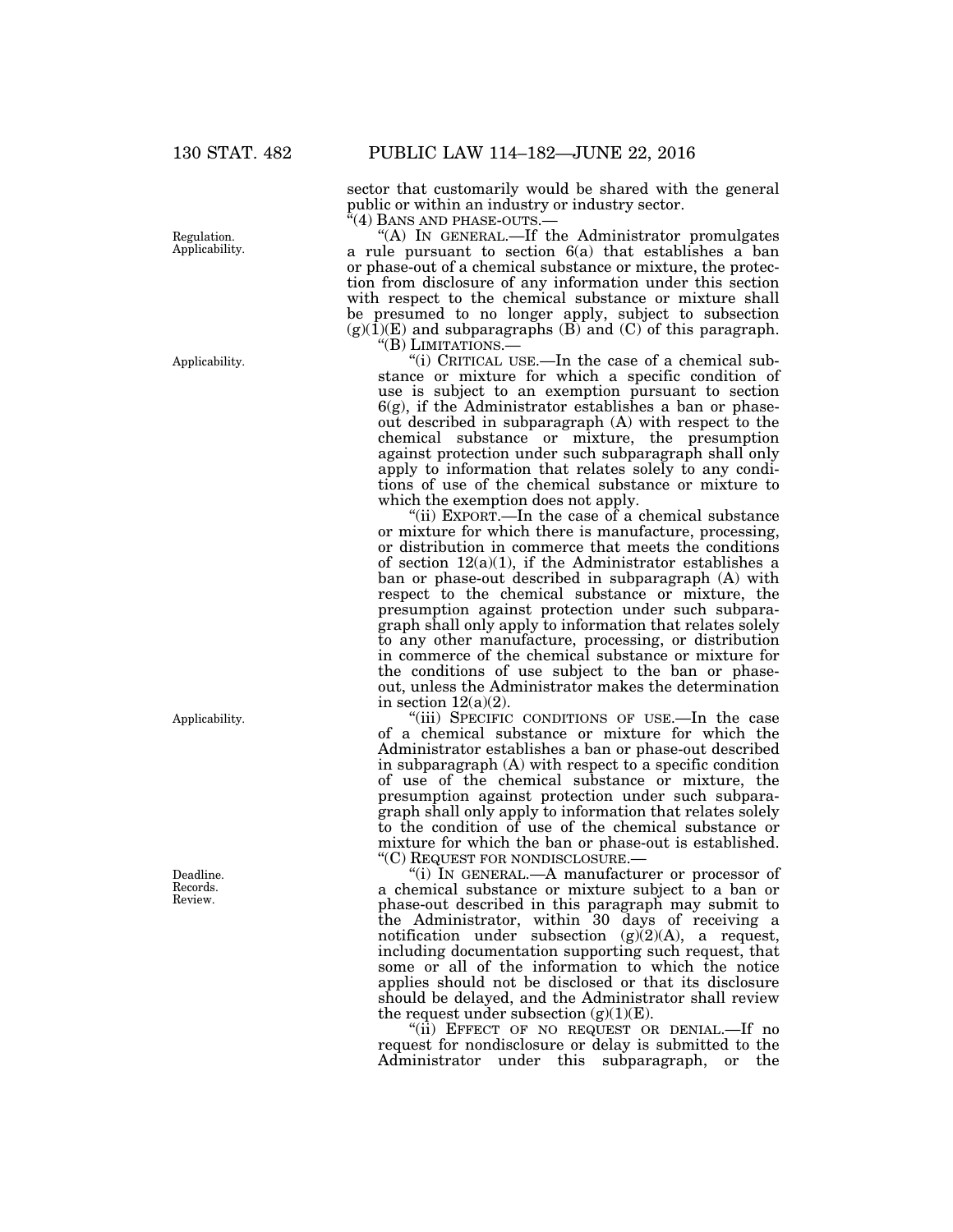Administrator denies such a request under subsection  $(g)(1)(A)$ , the information shall not be protected from disclosure under this section.

''(5) CERTAIN REQUESTS.—If a request is made to the Administrator under section  $552(a)$  of title 5, United States Code, for information reported to or otherwise obtained by the Administrator under this Act that is not protected from disclosure under this subsection, the Administrator may not deny the request on the basis of section  $552(b)(4)$  of title 5, United States Code.

''(c) REQUIREMENTS FOR CONFIDENTIALITY CLAIMS.—

''(1) ASSERTION OF CLAIMS.—

"(A) IN GENERAL.—A person seeking to protect from disclosure any information that person submits under this Act (including information described in paragraph (2)) shall assert to the Administrator a claim for protection from disclosure concurrent with submission of the information, in accordance with such rules regarding a claim for protection from disclosure as the Administrator has promulgated or may promulgate pursuant to this title.

''(B) INCLUSION.—An assertion of a claim under subparagraph (A) shall include a statement that the person has—

''(i) taken reasonable measures to protect the confidentiality of the information;

''(ii) determined that the information is not required to be disclosed or otherwise made available to the public under any other Federal law;

"(iii) a reasonable basis to conclude that disclosure of the information is likely to cause substantial harm to the competitive position of the person; and

"(iv) a reasonable basis to believe that the information is not readily discoverable through reverse engineering.<br>"(C) ADDITIONAL

REQUIREMENTS FOR CLAIMS REGARDING CHEMICAL IDENTITY INFORMATION.—In the case of a claim under subparagraph (A) for protection from disclosure of a specific chemical identity, the claim shall include a structurally descriptive generic name for the chemical substance that the Administrator may disclose to the public, subject to the condition that such generic name shall—

''(i) be consistent with guidance developed by the Administrator under paragraph (4)(A); and

''(ii) describe the chemical structure of the chemical substance as specifically as practicable while protecting those features of the chemical structure—

''(I) that are claimed as confidential; and

''(II) the disclosure of which would be likely to cause substantial harm to the competitive position of the person.

"(2) INFORMATION GENERALLY NOT SUBJECT TO SUBSTAN-TIATION REQUIREMENTS.—Subject to subsection (f), the following information shall not be subject to substantiation requirements under paragraph (3):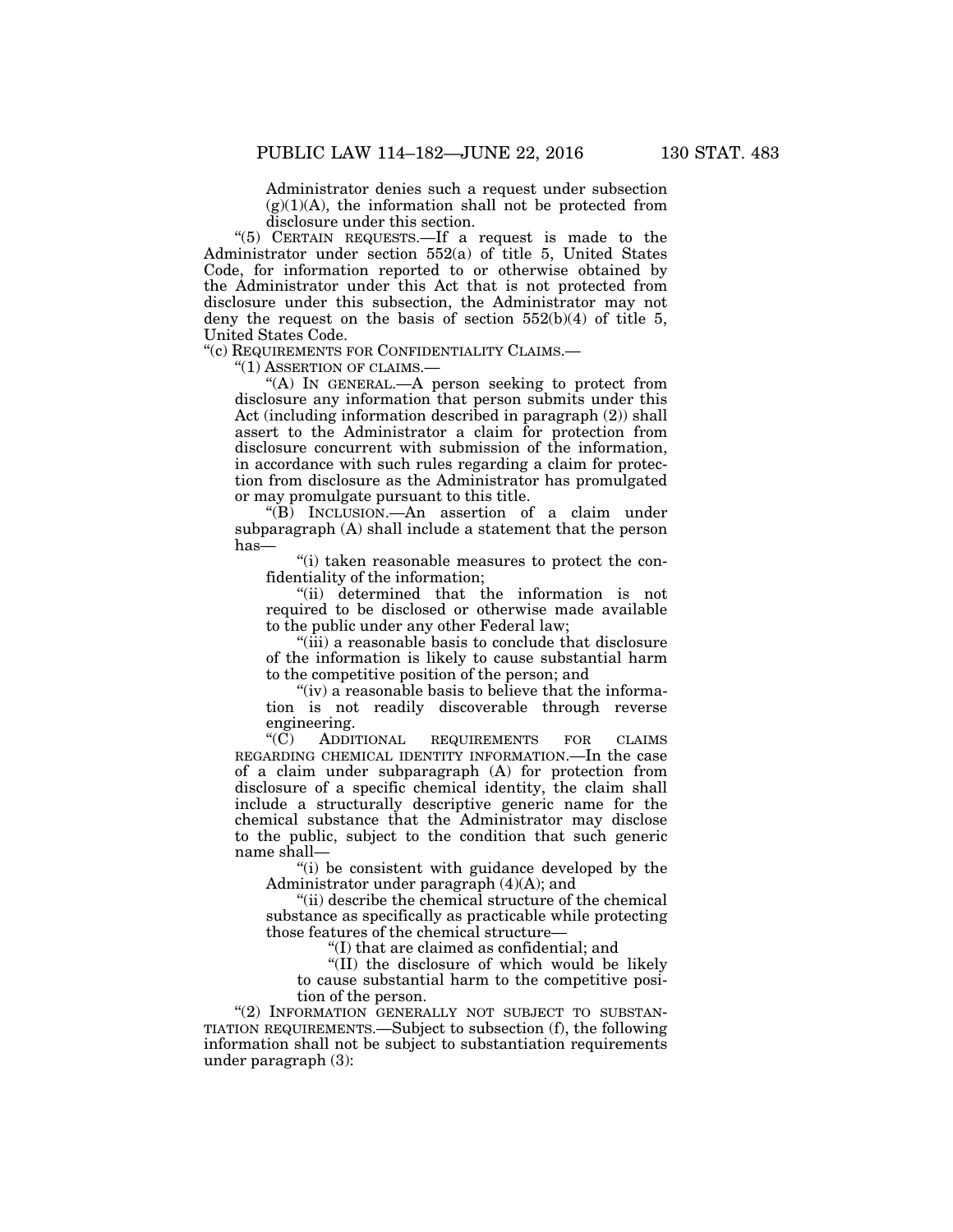''(A) Specific information describing the processes used in manufacture or processing of a chemical substance, mixture, or article.

''(B) Marketing and sales information.

''(C) Information identifying a supplier or customer.

''(D) In the case of a mixture, details of the full composition of the mixture and the respective percentages of constituents.

 $E(E)$  Specific information regarding the use, function, or application of a chemical substance or mixture in a process, mixture, or article.

" $(F)$  Specific production or import volumes of the manufacturer or processor.

''(G) Prior to the date on which a chemical substance is first offered for commercial distribution, the specific chemical identity of the chemical substance, including the chemical name, molecular formula, Chemical Abstracts Service number, and other information that would identify the specific chemical substance, if the specific chemical identity was claimed as confidential at the time it was submitted in a notice under section 5.

''(3) SUBSTANTIATION REQUIREMENTS.—Except as provided in paragraph (2), a person asserting a claim to protect information from disclosure under this section shall substantiate the claim, in accordance with such rules as the Administrator has promulgated or may promulgate pursuant to this section.

" $(4)$  GUIDANCE.—The Administrator shall develop guidance regarding—

''(A) the determination of structurally descriptive generic names, in the case of claims for the protection from disclosure of specific chemical identity; and

''(B) the content and form of the statements of need and agreements required under paragraphs (4), (5), and (6) of subsection (d).

''(5) CERTIFICATION.—An authorized official of a person described in paragraph (1)(A) shall certify that the statement required to assert a claim submitted pursuant to paragraph  $(1)(B)$ , and any information required to substantiate a claim submitted pursuant to paragraph  $(3)$ , are true and correct. ''(d) EXCEPTIONS TO PROTECTION FROM DISCLOSURE.—Information described in subsection (a)—

''(1) shall be disclosed to an officer or employee of the United States—

''(A) in connection with the official duties of that person under any Federal law for the protection of health or the environment; or

''(B) for a specific Federal law enforcement purpose; ''(2) shall be disclosed to a contractor of the United States and employees of that contractor—

"( $\mathring{A}$ ) if, in the opinion of the Administrator, the disclosure is necessary for the satisfactory performance by the contractor of a contract with the United States for the performance of work in connection with this Act; and

''(B) subject to such conditions as the Administrator may specify;

''(3) shall be disclosed if the Administrator determines that disclosure is necessary to protect health or the environment

Contracts.

Determination.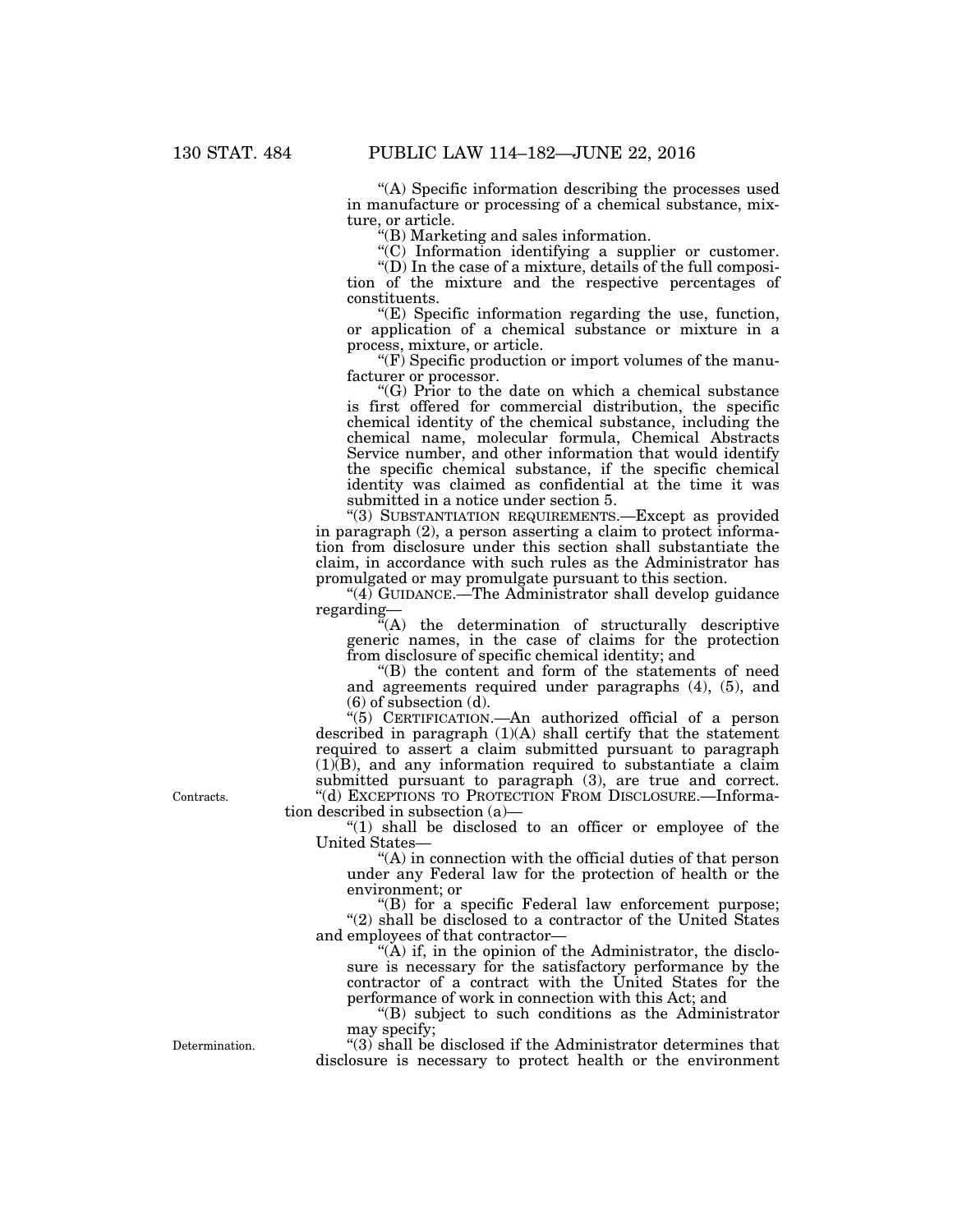against an unreasonable risk of injury to health or the environment, without consideration of costs or other nonrisk factors, including an unreasonable risk to a potentially exposed or susceptible subpopulation identified as relevant by the Administrator under the conditions of use;

"(4) shall be disclosed to a State, political subdivision of a State, or tribal government, on written request, for the purpose of administration or enforcement of a law, if such entity has 1 or more applicable agreements with the Administrator that are consistent with the guidance developed under subsection  $(c)(4)(B)$  and ensure that the entity will take appropriate measures, and has adequate authority, to maintain the confidentiality of the information in accordance with procedures comparable to the procedures used by the Administrator to safeguard the information;

 $(5)$  shall be disclosed to a health or environmental professional employed by a Federal or State agency or tribal government or a treating physician or nurse in a nonemergency situation if such person provides a written statement of need and agrees to sign a written confidentiality agreement with the Administrator, subject to the conditions that—

"(A) the statement of need and confidentiality agreement are consistent with the guidance developed under subsection  $(c)(4)(B)$ ;

''(B) the statement of need shall be a statement that the person has a reasonable basis to suspect that—

"(i) the information is necessary for, or will assist in—

''(I) the diagnosis or treatment of 1 or more individuals; or

''(II) responding to an environmental release or exposure; and

"(ii) 1 or more individuals being diagnosed or treated have been exposed to the chemical substance or mixture concerned, or an environmental release of or exposure to the chemical substance or mixture concerned has occurred; and

''(C) the person will not use the information for any purpose other than the health or environmental needs asserted in the statement of need, except as otherwise may be authorized by the terms of the agreement or by the person who has a claim under this section with respect to the information;

''(6) shall be disclosed in the event of an emergency to a treating or responding physician, nurse, agent of a poison control center, public health or environmental official of a State, political subdivision of a State, or tribal government, or first responder (including any individual duly authorized by a Federal agency, State, political subdivision of a State, or tribal government who is trained in urgent medical care or other emergency procedures, including a police officer, firefighter, or emergency medical technician) if such person requests the information, subject to the conditions that such person shall—

''(A) have a reasonable basis to suspect that—

''(i) a medical, public health, or environmental emergency exists;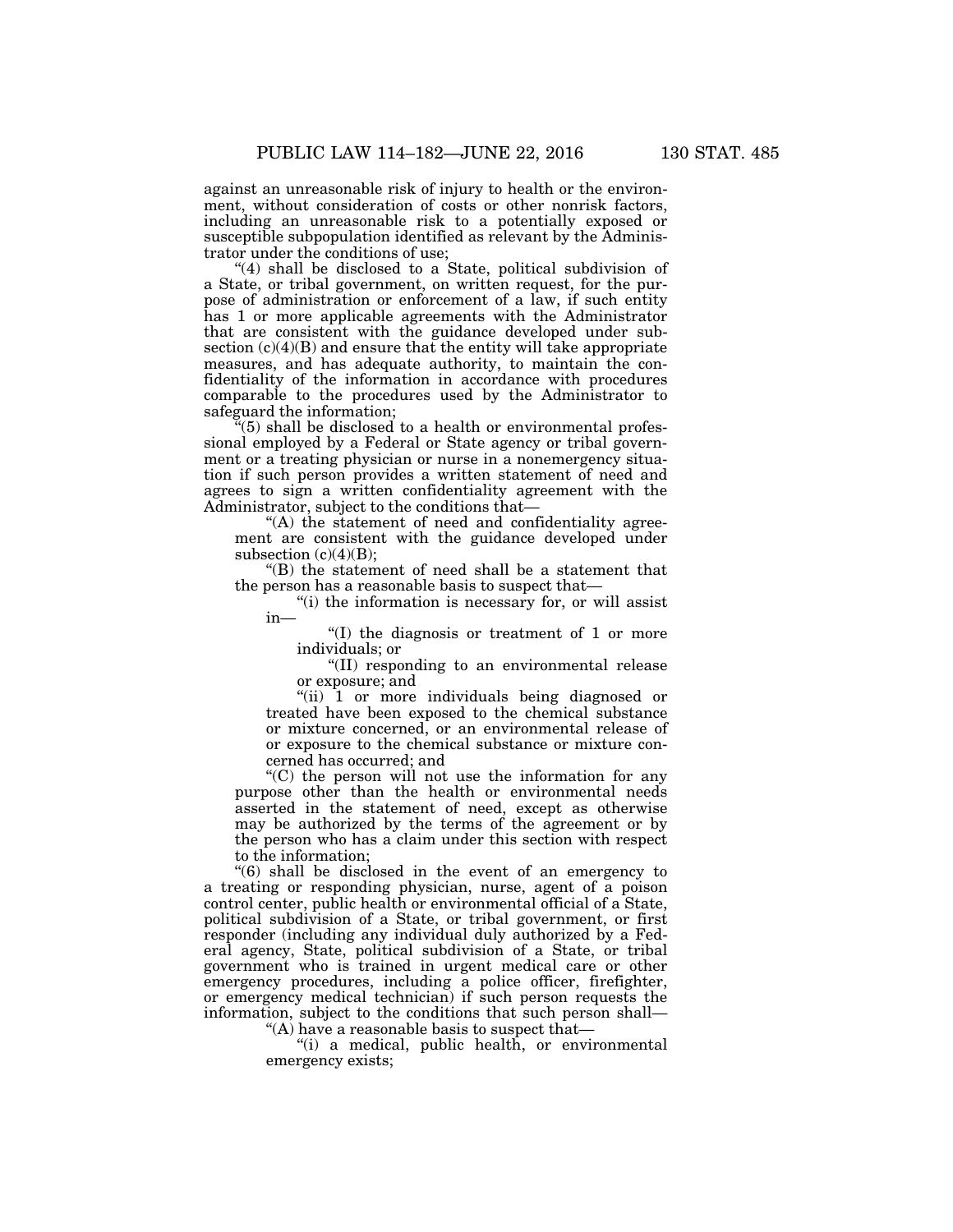"(ii) the information is necessary for, or will assist in, emergency or first-aid diagnosis or treatment; or

"(iii) 1 or more individuals being diagnosed or treated have likely been exposed to the chemical substance or mixture concerned, or a serious environmental release of or exposure to the chemical substance or mixture concerned has occurred; and

 $f(B)$  if requested by a person who has a claim with respect to the information under this section—

''(i) provide a written statement of need and agree to sign a confidentiality agreement, as described in paragraph (5); and

"(ii) submit to the Administrator such statement of need and confidentiality agreement as soon as practicable, but not necessarily before the information is disclosed;

"(7) may be disclosed if the Administrator determines that disclosure is relevant in a proceeding under this Act, subject to the condition that the disclosure is made in such a manner as to preserve confidentiality to the extent practicable without impairing the proceeding;

 $(8)$  shall be disclosed if the information is required to be made public under any other provision of Federal law; and

''(9) shall be disclosed as required pursuant to discovery, subpoena, other court order, or any other judicial process otherwise allowed under applicable Federal or State law.

''(e) DURATION OF PROTECTION FROM DISCLOSURE.—

''(1) IN GENERAL.—Subject to paragraph (2), subsection (f)(3), and section 8(b), the Administrator shall protect from disclosure information described in subsection (a)—

"(A) in the case of information described in subsection  $(c)(2)$ , until such time as-

''(i) the person that asserted the claim notifies the Administrator that the person is withdrawing the claim, in which case the information shall not be protected from disclosure under this section; or

''(ii) the Administrator becomes aware that the information does not qualify for protection from disclosure under this section, in which case the Administrator shall take any actions required under subsections (f) and (g); and

''(B) in the case of information other than information described in subsection (c)(2)—

''(i) for a period of 10 years from the date on which the person asserts the claim with respect to the information submitted to the Administrator; or

''(ii) if applicable before the expiration of such 10 year period, until such time as—

''(I) the person that asserted the claim notifies the Administrator that the person is withdrawing the claim, in which case the information shall not be protected from disclosure under this section; or

''(II) the Administrator becomes aware that the information does not qualify for protection from disclosure under this section, in which case the

Determination.

Notification.

Notification.

Time period.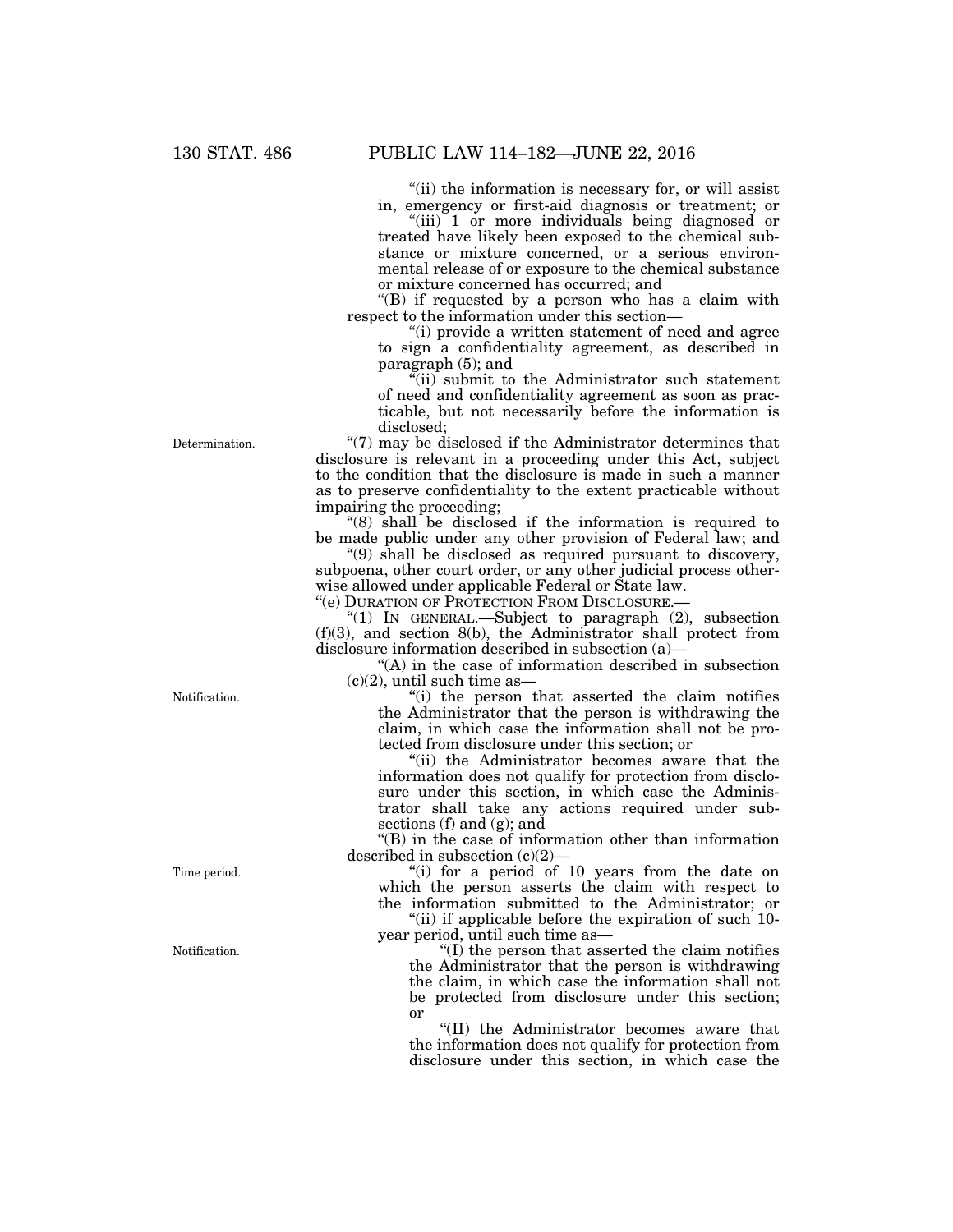Administrator shall take any actions required under subsections (f) and (g).

''(2) EXTENSIONS.—

''(A) IN GENERAL.—In the case of information other than information described in subsection  $(c)(2)$ , not later than the date that is 60 days before the expiration of the period described in paragraph  $(1)(B)(i)$ , the Administrator shall provide to the person that asserted the claim a notice of the impending expiration of the period.

''(B) REQUEST.— ''(i) IN GENERAL.—Not later than the date that is 30 days before the expiration of the period described in paragraph (1)(B)(i), a person reasserting the relevant claim shall submit to the Administrator a request for extension substantiating, in accordance with subsection  $(c)(3)$ , the need to extend the period.

''(ii) ACTION BY ADMINISTRATOR.—Not later than the date of expiration of the period described in paragraph (1)(B)(i), the Administrator shall, in accordance with subsection  $(g)(1)$ —

''(I) review the request submitted under clause Review.  $(1);$ 

''(II) make a determination regarding whether the claim for which the request was submitted continues to meet the relevant requirements of this section; and

''(III)(aa) grant an extension of 10 years; or ''(bb) deny the request.

''(C) NO LIMIT ON NUMBER OF EXTENSIONS.—There shall Determination. be no limit on the number of extensions granted under this paragraph, if the Administrator determines that the relevant request under subparagraph  $(B)(i)$ -

''(i) establishes the need to extend the period; and "(ii) meets the requirements established by the Administrator.

''(f) REVIEW AND RESUBSTANTIATION.—

''(1) DISCRETION OF ADMINISTRATOR.—The Administrator may require any person that has claimed protection for information from disclosure under this section, whether before, on, or after the date of enactment of the Frank R. Lautenberg Chemical Safety for the 21st Century Act, to reassert and substantiate or resubstantiate the claim in accordance with this section—

"(A) after the chemical substance is designated as a high-priority substance under section  $6(b)$ ;

''(B) for any chemical substance designated as an active substance under section 8(b)(5)(B)(iii); or

''(C) if the Administrator determines that disclosure of certain information currently protected from disclosure would be important to assist the Administrator in conducting risk evaluations or promulgating rules under section 6.

''(2) REVIEW REQUIRED.—The Administrator shall review a claim for protection of information from disclosure under this section and require any person that has claimed protection for that information, whether before, on, or after the date of enactment of the Frank R. Lautenberg Chemical Safety

Notice. Deadlines.

Determination.

Determination.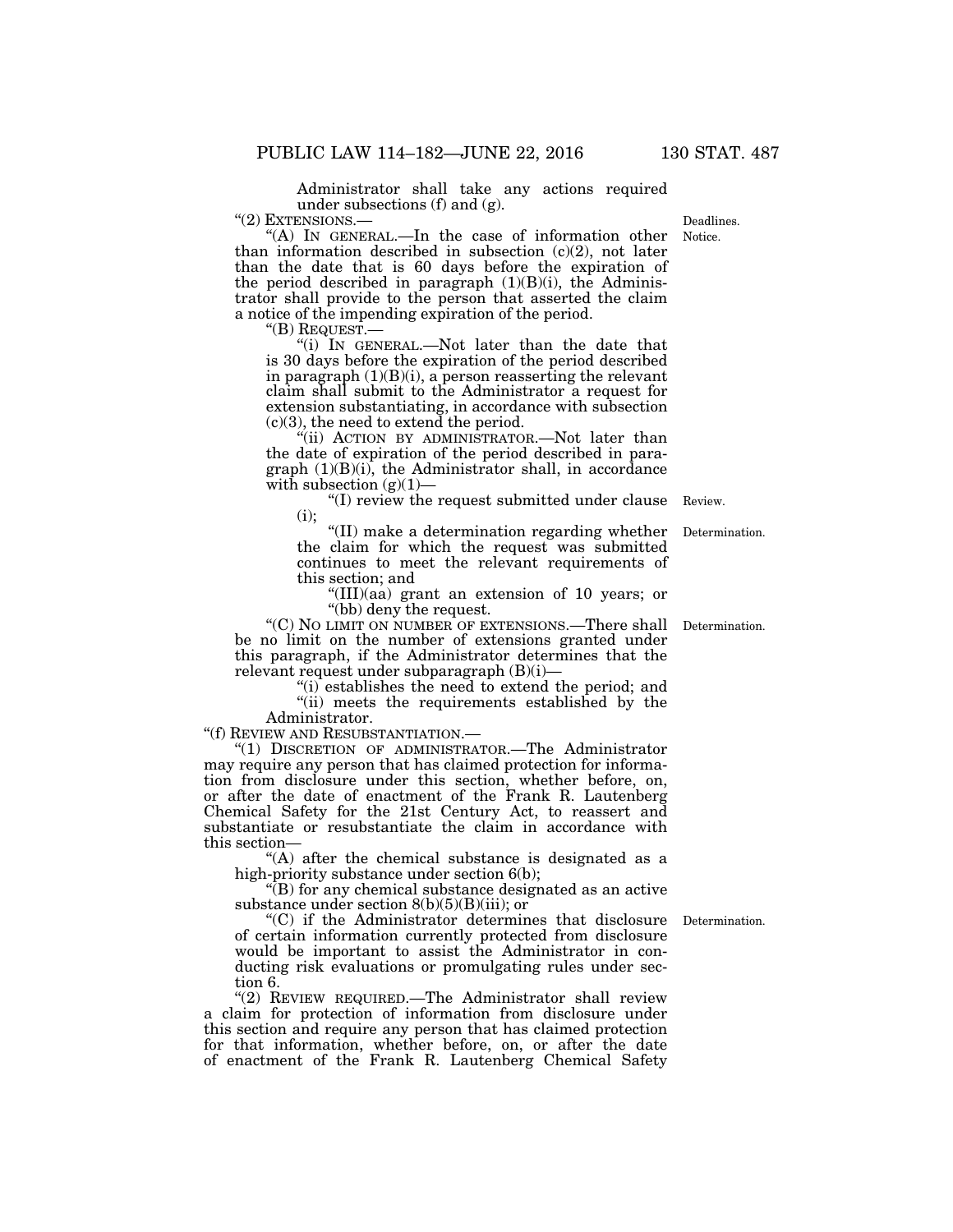for the 21st Century Act, to reassert and substantiate or resubstantiate the claim in accordance with this section—

''(A) as necessary to determine whether the information qualifies for an exemption from disclosure in connection with a request for information received by the Administrator under section 552 of title 5, United States Code;

''(B) if the Administrator has a reasonable basis to believe that the information does not qualify for protection from disclosure under this section; or

''(C) for any chemical substance the Administrator determines under section 6(b)(4)(A) presents an unreasonable risk of injury to health or the environment.

''(3) PERIOD OF PROTECTION.—If the Administrator requires a person to reassert and substantiate or resubstantiate a claim under this subsection, and determines that the claim continues to meet the relevant requirements of this section, the Administrator shall protect the information subject to the claim from disclosure for a period of 10 years from the date of such determination, subject to any subsequent requirement by the Administrator under this subsection.

"(g) DUTIES OF ADMINISTRATOR.-

''(1) DETERMINATION.—

''(A) IN GENERAL.—Except for claims regarding information described in subsection  $(c)(2)$ , the Administrator shall, subject to subparagraph (C), not later than 90 days after the receipt of a claim under subsection (c), and not later than 30 days after the receipt of a request for extension of a claim under subsection (e) or a request under subsection (b)(4)(C), review and approve, approve in part and deny in part, or deny the claim or request.

''(B) REASONS FOR DENIAL.—If the Administrator denies or denies in part a claim or request under subparagraph (A) the Administrator shall provide to the person that asserted the claim or submitted the request a written statement of the reasons for the denial or denial in part of the claim or request.

''(C) SUBSETS.—The Administrator shall—

"(i) except with respect to information described in subsection  $(c)(2)(G)$ , review all claims or requests under this section for the protection from disclosure of the specific chemical identity of a chemical substance; and

''(ii) review a representative subset, comprising at least 25 percent, of all other claims or requests for protection from disclosure under this section.

 $\sqrt[\alpha]{D}$  EFFECT OF FAILURE TO ACT.—The failure of the Administrator to make a decision regarding a claim or request for protection from disclosure or extension under this section shall not have the effect of denying or eliminating a claim or request for protection from disclosure.

''(E) DETERMINATION OF REQUESTS UNDER SUBSECTION  $(b)(4)(C)$ .—With respect to a request submitted under subsection  $(b)(4)(C)$ , the Administrator shall, with the objective of ensuring that information relevant to the protection of health and the environment is disclosed to the extent practicable, determine whether the documentation provided by the person rebuts what shall be the presumption of

Claims. Determination.

Claims. Deadlines.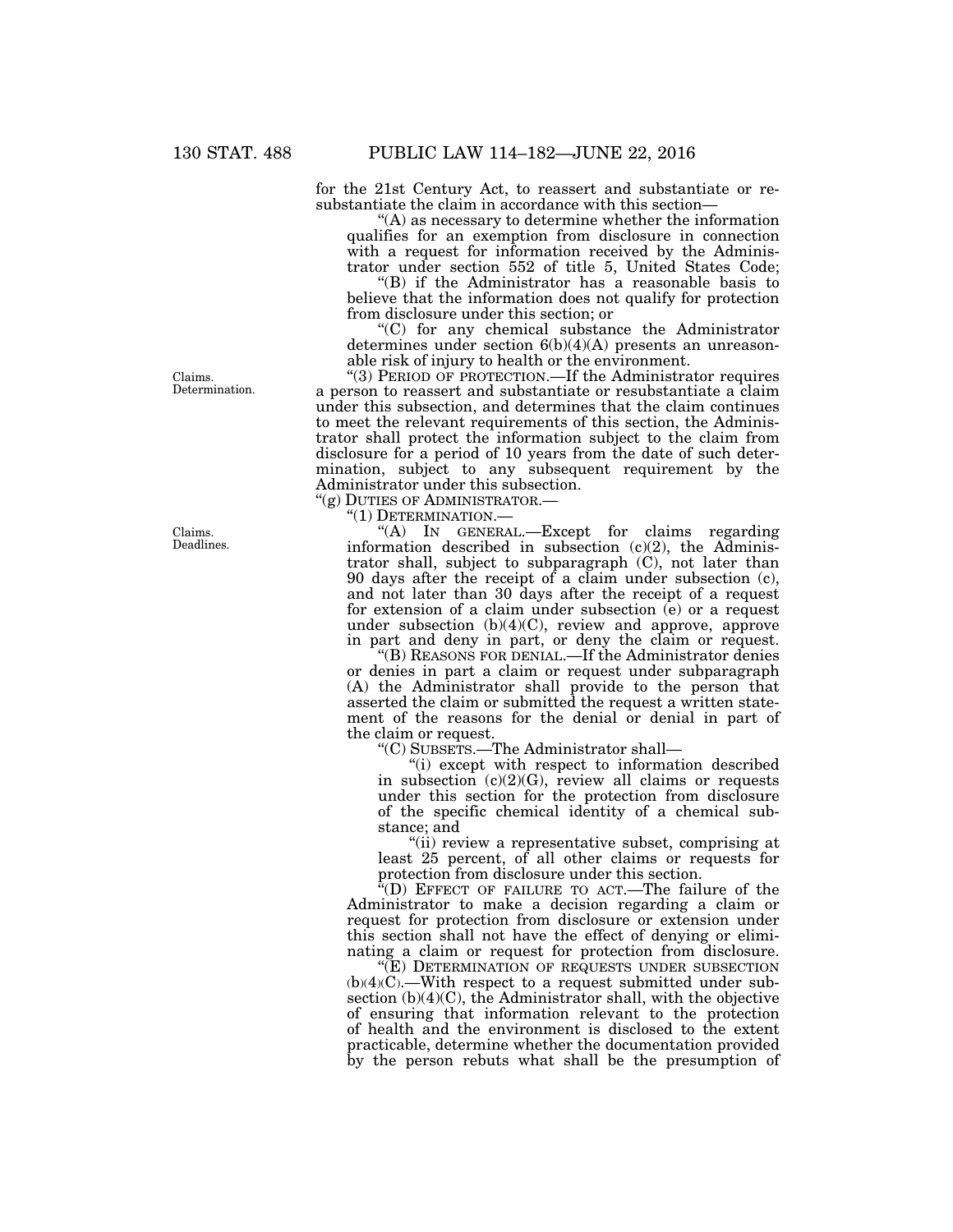the Administrator that the public interest in the disclosure of the information outweighs the public or proprietary interest in maintaining the protection for all or a portion of the information that the person has requested not be disclosed or for which disclosure be delayed.

''(2) NOTIFICATION.—

''(A) IN GENERAL.—Except as provided in subparagraph (B) and subsections (b), (d), and (e), if the Administrator denies or denies in part a claim or request under paragraph (1), concludes, in accordance with this section, that the information does not qualify for protection from disclosure, intends to disclose information pursuant to subsection (d), or promulgates a rule under section 6(a) establishing a ban or phase-out with respect to a chemical substance or mixture, the Administrator shall notify, in writing, the person that asserted the claim or submitted the request of the intent of the Administrator to disclose the information or not protect the information from disclosure under this section. The notice shall be furnished by certified mail (return receipt requested), by personal delivery, or by other means that allows verification of the fact and date of receipt.

''(B) DISCLOSURE OF INFORMATION.—Except as provided in subparagraph (C), the Administrator shall not disclose information under this subsection until the date that is 30 days after the date on which the person that asserted the claim or submitted the request receives notification under subparagraph (A).

"(C) EXCEPTIONS.-

"(i) FIFTEEN DAY NOTIFICATION.—For information Determination. the Administrator intends to disclose under subsections  $(d)(3)$ ,  $(d)(4)$ ,  $(d)(5)$ , and  $(j)$ , the Administrator shall not disclose the information until the date that is 15 days after the date on which the person that asserted the claim or submitted the request receives notification under subparagraph (A), except that, with respect to information to be disclosed under subsection  $(d)(3)$ , if the Administrator determines that disclosure of the information is necessary to protect against an imminent and substantial harm to health or the environment, no prior notification shall be necessary.

''(ii) NOTIFICATION AS SOON AS PRACTICABLE.—For information the Administrator intends to disclose under paragraph (6) of subsection (d), the Administrator shall notify the person that submitted the information that the information has been disclosed as soon as practicable after disclosure of the information.

''(iii) NO NOTIFICATION REQUIRED.—Notification shall not be required—

''(I) for the disclosure of information under paragraphs  $(1)$ ,  $(2)$ ,  $(7)$ , or  $(8)$  of subsection  $(d)$ ; or

''(II) for the disclosure of information for which—

Deadline.

Claims.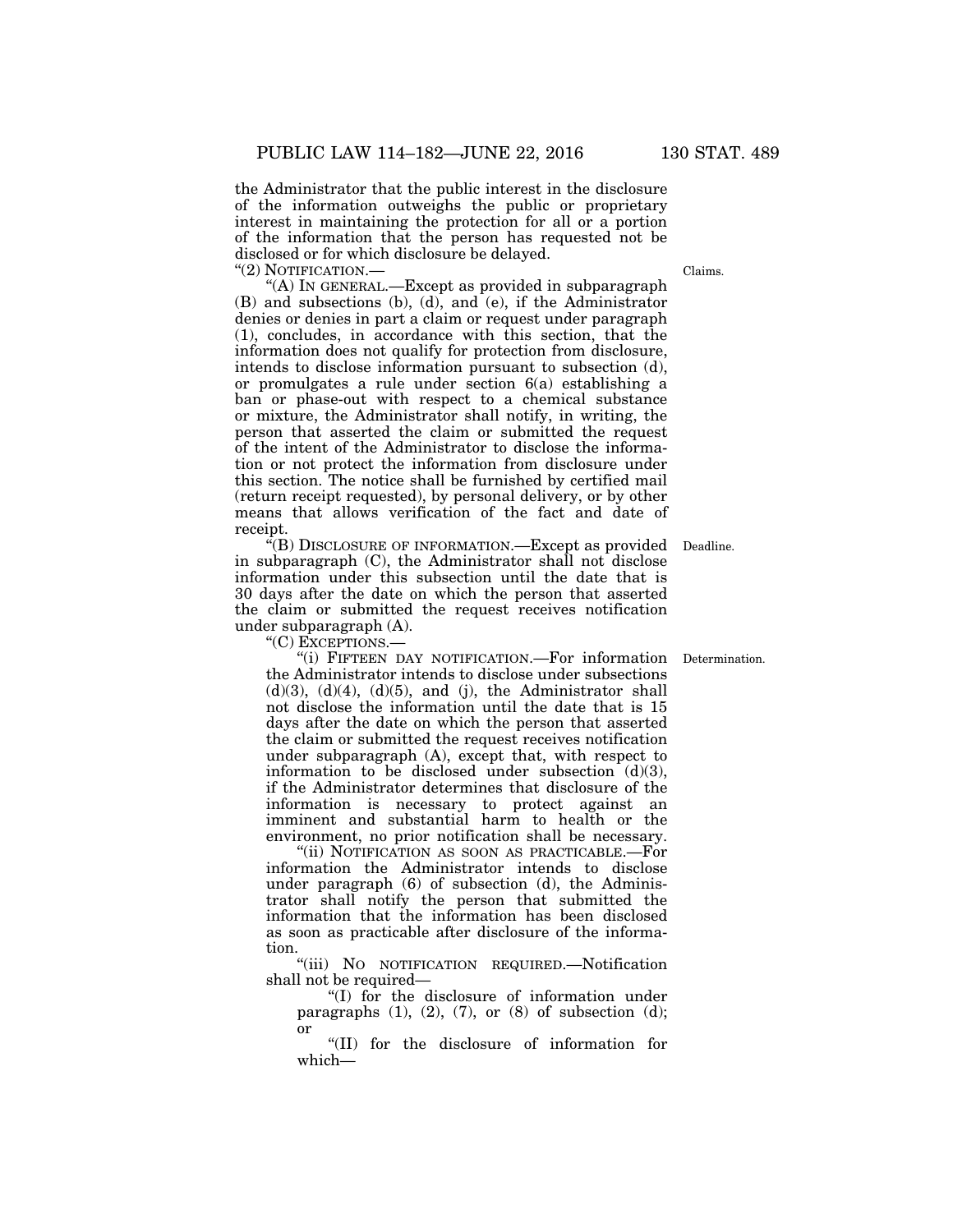''(aa) the Administrator has provided to the person that asserted the claim a notice under subsection  $(e)(2)(A)$ ; and

''(bb) such person does not submit to the Administrator a request under subsection  $(e)(2)(B)$  on or before the deadline established in subsection  $(e)(2)(B)(i)$ .

''(D) APPEALS.—

''(i) ACTION TO RESTRAIN DISCLOSURE.—If a person receives a notification under this paragraph and believes the information is protected from disclosure under this section, before the date on which the information is to be disclosed pursuant to subparagraph (B) or (C) the person may bring an action to restrain disclosure of the information in—

''(I) the United States district court of the district in which the complainant resides or has the principal place of business; or

''(II) the United States District Court for the District of Columbia.

''(ii) NO DISCLOSURE.—

"(I) IN GENERAL.—Subject to subsection  $(d)$ , the Administrator shall not disclose information that is the subject of an appeal under this paragraph before the date on which the applicable court rules on an action under clause (i).

''(II) EXCEPTION.—Subclause (I) shall not apply to disclosure of information described under subsections  $(d)(4)$  and  $(j)$ .

''(3) REQUEST AND NOTIFICATION SYSTEM.—The Administrator, in consultation with the Director of the Centers for Disease Control and Prevention, shall develop a request and notification system that, in a format and language that is readily accessible and understandable, allows for expedient and swift access to information disclosed pursuant to paragraphs  $(5)$  and  $(6)$  of subsection  $(d)$ .

''(4) UNIQUE IDENTIFIER.—The Administrator shall—

 $(A)(i)$  develop a system to assign a unique identifier to each specific chemical identity for which the Administrator approves a request for protection from disclosure, which shall not be either the specific chemical identity or a structurally descriptive generic term; and

''(ii) apply that identifier consistently to all information relevant to the applicable chemical substance;

''(B) annually publish and update a list of chemical substances, referred to by their unique identifiers, for which claims to protect the specific chemical identity from disclosure have been approved, including the expiration date for each such claim;

''(C) ensure that any nonconfidential information received by the Administrator with respect to a chemical substance included on the list published under subparagraph (B) while the specific chemical identity of the chemical substance is protected from disclosure under this section identifies the chemical substance using the unique identifier; and

Consultation.

Applicability.

Deadline. Publication. List.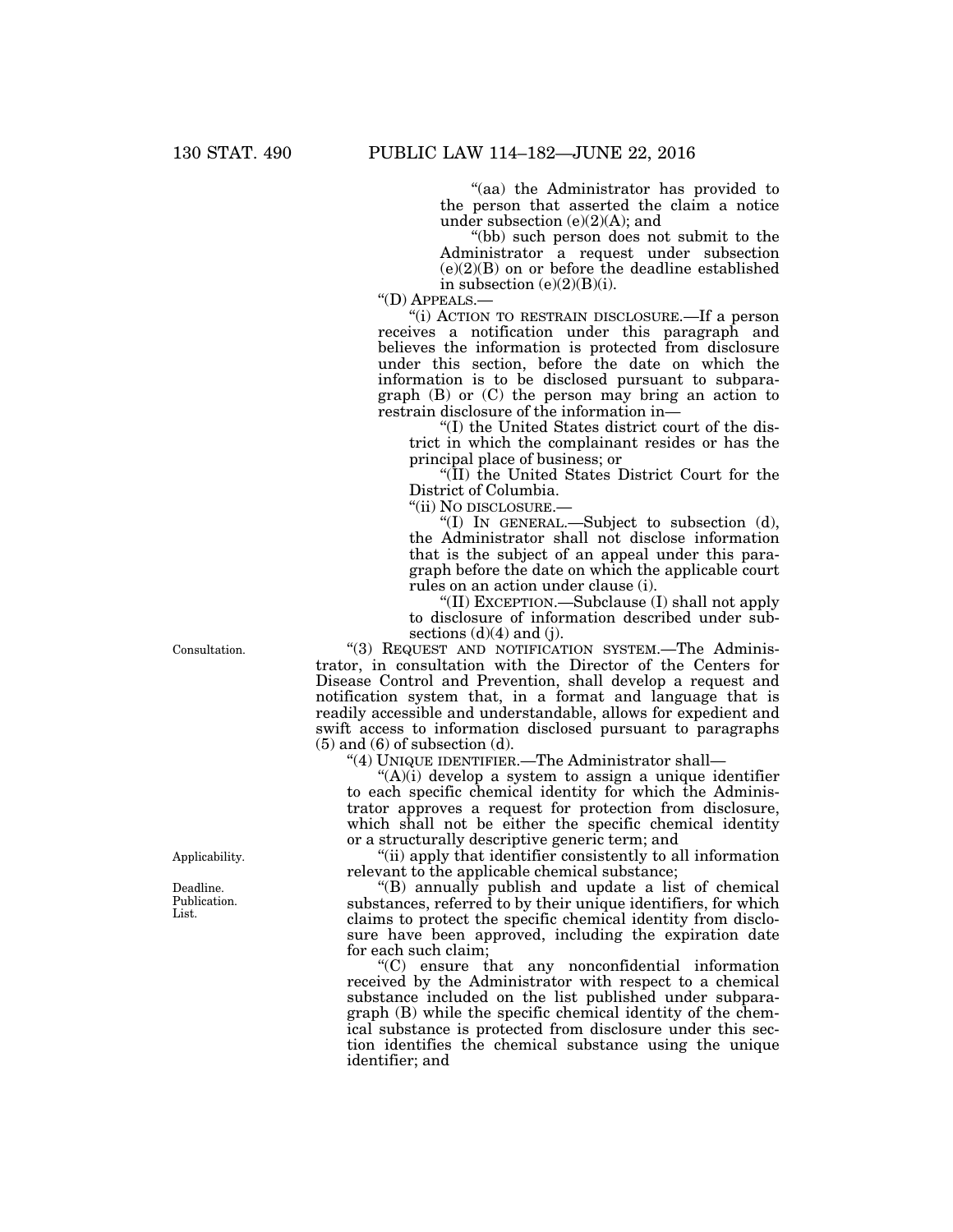''(D) for each claim for protection of a specific chemical identity that has been denied by the Administrator or expired, or that has been withdrawn by the person who asserted the claim, and for which the Administrator has used a unique identifier assigned under this paragraph to protect the specific chemical identity in information that the Administrator has made public, clearly link the specific chemical identity to the unique identifier in such informa-

tion to the extent practicable.<br>"(h) CRIMINAL PENALTY FOR WRONGFUL DISCLOSURE.—

"(1) INDIVIDUALS SUBJECT TO PENALTY.—<br>"(A) IN GENERAL.—Subject to subparagraph (C) and paragraph (2), an individual described in subparagraph (B) shall be fined under title 18, United States Code, or imprisoned for not more than 1 year, or both.

''(B) DESCRIPTION.—An individual referred to in subparagraph (A) is an individual who—

 $f''(i)$  pursuant to this section, obtained possession of, or has access to, information protected from disclosure under this section; and

''(ii) knowing that the information is protected from disclosure under this section, willfully discloses the information in any manner to any person not entitled to receive that information.

''(C) EXCEPTION.—This paragraph shall not apply to any medical professional (including an emergency medical technician or other first responder) who discloses any information obtained under paragraph (5) or (6) of subsection (d) to a patient treated by the medical professional, or to a person authorized to make medical or health care decisions on behalf of such a patient, as needed for the diagnosis or treatment of the patient.

" $(2)$  OTHER LAWS.—Section 1905 of title 18, United States Code, shall not apply with respect to the publishing, divulging, disclosure, or making known of, or making available, information reported to or otherwise obtained by the Administrator under this Act.

''(i) APPLICABILITY.—

" $(1)$  In GENERAL.—Except as otherwise provided in this section, section 8, or any other applicable Federal law, the Administrator shall have no authority—

''(A) to require the substantiation or resubstantiation of a claim for the protection from disclosure of information reported to or otherwise obtained by the Administrator under this Act prior to the date of enactment of the Frank R. Lautenberg Chemical Safety for the 21st Century Act; or

''(B) to impose substantiation or resubstantiation requirements, with respect to the protection of information described in subsection (a), under this Act that are more extensive than those required under this section.

"(2) ACTIONS PRIOR TO PROMULGATION OF RULES. Worthing in this Act prevents the Administrator from reviewing, requiring substantiation or resubstantiation of, or approving, approving in part, or denying any claim for the protection from disclosure of information before the effective date of such rules applicable to those claims as the Administrator may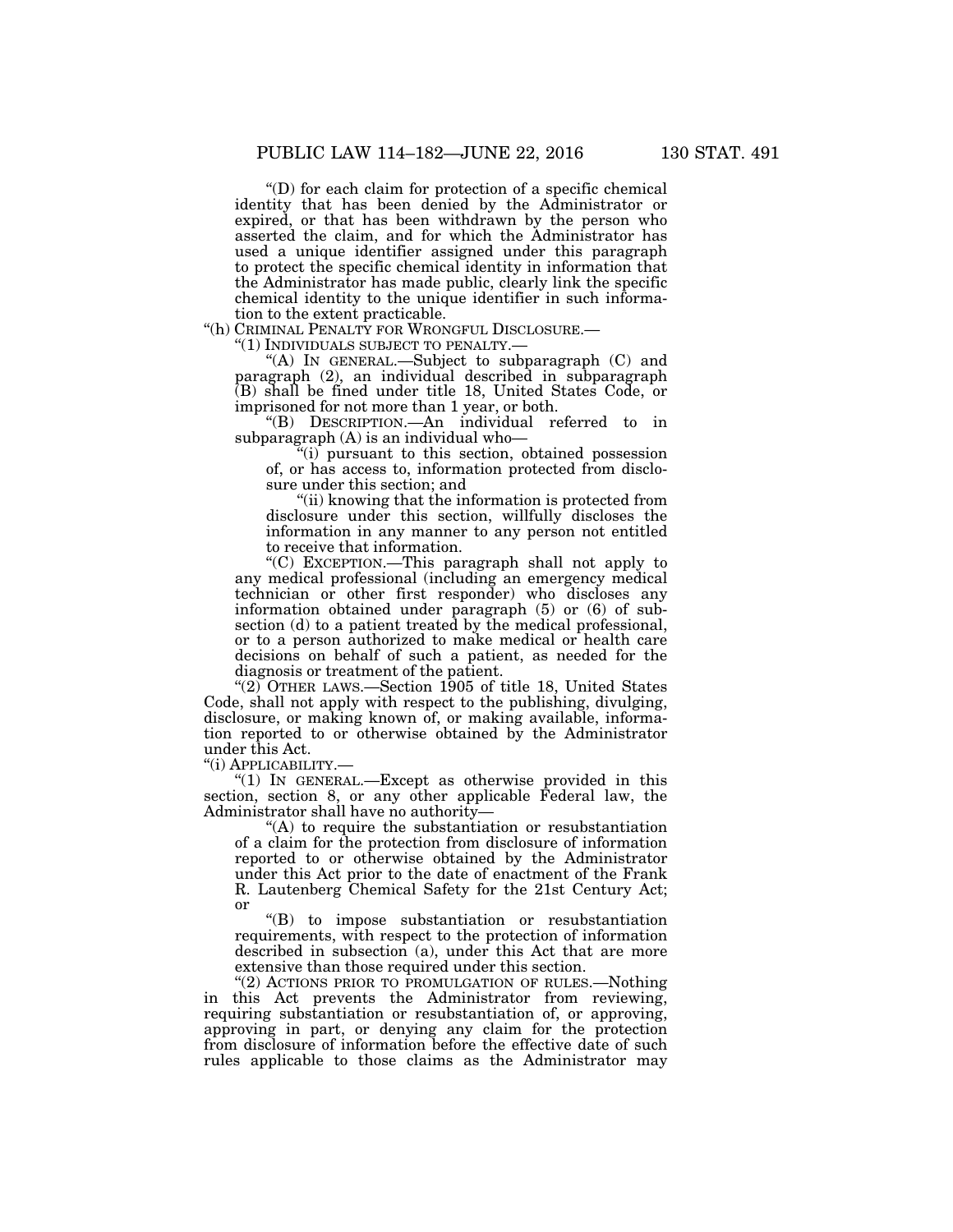promulgate after the date of enactment of the Frank R. Lautenberg Chemical Safety for the 21st Century Act.

''(j) ACCESS BY CONGRESS.—Notwithstanding any limitation contained in this section or any other provision of law, all information reported to or otherwise obtained by the Administrator (or any representative of the Administrator) under this Act shall be made available, upon written request of any duly authorized committee of the Congress, to such committee.''.

#### **SEC. 12. PENALTIES.**

Section 16 of the Toxic Substances Control Act (15 U.S.C. 2615) is amended—

(1) in subsection (a)(1), by striking " $$25,000"$  and inserting " $$37,500"$ ; and

 $(2)$  in subsection  $(b)$ —

(A) by striking "Any person" and inserting the following:

"(1) IN GENERAL.—Any person";<br>
(B) by striking "\$25,000" and inserting "\$50,000"; and

(C) by adding at the end the following: ''(2) IMMINENT DANGER OF DEATH OR SERIOUS BODILY INJURY.—

''(A) IN GENERAL.—Any person who knowingly and willfully violates any provision of section 15 or 409, and who knows at the time of the violation that the violation places an individual in imminent danger of death or serious bodily injury, shall be subject on conviction to a fine of not more than \$250,000, or imprisonment for not more than 15 years, or both.

''(B) ORGANIZATIONS.—Notwithstanding the penalties described in subparagraph (A), an organization that commits a knowing violation described in subparagraph (A) shall be subject on conviction to a fine of not more than \$1,000,000 for each violation.<br>"(C) INCORPORATION OF CORRESPONDING PROVISIONS.—

"(C) INCORPORATION OF CORRESPONDING PROVISIONS.—<br>Subparagraphs (B) through (F) of section  $113(c)(5)$  of the Clean Air Act (42 U.S.C. 7413 $(c)(5)(B)$ –(F)) shall apply to the prosecution of a violation under this paragraph.''.

#### **SEC. 13. STATE-FEDERAL RELATIONSHIP.**

Section 18 of the Toxic Substances Control Act (15 U.S.C. 2617) is amended—

(1) by amending subsection (a) to read as follows: "(a) In GENERAL.—

" $(1)$  ESTABLISHMENT OR ENFORCEMENT.—Except as otherwise provided in subsections  $(c)$ ,  $(d)$ ,  $(e)$ ,  $(f)$ , and  $(g)$ , and subject to paragraph (2), no State or political subdivision of a State may establish or continue to enforce any of the following:

''(A) DEVELOPMENT OF INFORMATION.—A statute or administrative action to require the development of information about a chemical substance or category of chemical substances that is reasonably likely to produce the same information required under section 4, 5, or 6 in—

''(i) a rule promulgated by the Administrator;

''(ii) a consent agreement entered into by the Administrator; or

''(iii) an order issued by the Administrator.

Applicability.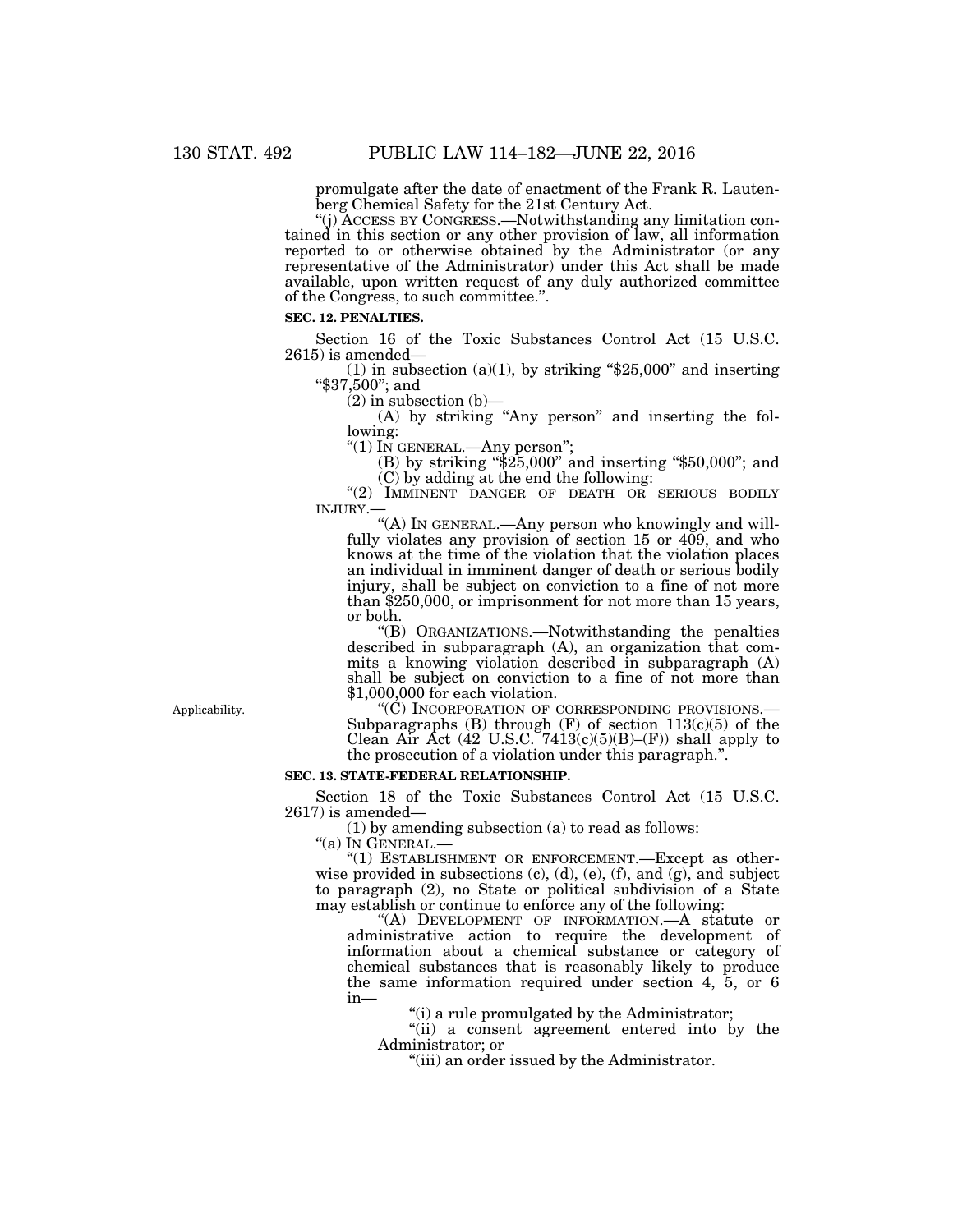''(B) CHEMICAL SUBSTANCES FOUND NOT TO PRESENT AN UNREASONABLE RISK OR RESTRICTED.—A statute, criminal penalty, or administrative action to prohibit or otherwise restrict the manufacture, processing, or distribution in commerce or use of a chemical substance—

''(i) for which the determination described in section  $6(i)(1)$  is made, consistent with the scope of the risk evaluation under section  $(6)(b)(4)(D)$ ; or

''(ii) for which a final rule is promulgated under section 6(a), after the effective date of the rule issued under section 6(a) for the chemical substance, consistent with the scope of the risk evaluation under section  $(6)(b)(4)(D)$ .

''(C) SIGNIFICANT NEW USE.—A statute or administrative action requiring the notification of a use of a chemical substance that the Administrator has specified as a significant new use and for which the Administrator has required notification pursuant to a rule promulgated under section 5.

"(2) EFFECTIVE DATE OF PREEMPTION.-Under this subsection, Federal preemption of statutes and administrative actions applicable to specific chemical substances shall not occur until the effective date of the applicable action described in paragraph (1) taken by the Administrator.'';

(2) by amending subsection (b) to read as follows: ''(b) NEW STATUTES, CRIMINAL PENALTIES, OR ADMINISTRATIVE ACTIONS CREATING PROHIBITIONS OR OTHER RESTRICTIONS.—

"(1) IN GENERAL.—Except as provided in subsections  $(c)$ , (d), (e), (f), and (g), beginning on the date on which the Administrator defines the scope of a risk evaluation for a chemical substance under section  $6(b)(4)(D)$  and ending on the date on which the deadline established pursuant to section  $6(b)(4)(G)$ for completion of the risk evaluation expires, or on the date on which the Administrator publishes the risk evaluation under section  $6(b)(4)(C)$ , whichever is earlier, no State or political subdivision of a State may establish a statute, criminal penalty, or administrative action prohibiting or otherwise restricting the manufacture, processing, distribution in commerce, or use of such chemical substance that is a high-priority substance designated under section  $6(b)(1)(B)(i)$ .

''(2) EFFECT OF SUBSECTION.—This subsection does not restrict the authority of a State or political subdivision of a State to continue to enforce any statute enacted, criminal penalty assessed, or administrative action taken, prior to the date on which the Administrator defines and publishes the scope of a risk evaluation under section  $6(b)(4)(D)$ ."; and

(3) by adding at the end the following:

"(c) SCOPE OF PREEMPTION.—Federal preemption under subsections (a) and (b) of statutes, criminal penalties, and administrative actions applicable to specific chemical substances shall apply only to—

"(1) with respect to subsection  $(a)(1)(A)$ , the chemical substances or category of chemical substances subject to a rule, order, or consent agreement under section 4, 5, or 6;

 $(2)$  with respect to subsection (b), the hazards, exposures, risks, and uses or conditions of use of such chemical substances

Time period.

Applicability.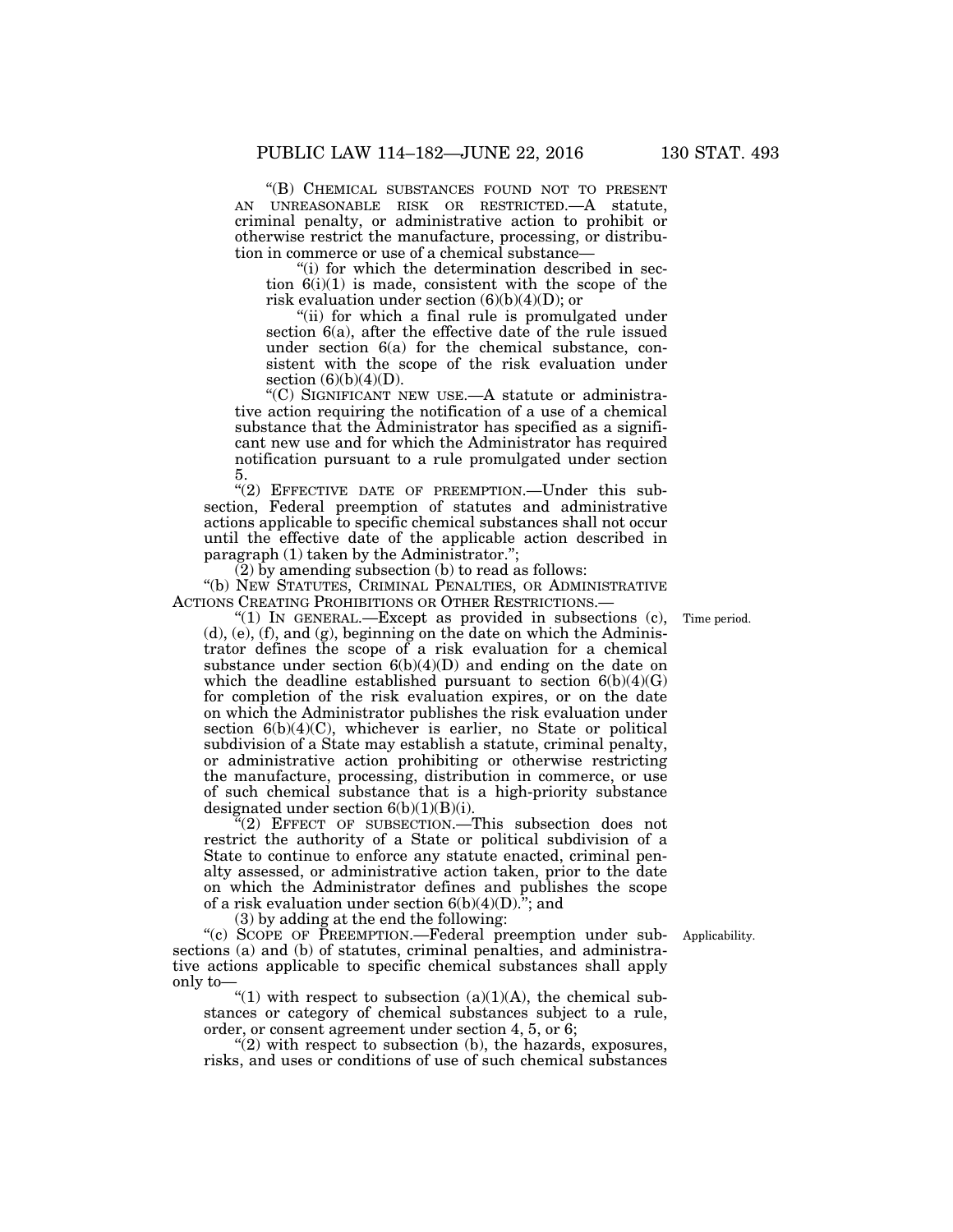included in the scope of the risk evaluation pursuant to section  $6(b)(4)(D);$ 

" $(3)$  with respect to subsection  $(a)(1)(B)$ , the hazards, exposures, risks, and uses or conditions of use of such chemical substances included in any final action the Administrator takes pursuant to section  $6(a)$  or  $6(i)(1)$ ; or

"(4) with respect to subsection  $(a)(1)(C)$ , the uses of such chemical substances that the Administrator has specified as significant new uses and for which the Administrator has required notification pursuant to a rule promulgated under section 5.<br>"(d) Exceptions.—

"(1) NO PREEMPTION OF STATUTES AND ADMINISTRATIVE ACTIONS.—

''(A) IN GENERAL.—Nothing in this Act, nor any amendment made by the Frank R. Lautenberg Chemical Safety for the 21st Century Act, nor any rule, standard of performance, risk evaluation, or scientific assessment implemented pursuant to this Act, shall affect the right of a State or a political subdivision of a State to adopt or enforce any rule, standard of performance, risk evaluation, scientific assessment, or any other protection for public health or the environment that—

''(i) is adopted or authorized under the authority of any other Federal law or adopted to satisfy or obtain authorization or approval under any other Federal law;

"(ii) implements a reporting, monitoring, or other information obligation for the chemical substance not otherwise required by the Administrator under this Act or required under any other Federal law;

''(iii) is adopted pursuant to authority under a law of the State or political subdivision of the State related to water quality, air quality, or waste treatment or disposal, except to the extent that the action—

''(I) imposes a restriction on the manufacture, processing, distribution in commerce, or use of a chemical substance; and

''(II)(aa) addresses the same hazards and exposures, with respect to the same conditions of use as are included in the scope of the risk evaluation published pursuant to section 6(b)(4)(D), but is inconsistent with the action of the Administrator; or

''(bb) would cause a violation of the applicable action by the Administrator under section 5 or 6; or

"(iv) subject to subparagraph (B), is identical to a requirement prescribed by the Administrator.

''(B) IDENTICAL REQUIREMENTS.—

''(i) IN GENERAL.—The penalties and other sanctions applicable under a law of a State or political subdivision of a State in the event of noncompliance with the identical requirement shall be no more stringent than the penalties and other sanctions available to the Administrator under section 16 of this Act.

''(ii) PENALTIES.—In the case of an identical requirement—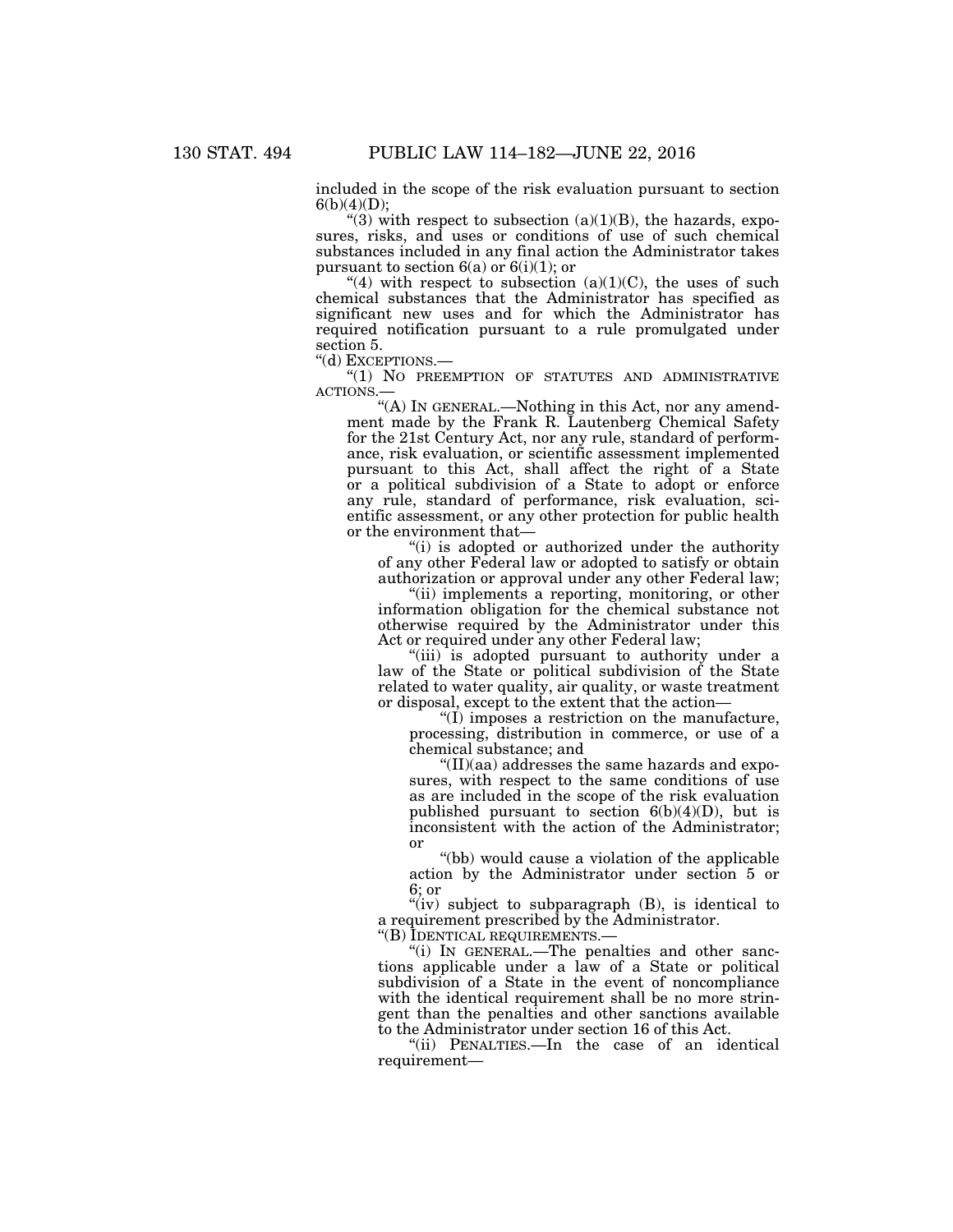''(I) a State or political subdivision of a State may not assess a penalty for a specific violation for which the Administrator has assessed an adequate penalty under section 16; and

''(II) if a State or political subdivision of a State has assessed a penalty for a specific violation, the Administrator may not assess a penalty for that violation in an amount that would cause the total of the penalties assessed for the violation by the State or political subdivision of a State and the Administrator combined to exceed the maximum amount that may be assessed for that violation by the Administrator under section 16.<br>"(2) APPLICABILITY TO CERTAIN RULES OR ORDERS.—

 $!(A)$  PRIOR RULES AND ORDERS.—Nothing in this section shall be construed as modifying the preemptive effect under this section, as in effect on the day before the effective date of the Frank R. Lautenberg Chemical Safety for the 21st Century Act, of any rule or order promulgated or issued under this Act prior to that effective date.

''(B) CERTAIN CHEMICAL SUBSTANCES AND MIXTURES.— With respect to a chemical substance or mixture for which any rule or order was promulgated or issued under section 6 prior to the effective date of the Frank R. Lautenberg Chemical Safety for the 21st Century Act with respect to manufacturing, processing, distribution in commerce, use, or disposal of the chemical substance or mixture, nothing in this section shall be construed as modifying the preemptive effect of this section as in effect prior to the enactment of the Frank R. Lautenberg Chemical Safety for the 21st Century Act of any rule or order that is promulgated or issued with respect to such chemical substance or mixture under section 6 after that effective date, unless the latter rule or order is with respect to a chemical substance or mixture containing a chemical substance and follows a designation of that chemical substance as a highpriority substance under section  $6(b)(1)(B)(i)$ , the identification of that chemical substance under section  $6(b)(2)(A)$ , or the selection of that chemical substance for risk evaluation under section  $6(b)(4)(E)(iv)(II)$ .

''(e) PRESERVATION OF CERTAIN LAWS.—

''(1) IN GENERAL.—Nothing in this Act, subject to subsection (g) of this section, shall—

''(A) be construed to preempt or otherwise affect the authority of a State or political subdivision of a State to continue to enforce any action taken or requirement imposed or requirement enacted relating to a specific chemical substance before April 22, 2016, under the authority of a law of the State or political subdivision of the State that prohibits or otherwise restricts manufacturing, processing, distribution in commerce, use, or disposal of a chemical substance; or

''(B) be construed to preempt or otherwise affect any action taken pursuant to a State law that was in effect on August 31, 2003.

"(2) EFFECT OF SUBSECTION.—This subsection does not affect, modify, or alter the relationship between Federal law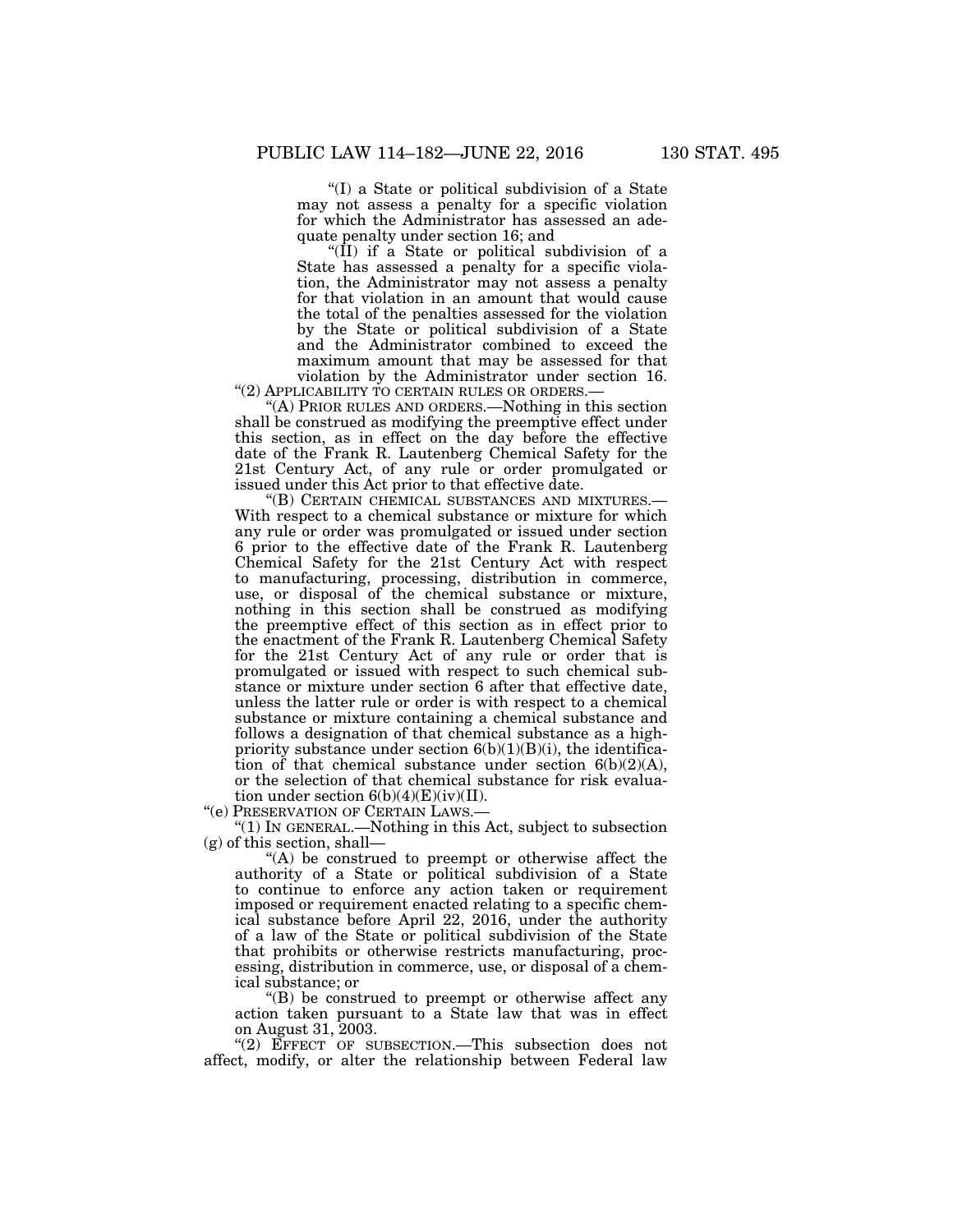Determination.

and laws of a State or political subdivision of a State pursuant to any other Federal law.

''(f) WAIVERS.—

''(1) DISCRETIONARY EXEMPTIONS.—Upon application of a State or political subdivision of a State, the Administrator may, by rule, exempt from subsection (a), under such conditions as may be prescribed in the rule, a statute, criminal penalty, or administrative action of that State or political subdivision of the State that relates to the effects of exposure to a chemical substance under the conditions of use if the Administrator determines that—

''(A) compelling conditions warrant granting the waiver to protect health or the environment;

''(B) compliance with the proposed requirement of the State or political subdivision of the State would not unduly burden interstate commerce in the manufacture, processing, distribution in commerce, or use of a chemical substance;

''(C) compliance with the proposed requirement of the State or political subdivision of the State would not cause a violation of any applicable Federal law, rule, or order; and

''(D) in the judgment of the Administrator, the proposed requirement of the State or political subdivision of the State is designed to address a risk of a chemical substance, under the conditions of use, that was identified—

''(i) consistent with the best available science;

"(ii) using supporting studies conducted in accordance with sound and objective scientific practices; and "(iii) based on the weight of the scientific evidence.

"(2) REQUIRED EXEMPTIONS.—Upon application of a State or political subdivision of a State, the Administrator shall exempt from subsection (b) a statute or administrative action of a State or political subdivision of a State that relates to the effects of exposure to a chemical substance under the conditions of use if the Administrator determines that—

 $(A)(i)$  compliance with the proposed requirement of the State or political subdivision of the State would not unduly burden interstate commerce in the manufacture, processing, distribution in commerce, or use of a chemical substance;

"(ii) compliance with the proposed requirement of the State or political subdivision of the State would not cause a violation of any applicable Federal law, rule, or order; and

"(iii) the State or political subdivision of the State has a concern about the chemical substance or use of the chemical substance based in peer-reviewed science; or

''(B) no later than the date that is 18 months after the date on which the Administrator has initiated the prioritization process for a chemical substance under the rule promulgated pursuant to section  $6(b)(1)(A)$ , or the date on which the Administrator publishes the scope of the risk evaluation for a chemical substance under section  $6(b)(4)(D)$ , whichever is sooner, the State or political subdivision of the State has enacted a statute or proposed or finalized an administrative action intended to prohibit

Determination.

Deadline.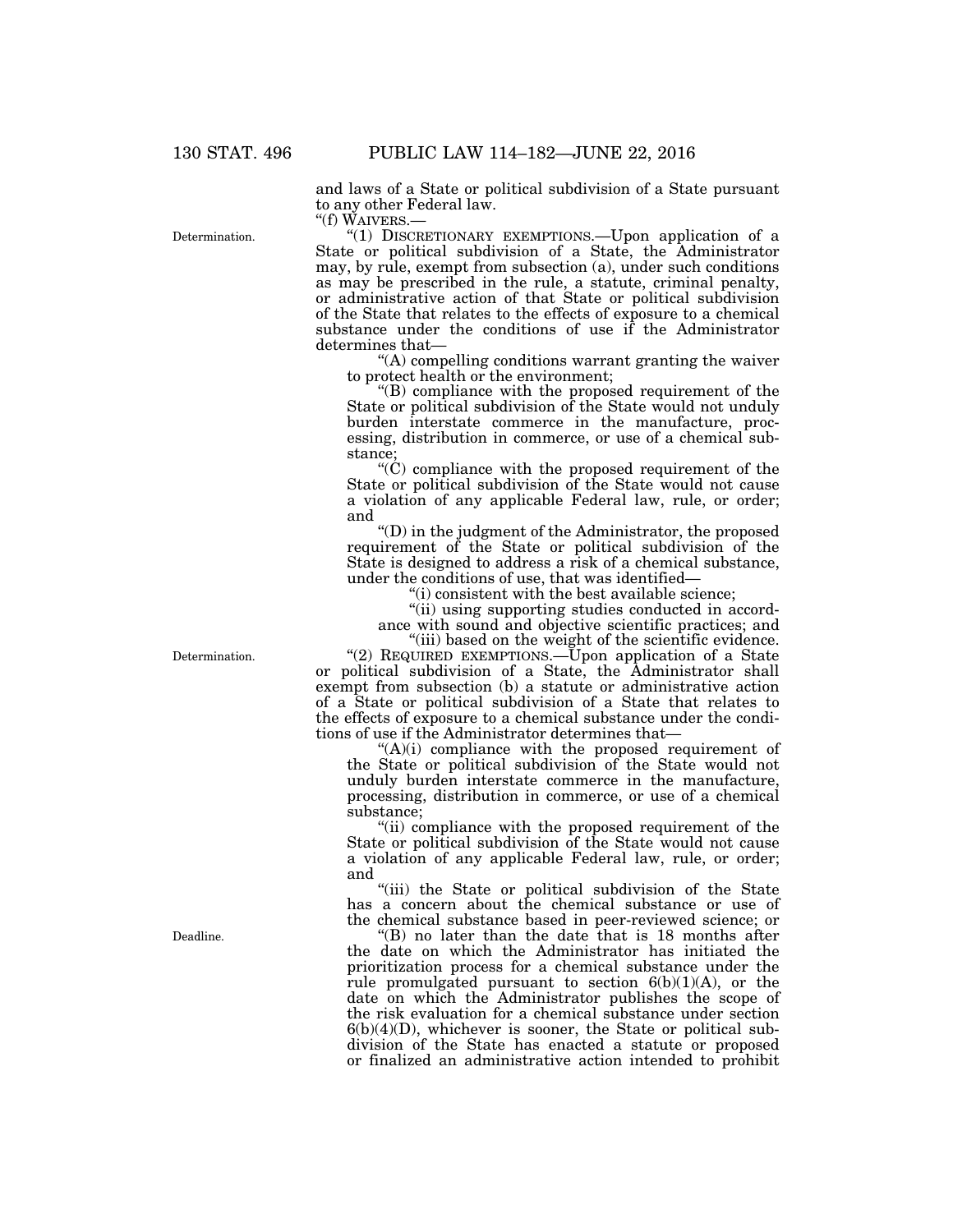or otherwise restrict the manufacture, processing, distribution in commerce, or use of the chemical substance.

"(3) DETERMINATION OF A WAIVER REQUEST.—The duty of Deadlines. the Administrator to grant or deny a waiver application shall be nondelegable and shall be exercised—

"( $\bar{A}$ ) not later than 180 days after the date on which an application under paragraph (1) is submitted; and

 $\hat{E}(B)$  not later than 110 days after the date on which an application under paragraph (2) is submitted.

"(4) FAILURE TO MAKE A DETERMINATION.—If the Administrator fails to make a determination under paragraph (3)(B) during the 110-day period beginning on the date on which an application under paragraph (2) is submitted, the statute or administrative action of the State or political subdivision of the State that was the subject of the application shall not be considered to be an existing statute or administrative action for purposes of subsection (b) by reason of the failure of the Administrator to make a determination.

"(5) NOTICE AND COMMENT.—Except in the case of an application approved under paragraph (9), the application of a State or political subdivision of a State under this subsection shall be subject to public notice and comment.

''(6) FINAL AGENCY ACTION.—The decision of the Administrator on the application of a State or political subdivision of a State shall be—

''(A) considered to be a final agency action; and

''(B) subject to judicial review.

"(7) DURATION OF WAIVERS.—A waiver granted under paragraph (2) or approved under paragraph (9) shall remain in effect until such time as the Administrator publishes the risk evaluation under section 6(b).

''(8) JUDICIAL REVIEW OF WAIVERS.—Not later than 60 days after the date on which the Administrator makes a determination on an application of a State or political subdivision of a State under paragraph (1) or (2), any person may file a petition for judicial review in the United States Court of Appeals for the District of Columbia Circuit, which shall have exclusive jurisdiction over the determination. Deadline.

''(9) APPROVAL.—

(A) AUTOMATIC APPROVAL.—If the Administrator fails to meet the deadline established under paragraph (3)(B), the application of a State or political subdivision of a State under paragraph (2) shall be automatically approved, effective on the date that is 10 days after the deadline.

''(B) REQUIREMENTS.—Notwithstanding paragraph (6), approval of a waiver application under subparagraph (A) for failure to meet the deadline under paragraph (3)(B) shall not be considered final agency action or be subject to judicial review or public notice and comment.

''(g) SAVINGS.—

''(1) NO PREEMPTION OF COMMON LAW OR STATUTORY CAUSES OF ACTION FOR CIVIL RELIEF OR CRIMINAL CONDUCT.

''(A) IN GENERAL.—Nothing in this Act, nor any amendment made by the Frank R. Lautenberg Chemical Safety for the 21st Century Act, nor any standard, rule, requirement, standard of performance, risk evaluation, or scientific assessment implemented pursuant to this Act, shall be

Effective date.

Time period.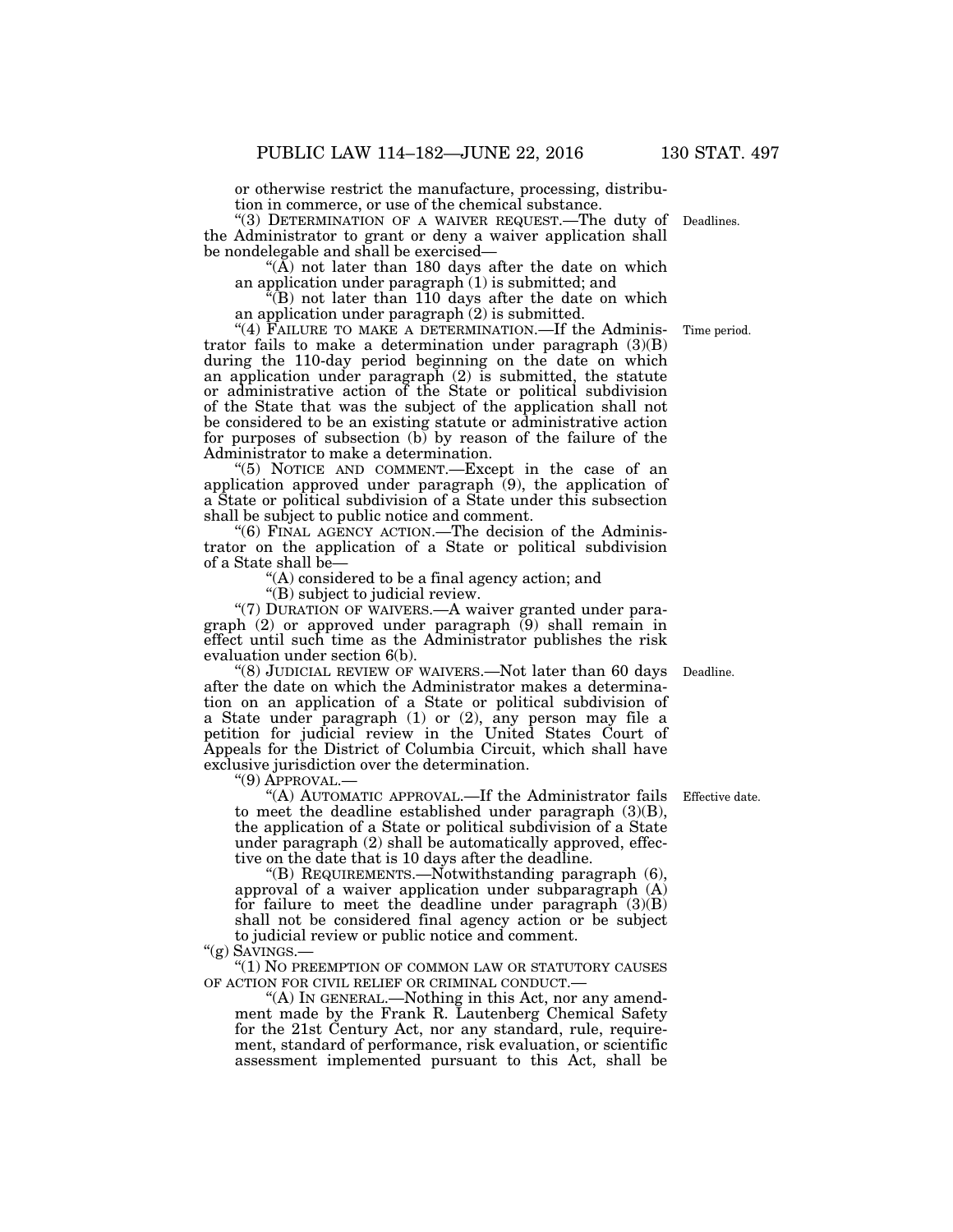construed to preempt, displace, or supplant any State or Federal common law rights or any State or Federal statute creating a remedy for civil relief, including those for civil damage, or a penalty for a criminal conduct.

''(B) CLARIFICATION OF NO PREEMPTION.—Notwithstanding any other provision of this Act, nothing in this Act, nor any amendments made by the Frank R. Lautenberg Chemical Safety for the 21st Century Act, shall preempt or preclude any cause of action for personal injury, wrongful death, property damage, or other injury based on negligence, strict liability, products liability, failure to warn, or any other legal theory of liability under any State law, maritime law, or Federal common law or statutory theory.

"(2) NO EFFECT ON PRIVATE REMEDIES.-

''(A) IN GENERAL.—Nothing in this Act, nor any amendments made by the Frank R. Lautenberg Chemical Safety for the 21st Century Act, nor any rules, regulations, requirements, risk evaluations, scientific assessments, or orders issued pursuant to this Act shall be interpreted as, in either the plaintiff's or defendant's favor, dispositive in any civil action.

''(B) AUTHORITY OF COURTS.—This Act does not affect the authority of any court to make a determination in an adjudicatory proceeding under applicable State or Federal law with respect to the admission into evidence or any other use of this Act or rules, regulations, requirements, standards of performance, risk evaluations, scientific assessments, or orders issued pursuant to this Act.''.

#### **SEC. 14. JUDICIAL REVIEW.**

Section 19(a) of the Toxic Substances Control Act (15 U.S.C.  $2618(a)$  is amended-

(1) in paragraph (1), by adding at the end the following:  $C'(C)(i)$  Not later than 60 days after the publication of a designation under section  $6(b)(1)(B)(ii)$ , any person may com-

mence a civil action to challenge the designation.

''(ii) The United States Court of Appeals for the District of Columbia Circuit shall have exclusive jurisdiction over a civil action filed under this subparagraph.''; and

(2) by striking paragraph (3).

# **SEC. 15. CITIZENS' CIVIL ACTIONS.**

Section 20(b) of the Toxic Substances Control Act (15 U.S.C.  $2619(b)$ ) is amended-

(1) in paragraph  $(1)(B)$ , by striking "or" at the end; and

(2) in paragraph (2), by striking the period at the end and inserting the following: '', except that no prior notification shall be required in the case of a civil action brought to compel a decision by the Administrator pursuant to section  $18(f)(3)(B)$ ; or

''(3) in the case of a civil action brought to compel a decision by the Administrator pursuant to section  $18(f)(3)(B)$ , after the date that is 60 days after the deadline specified in section 18(f)(3)(B).''.

Deadline.

Time period.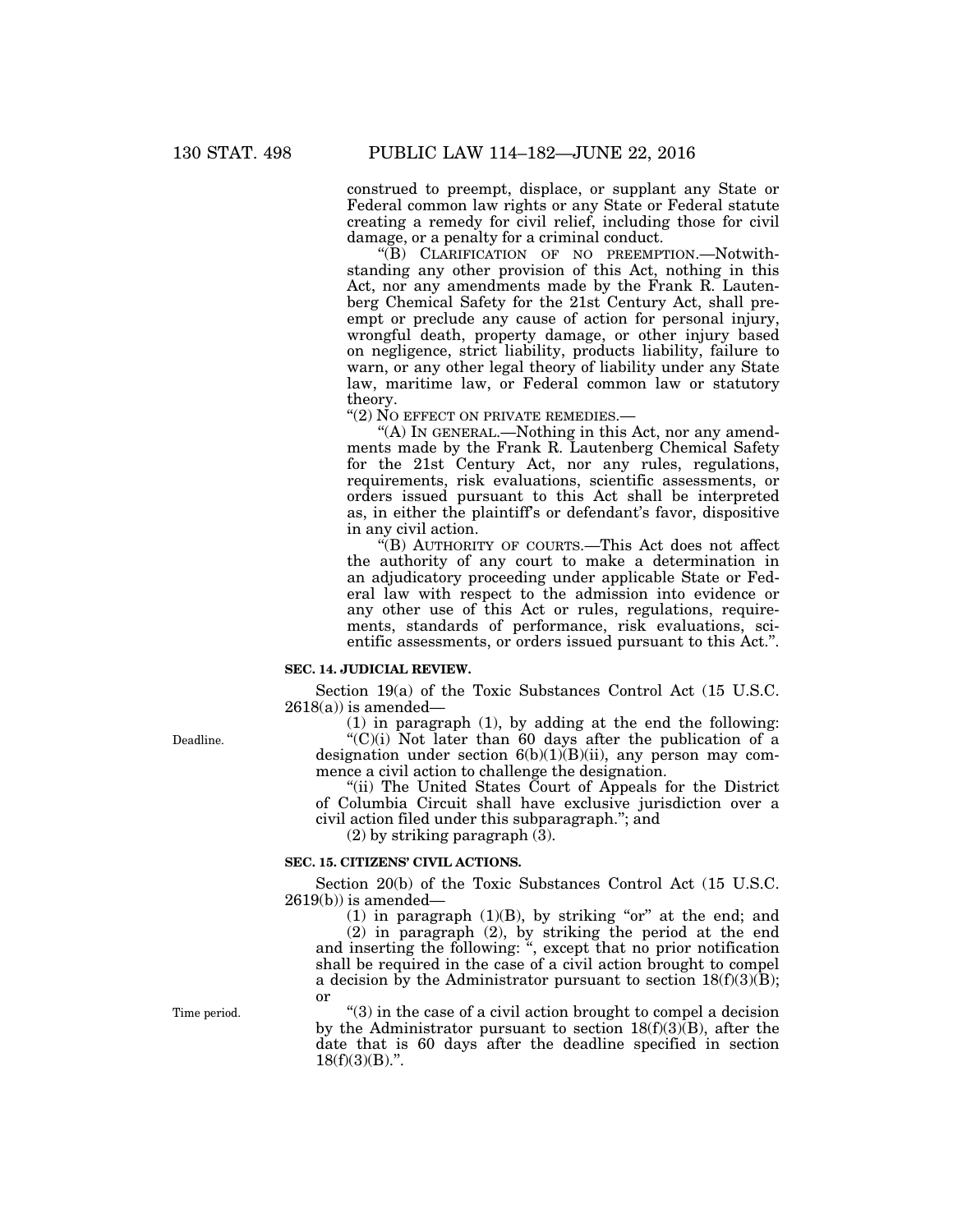### **SEC. 16. STUDIES.**

Section 25 of the Toxic Substances Control Act (15 U.S.C. 2624) is repealed.

Repeal.

# **SEC. 17. ADMINISTRATION OF THE ACT.**

Section 26 of the Toxic Substances Control Act (15 U.S.C. 2625) is amended—

 $(1)$  in subsection  $(b)(1)$ —

(A) by striking "of a reasonable fee";

(B) by striking ''data under section 4 or 5 to defray the cost of administering this Act'' and inserting ''information under section 4 or a notice or other information to be reviewed by the Administrator under section 5, or who manufactures or processes a chemical substance that is the subject of a risk evaluation under section 6(b), of a fee that is sufficient and not more than reasonably necessary to defray the cost related to such chemical substance of administering sections 4, 5, and 6, and collecting, processing, reviewing, and providing access to and protecting from disclosure as appropriate under section 14 information on chemical substances under this title, including contractor costs incurred by the Administrator'

(C) by striking ''Such rules shall not provide for any fee in excess of \$2,500 or, in the case of a small business concern, any fee in excess of \$100.''; and

(D) by striking ''submit the data and the cost to the Administrator of reviewing such data'' and inserting ''pay such fee and the cost to the Administrator of carrying out the activities described in this paragraph'';

 $(2)$  in subsection  $(b)$ -

 $(A)$  in paragraph  $(2)$ , by striking "paragraph  $(1)$ " and inserting ''paragraph (4)''; and

(B) by adding at the end the following:

 $"(3)$  Fund.

''(A) ESTABLISHMENT.—There is established in the Treasury of the United States a fund, to be known as the TSCA Service Fee Fund (in this paragraph referred to as the 'Fund'), consisting of such amounts as are deposited in the Fund under this paragraph.

''(B) COLLECTION AND DEPOSIT OF FEES.—Subject to the conditions of subparagraph (C), the Administrator shall collect the fees described in this subsection and deposit those fees in the Fund.

''(C) USE OF FUNDS BY ADMINISTRATOR.—Fees authorized under this section shall be collected and available for obligation only to the extent and in the amount provided in advance in appropriations Acts, and shall be available without fiscal year limitation for use in defraying the costs of the activities described in paragraph (1).

''(D) ACCOUNTING AND AUDITING.—

Deadline. Reports.

''(i) ACCOUNTING.—The Administrator shall biennially prepare and submit to the Committee on Environment and Public Works of the Senate and the Committee on Energy and Commerce of the House of Representatives a report that includes an accounting of the fees paid to the Administrator under this paragraph and amounts disbursed from the Fund for the period covered by the report,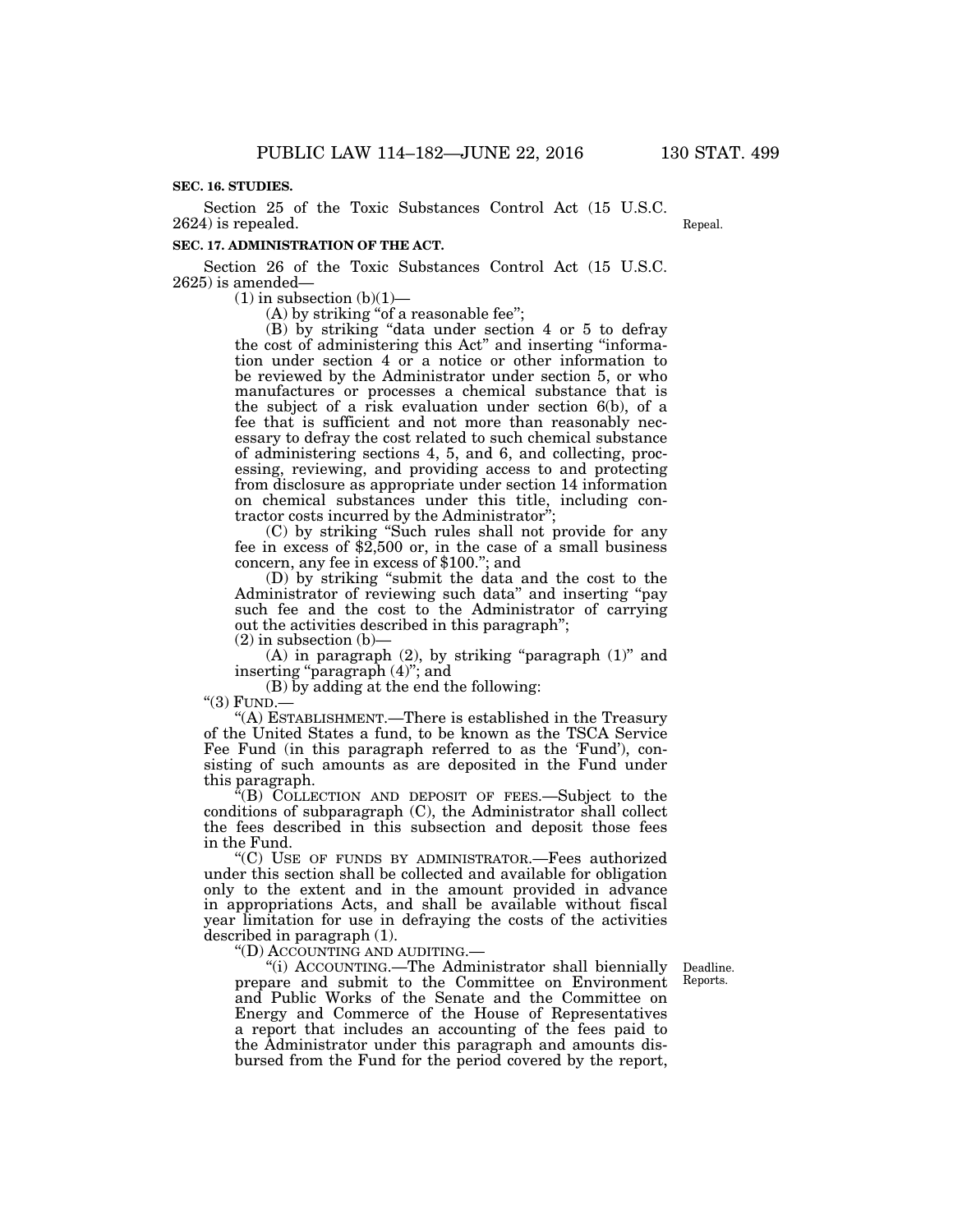as reflected by financial statements provided in accordance with sections 3515 and 3521 of title 31, United States Code.

"(ii) AUDITING.—

''(I) IN GENERAL.—For the purpose of section 3515(c) of title 31, United States Code, the Fund shall be considered a component of a covered executive agency.

''(II) COMPONENTS OF AUDIT.—The annual audit required in accordance with sections 3515 and 3521 of title 31, United States Code, of the financial statements of activities carried out using amounts from the Fund shall include an analysis of—

''(aa) the fees collected and amounts disbursed under this subsection;

''(bb) the reasonableness of the fees in place as of the date of the audit to meet current and projected costs of administering the provisions of this title for which the fees may be used; and

"(cc) the number of requests for a risk evaluation made by manufacturers under section  $6(b)(4)(C)(ii)$ .

''(III) FEDERAL RESPONSIBILITY.—The Inspector General of the Environmental Protection Agency shall conduct the annual audit described in subclause (II) and submit to the Administrator a report that describes the findings and any recommendations of the Inspector General resulting from the audit.

"(4) AMOUNT AND ADJUSTMENT OF FEES; REFUNDS.—In setting fees under this section, the Administrator shall—

''(A) prescribe lower fees for small business concerns, after consultation with the Administrator of the Small Business Administration;

 $f(B)$  set the fees established under paragraph  $(1)$  at levels such that the fees will, in aggregate, provide a sustainable source of funds to annually defray—

''(i) the lower of—

''(I) 25 percent of the costs to the Administrator of carrying out sections 4, 5, and 6, and of collecting, processing, reviewing, and providing access to and protecting from disclosure as appropriate under section 14 information on chemical substances under this title, other than the costs to conduct and complete risk evaluations under section 6(b); or

''(II) \$25,000,000 (subject to adjustment pursuant to subparagraph (F)); and

"(ii) the costs of risk evaluations specified in subparagraph (D);

''(C) reflect an appropriate balance in the assessment of fees between manufacturers and processors, and allow the payment of fees by consortia of manufacturers or processors;

''(D) notwithstanding subparagraph (B)—

''(i) except as provided in clause (ii), for chemical substances for which the Administrator has granted a request from a manufacturer pursuant to section  $6(b)(4)(\overrightarrow{C})(ii)$ , establish the fee at a level sufficient to defray the full

Consultation.

Reports.

Analysis.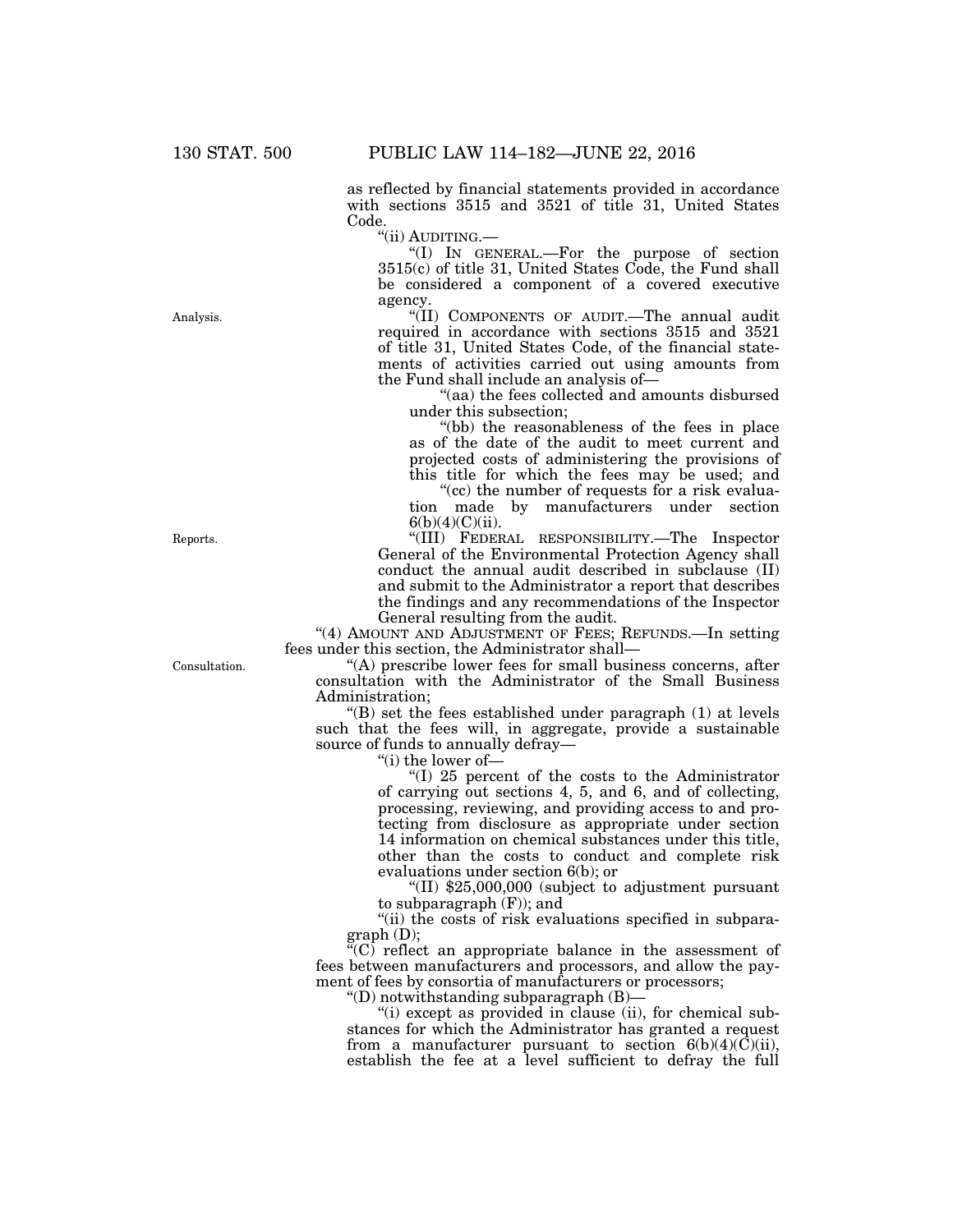costs to the Administrator of conducting the risk evaluation under section 6(b);

"(ii) for chemical substances for which the Administrator has granted a request from a manufacturer pursuant to section  $6(b)(4)(C)(ii)$ , and which are included in the 2014 update of the TSCA Work Plan for Chemical Assessments, establish the fee at a level sufficient to defray 50 percent of the costs to the Administrator of conducting the risk evaluation under section 6(b); and

"(iii) apply fees collected pursuant to clauses (i) and (ii) only to defray the costs described in those clauses;

''(E) prior to the establishment or amendment of any fees under paragraph (1), consult and meet with parties potentially subject to the fees or their representatives, subject to the condition that no obligation under the Federal Advisory Committee Act (5 U.S.C. App.) or subchapter II of chapter 5 of title 5, United States Code, is applicable with respect to such meetings;

" $(F)$  beginning with the fiscal year that is 3 years after the date of enactment of the Frank R. Lautenberg Chemical Safety for the 21st Century Act, and every 3 years thereafter, after consultation with parties potentially subject to the fees and their representatives pursuant to subparagraph (E), increase or decrease the fees established under paragraph (1) as necessary to adjust for inflation and to ensure that funds deposited in the Fund are sufficient to defray—

''(i) approximately but not more than 25 percent of the costs to the Administrator of carrying out sections 4, 5, and 6, and of collecting, processing, reviewing, and providing access to and protecting from disclosure as appropriate under section 14 information on chemical substances under this title, other than the costs to conduct and complete risk evaluations requested under section  $6(b)(4)(C)(ii)$ ; and

''(ii) the costs of risk evaluations specified in subparagraph (D); and

 $\mathbf{H}^{\alpha}(G)$  if a notice submitted under section 5 is not reviewed Notice. or such a notice is withdrawn, refund the fee or a portion of the fee if no substantial work was performed on the notice.

''(5) MINIMUM AMOUNT OF APPROPRIATIONS.—Fees may not be assessed for a fiscal year under this section unless the amount of appropriations for the Chemical Risk Review and Reduction program project of the Environmental Protection Agency for the fiscal year (excluding the amount of any fees appropriated for the fiscal year) are equal to or greater than the amount of appropriations for that program project for fiscal year 2014.

''(6) TERMINATION.—The authority provided by this subsection shall terminate at the conclusion of the fiscal year that is 10 years after the date of enactment of the Frank R. Lautenberg Chemical Safety for the 21st Century Act unless otherwise reauthorized or modified by Congress.''; and

(3) by adding at the end the following:

''(h) SCIENTIFIC STANDARDS.—In carrying out sections 4, 5, and 6, to the extent that the Administrator makes a decision based on science, the Administrator shall use scientific information, technical procedures, measures, methods, protocols, methodologies, or models, employed in a manner consistent with the best available science, and shall consider as applicable—

Applicability.

Consultation. Applicability.

Effective date. Deadline. Consultation.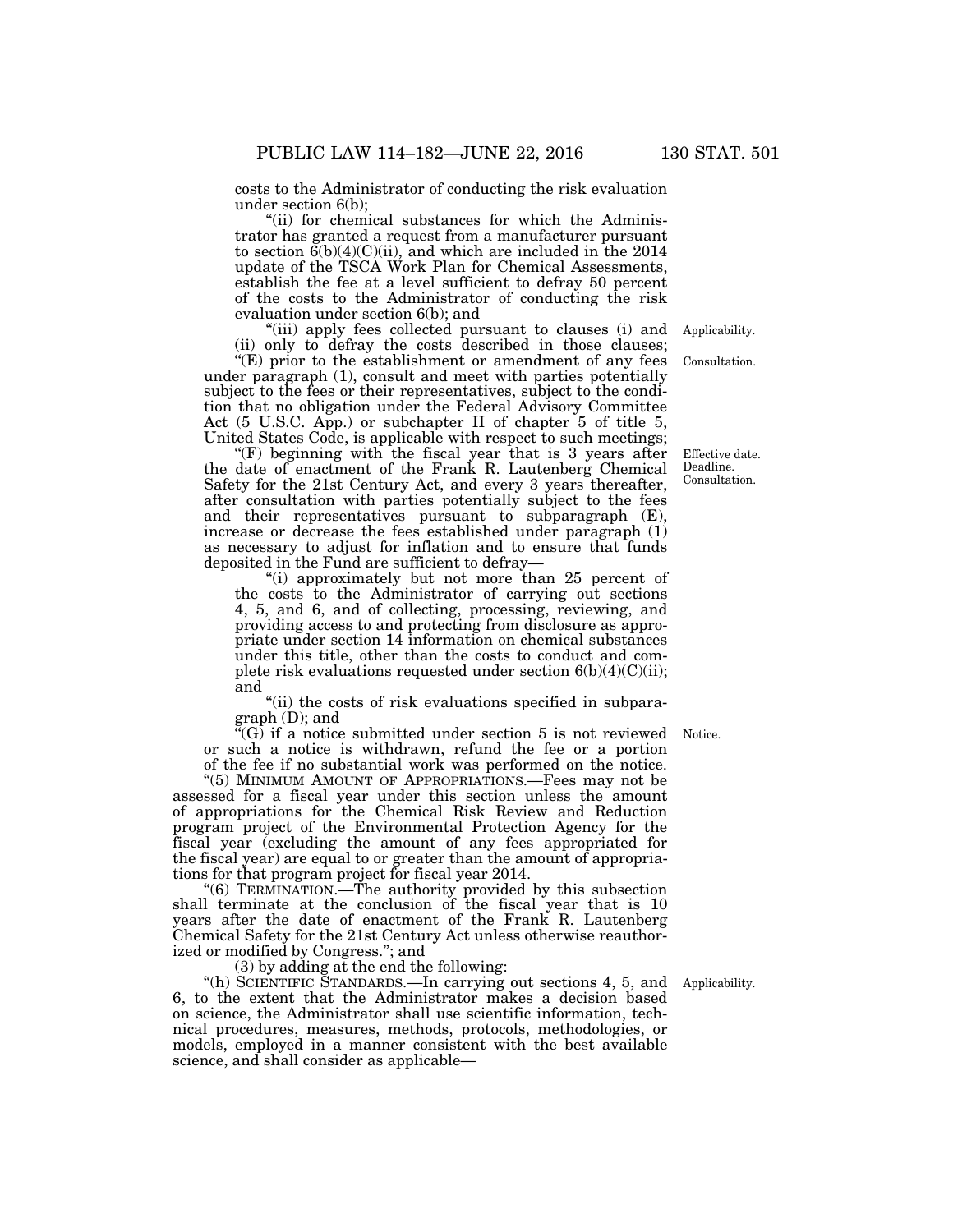$''(1)$  the extent to which the scientific information, technical procedures, measures, methods, protocols, methodologies, or models employed to generate the information are reasonable for and consistent with the intended use of the information;

"(2) the extent to which the information is relevant for the Administrator's use in making a decision about a chemical substance or mixture;

"(3) the degree of clarity and completeness with which the data, assumptions, methods, quality assurance, and analyses employed to generate the information are documented;

"(4) the extent to which the variability and uncertainty in the information, or in the procedures, measures, methods, protocols, methodologies, or models, are evaluated and characterized; and

"(5) the extent of independent verification or peer review of the information or of the procedures, measures, methods, protocols, methodologies, or models.

 $\alpha$ <sup>a</sup>(i) WEIGHT OF SCIENTIFIC EVIDENCE.—The Administrator shall make decisions under sections 4, 5, and 6 based on the weight of the scientific evidence.

''(j) AVAILABILITY OF INFORMATION.—Subject to section 14, the Administrator shall make available to the public—

''(1) all notices, determinations, findings, rules, consent agreements, and orders of the Administrator under this title;

 $\degree$ (2) any information required to be provided to the Administrator under section 4;

''(3) a nontechnical summary of each risk evaluation conducted under section 6(b);

''(4) a list of the studies considered by the Administrator in carrying out each such risk evaluation, along with the results of those studies; and

 $(5)$  each designation of a chemical substance under section 6(b), along with an identification of the information, analysis, and basis used to make the designations.

"(k) REASONABLY AVAILABLE INFORMATION.—In carrying out sections 4, 5, and 6, the Administrator shall take into consideration information relating to a chemical substance or mixture, including hazard and exposure information, under the conditions of use, that is reasonably available to the Administrator.

''(l) POLICIES, PROCEDURES, AND GUIDANCE.—

"(1) DEVELOPMENT.—Not later than 2 years after the date of enactment of the Frank R. Lautenberg Chemical Safety for the 21st Century Act, the Administrator shall develop any policies, procedures, and guidance the Administrator determines are necessary to carry out the amendments to this Act made by the Frank R. Lautenberg Chemical Safety for the 21st Century Act.

"(2) REVIEW.—Not later than 5 years after the date of enactment of the Frank R. Lautenberg Chemical Safety for the 21st Century Act, and not less frequently than once every 5 years thereafter, the Administrator shall—

"(A) review the adequacy of the policies, procedures, and guidance developed under paragraph (1), including with respect to animal, nonanimal, and epidemiological test methods and procedures for assessing and determining risk under this title; and

Public information.

List.

Deadlines.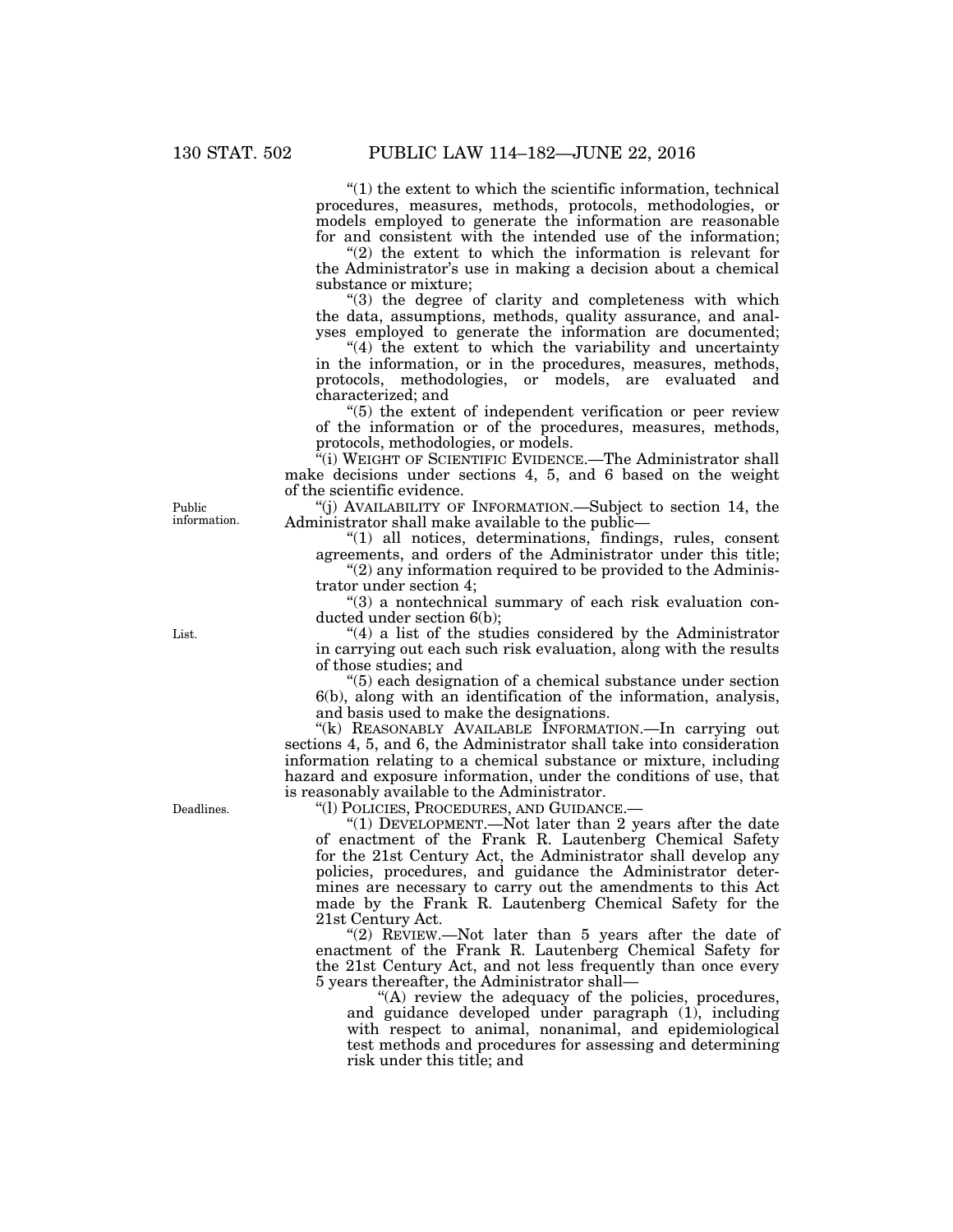''(B) revise such policies, procedures, and guidance as the Administrator determines necessary to reflect new scientific developments or understandings.

"(3) TESTING OF CHEMICAL SUBSTANCES AND MIXTURES. - Applicability. The policies, procedures, and guidance developed under paragraph (1) applicable to testing chemical substances and mixtures shall—

"(A) address how and when the exposure level or exposure potential of a chemical substance or mixture would factor into decisions to require new testing, subject to the condition that the Administrator shall not interpret the lack of exposure information as a lack of exposure or exposure potential; and

 $\tilde{E}(B)$  describe the manner in which the Administrator will determine that additional information is necessary to carry out this title, including information relating to potentially exposed or susceptible populations.

 $\cdot$ <sup> $\cdot$ </sup>(4) CHEMICAL SUBSTANCES WITH COMPLETED RISK ASSESS-MENTS.—With respect to a chemical substance listed in the 2014 update to the TSCA Work Plan for Chemical Assessments for which the Administrator has published a completed risk assessment prior to the date of enactment of the Frank R. Lautenberg Chemical Safety for the 21st Century Act, the Administrator may publish proposed and final rules under section 6(a) that are consistent with the scope of the completed risk assessment for the chemical substance and consistent with other applicable requirements of section 6.

" $(5)$  GUIDANCE.—Not later than 1 year after the date of Deadline. enactment of the Frank R. Lautenberg Chemical Safety for the 21st Century Act, the Administrator shall develop guidance to assist interested persons in developing and submitting draft risk evaluations which shall be considered by the Administrator. The guidance shall, at a minimum, address the quality of the information submitted and the process to be followed in developing draft risk evaluations for consideration by the Administrator.

''(m) REPORT TO CONGRESS.—

''(1) INITIAL REPORT.—Not later than 6 months after the date of enactment of the Frank R. Lautenberg Chemical Safety for the 21st Century Act, the Administrator shall submit to the Committees on Energy and Commerce and Appropriations of the House of Representatives and the Committees on Environment and Public Works and Appropriations of the Senate a report containing an estimation of—

 $(f(A))$  the capacity of the Environmental Protection Agency to conduct and publish risk evaluations under section  $6(b)(4)(C)(i)$ , and the resources necessary to conduct the minimum number of risk evaluations required under section  $6(b)(2)$ ;

''(B) the capacity of the Environmental Protection Agency to conduct and publish risk evaluations under section  $6(b)(4)(C)(ii)$ , the likely demand for such risk evaluations, and the anticipated schedule for accommodating that demand;

''(C) the capacity of the Environmental Protection Agency to promulgate rules under section 6(a) as required

Estimate.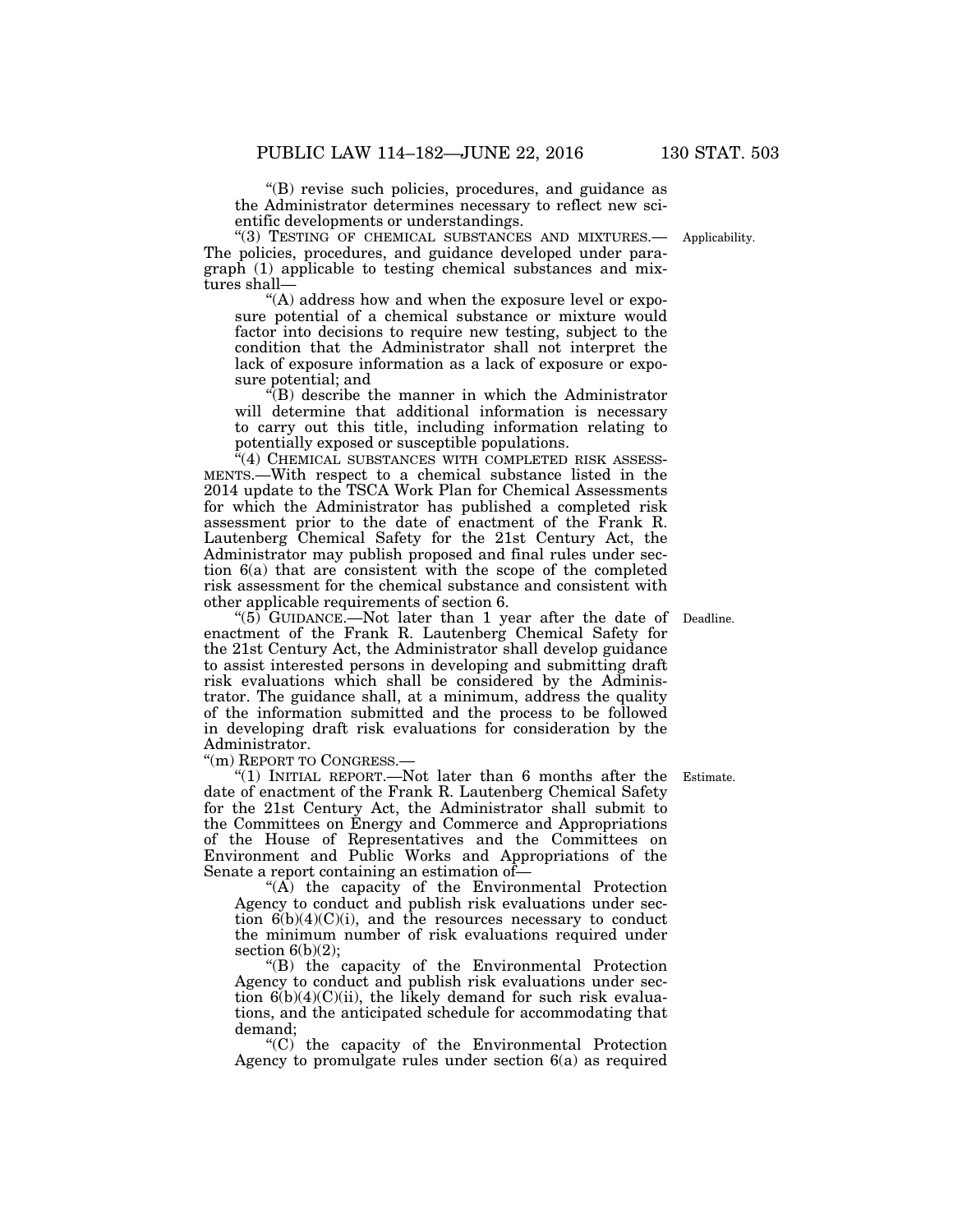based on risk evaluations conducted and published under section 6(b); and

''(D) the actual and anticipated efforts of the Environmental Protection Agency to increase the Agency's capacity to conduct and publish risk evaluations under section 6(b).

"(2) SUBSEQUENT REPORTS.—The Administrator shall update and resubmit the report described in paragraph (1) not less frequently than once every 5 years.

"(n) ANNUAL PLAN.—<br>"(1) IN GENERAL.—The Administrator shall inform the public regarding the schedule and the resources necessary for the completion of each risk evaluation as soon as practicable after initiating the risk evaluation.

"(2) PUBLICATION OF PLAN.—At the beginning of each calendar year, the Administrator shall publish an annual plan that—

''(A) identifies the chemical substances for which risk evaluations are expected to be initiated or completed that year and the resources necessary for their completion;

''(B) describes the status of each risk evaluation that has been initiated but not yet completed; and

''(C) if the schedule for completion of a risk evaluation has changed, includes an updated schedule for that risk evaluation.

''(o) CONSULTATION WITH SCIENCE ADVISORY COMMITTEE ON CHEMICALS.—

Deadline.

"(1) ESTABLISHMENT.—Not later than 1 year after the date of enactment of the Frank R. Lautenberg Chemical Safety for the 21st Century Act, the Administrator shall establish an advisory committee, to be known as the Science Advisory Committee on Chemicals (referred to in this subsection as the 'Committee').

''(2) PURPOSE.—The purpose of the Committee shall be to provide independent advice and expert consultation, at the request of the Administrator, with respect to the scientific and technical aspects of issues relating to the implementation of this title.

''(3) COMPOSITION.—The Committee shall be composed of representatives of such science, government, labor, public health, public interest, animal protection, industry, and other groups as the Administrator determines to be advisable, including representatives that have specific scientific expertise in the relationship of chemical exposures to women, children, and other potentially exposed or susceptible subpopulations.

''(4) SCHEDULE.—The Administrator shall convene the Committee in accordance with such schedule as the Administrator determines to be appropriate, but not less frequently than once every 2 years.

''(p) PRIOR ACTIONS.—

"(1) RULES, ORDERS, AND EXEMPTIONS.—Nothing in the Frank R. Lautenberg Chemical Safety for the 21st Century Act eliminates, modifies, or withdraws any rule promulgated, order issued, or exemption established pursuant to this Act before the date of enactment of the Frank R. Lautenberg Chemical Safety for the 21st Century Act.

''(2) PRIOR-INITIATED EVALUATIONS.—Nothing in this Act prevents the Administrator from initiating a risk evaluation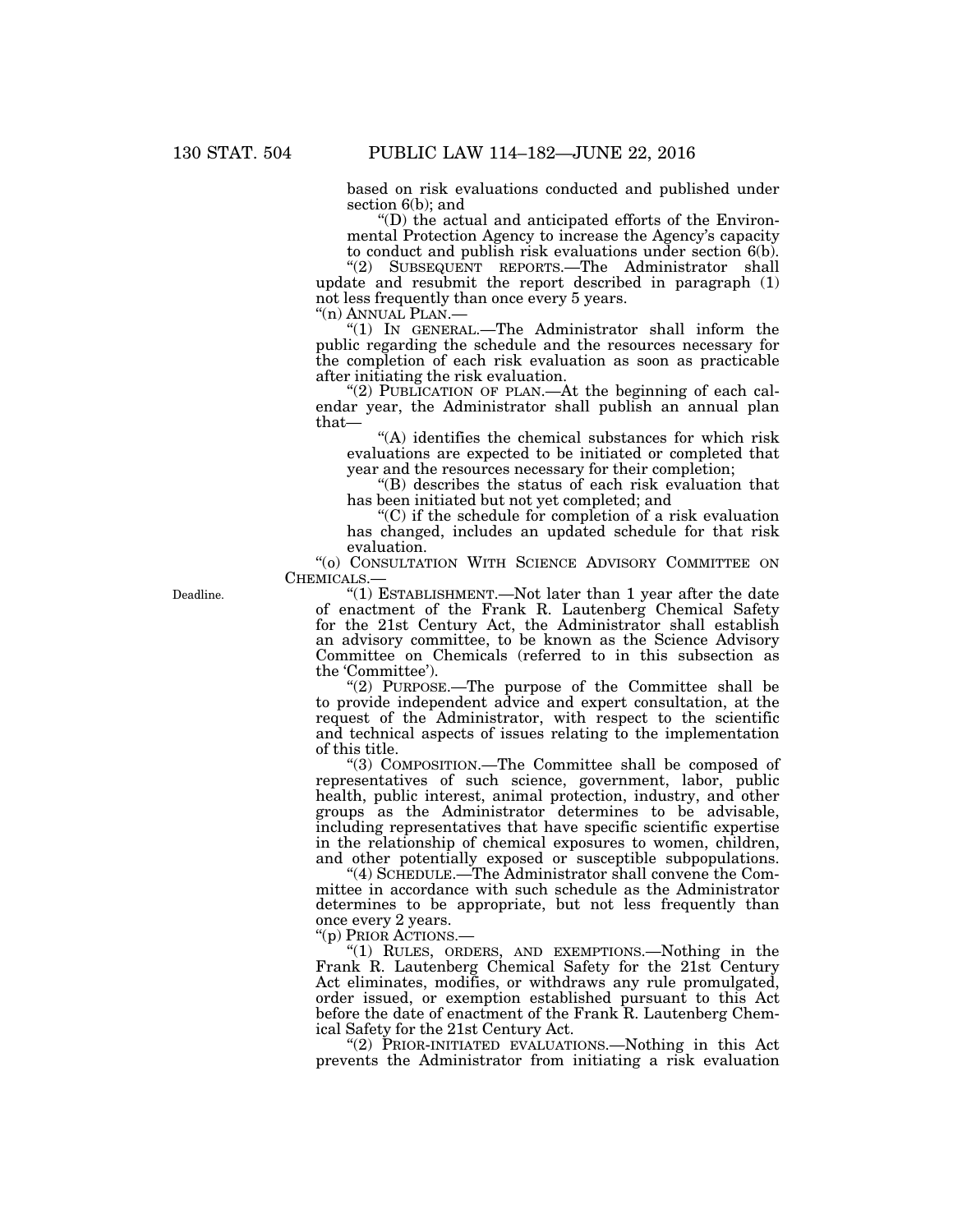regarding a chemical substance, or from continuing or completing such risk evaluation, prior to the effective date of the policies, procedures, and guidance required to be developed by the Administrator pursuant to the amendments made by the Frank R. Lautenberg Chemical Safety for the 21st Century Act.

''(3) ACTIONS COMPLETED PRIOR TO COMPLETION OF POLICIES, PROCEDURES, AND GUIDANCE.—Nothing in this Act requires the Administrator to revise or withdraw a completed risk evaluation, determination, or rule under this Act solely because the action was completed prior to the development of a policy, procedure, or guidance pursuant to the amendments made by the Frank R. Lautenberg Chemical Safety for the 21st Century Act.''.

#### **SEC. 18. STATE PROGRAMS.**

Section 28 of the Toxic Substances Control Act (15 U.S.C. 2627) is amended by striking subsections (c) and (d).

# **SEC. 19. CONFORMING AMENDMENTS.**

(a) TABLE OF CONTENTS.—The table of contents in section 1 of the Toxic Substances Control Act is amended—

(1) by striking the item relating to section 6 and inserting the following:

''Sec. 6. Prioritization, risk evaluation, and regulation of chemical substances and mixtures.'

(2) by striking the item relating to section 10 and inserting the following:

''Sec. 10. Research, development, collection, dissemination, and utilization of information."

(3) by striking the item relating to section 14 and inserting the following:

''Sec. 14. Confidential information.''; and

(4) by striking the item relating to section 25.

(b) SECTION 2.—Section 2(b)(1) of the Toxic Substances Control Act (15 U.S.C. 2601(b)(1)) is amended by striking "data" both places it appears and inserting ''information''.

(c) SECTION 3.—Section 3 of the Toxic Substances Control Act (15 U.S.C. 2602) is amended—

(1) in paragraph (8) (as redesignated by section 3 of this Act), by striking ''data'' and inserting ''information''; and

(2) in paragraph (15) (as redesignated by section 3 of this Act)—

(A) by striking ''standards'' and inserting ''protocols and methodologies'';

(B) by striking ''test data'' both places it appears and inserting ''information''; and

(C) by striking ''data'' each place it appears and inserting "information".

(d) SECTION 4.—Section 4 of the Toxic Substances Control Act (15 U.S.C. 2603) is amended—

(1) in subsection (b)—

 $(A)$  in paragraph  $(1)$ —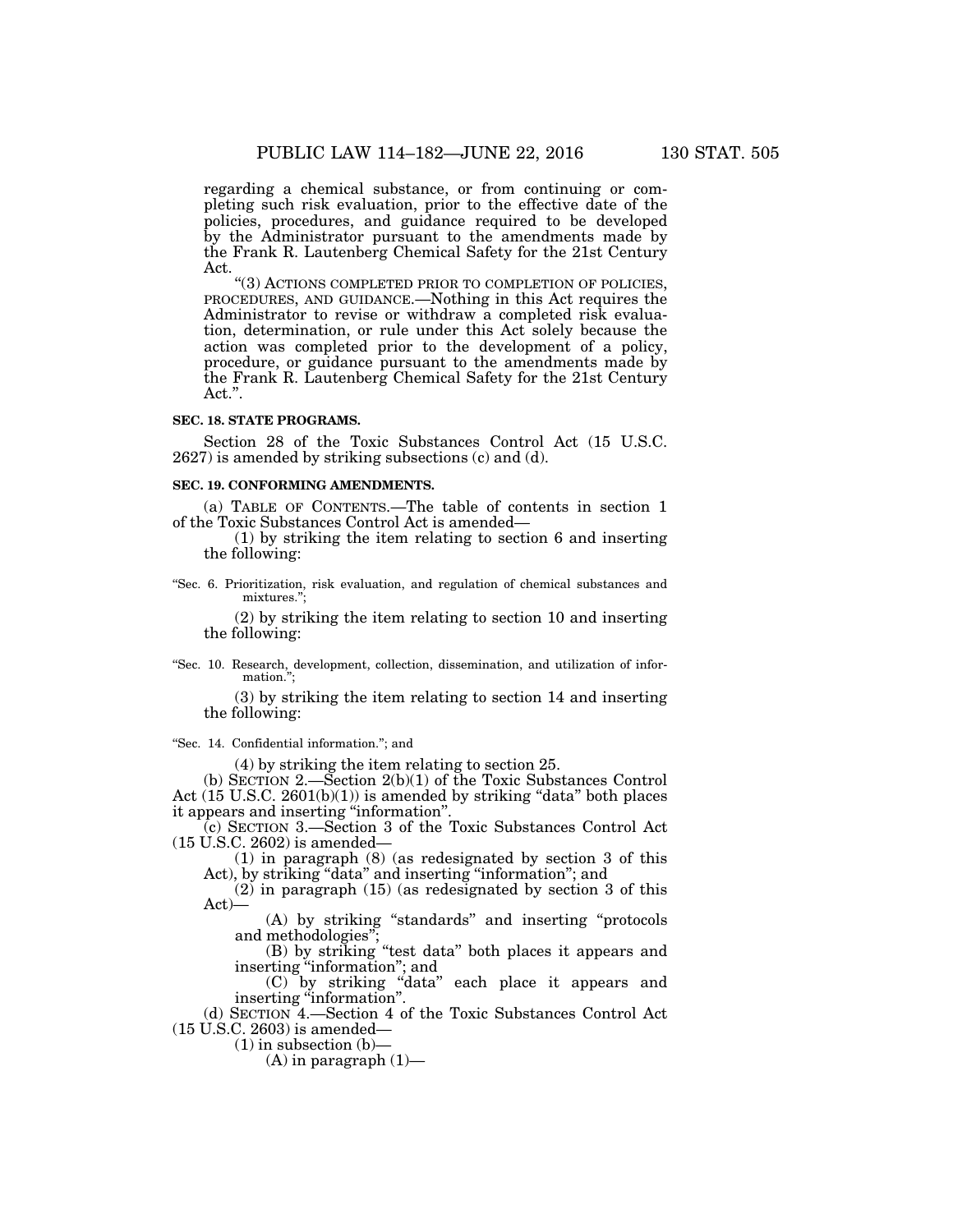(i) in the paragraph heading, by adding '', ORDER, OR CONSENT AGREEMENT'' at the end; and

(ii) by striking ''rule'' each place it appears and inserting ''rule, order, or consent agreement'';

 $(B)$  in paragraph  $(2)(B)$ , by striking "rules" and inserting "rules, orders, and consent agreements";

 $(C)$  in paragraph  $(3)(A)$ , by striking "rule" and inserting "rule or order"; and

 $(D)$  in paragraph  $(4)$ —

 $(i)$  by striking "rule under subsection  $(a)$ " each place it appears and inserting ''rule, order, or consent agreement under subsection (a)'';

(ii) by striking ''repeals the rule'' each place it appears and inserting ''repeals the rule or order or modifies the consent agreement to terminate the requirement''; and

(iii) by striking "repeals the application of the rule" and inserting ''repeals or modifies the application of the rule, order, or consent agreement'';

 $(2)$  in subsection  $(c)$ –

(A) in paragraph (1), by striking "rule" and inserting "rule or order":

(B) in paragraph (2)—

 $(i)$  in subparagraph  $(A)$ , by striking "a rule under subsection (a) or for which data is being developed pursuant to such a rule'' and inserting ''a rule, order, or consent agreement under subsection (a) or for which information is being developed pursuant to such a rule, order, or consent agreement'';

 $(ii)$  in subparagraph  $(B)$ , by striking "such rule or which is being developed pursuant to such rule'' and inserting ''such rule, order, or consent agreement or which is being developed pursuant to such rule, order, or consent agreement''; and

(iii) in the matter following subparagraph (B), by striking "the rule" and inserting "the rule or order";

 $(C)$  in paragraph  $(3)(B)(i)$ , by striking "rule promulgated" and inserting "rule, order, or consent agreement"; and

(D) in paragraph (4)—

(i) by striking "rule promulgated" each place it appears and inserting ''rule, order, or consent agreement'';

(ii) by striking ''such rule'' each place it appears and inserting "such rule, order, or consent agreement"; and

(iii) in subparagraph (B), by striking ''the rule'' and inserting ''the rule or order'';

(3) in subsection (d), by striking "rule" and inserting "rule, order, or consent agreement''; and

 $(4)$  in subsection  $(g)$ , by striking "rule" and inserting "rule, order, or consent agreement''.

(e) SECTION 5.—Section 5 of the Toxic Substances Control Act (15 U.S.C. 2604) is amended—

 $(1)$  in subsection  $(b)$ —

 $(A)$  in paragraph  $(1)(A)$ —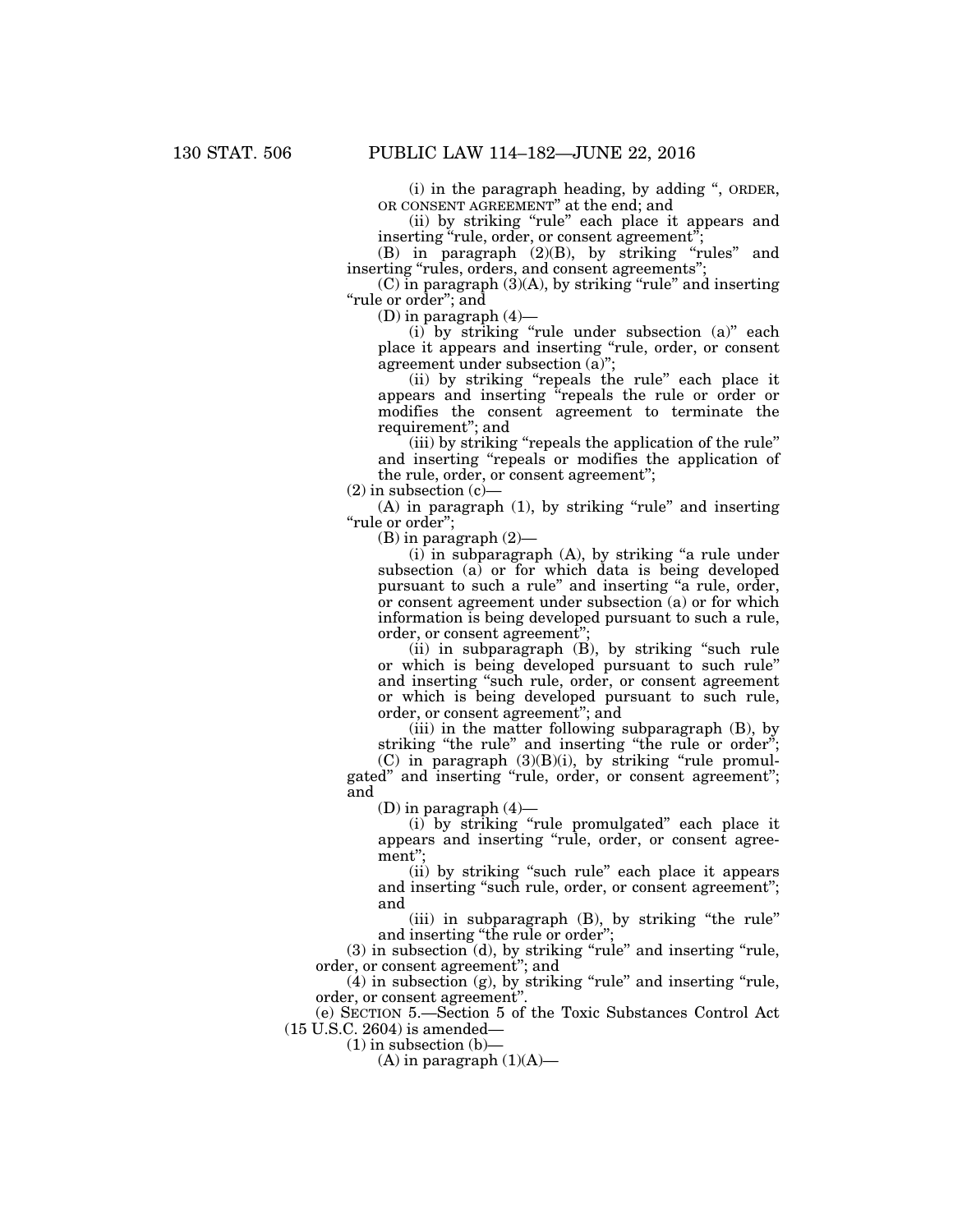(i) by striking ''rule promulgated'' and inserting ''rule, order, or consent agreement''; and

(ii) by striking ''such rule'' and inserting ''such rule, order, or consent agreement'';

 $(B)$  in paragraph  $(1)(B)$ , by striking "rule promulgated" and inserting ''rule or order''; and

 $(C)$  in paragraph  $(2)(A)(ii)$ , by striking "rule promulgated" and inserting "rule, order, or consent agreement"; and

 $(2)$  in subsection  $(d)(2)(C)$ , by striking "rule" and inserting ''rule, order, or consent agreement''.

(f) SECTION 7.—Section 7(a) of the Toxic Substances Control Act (15 U.S.C. 2606(a)) is amended—

(1) in paragraph (1), in the matter following subparagraph (C), by striking ''a rule under section 4, 5, 6, or title IV or an order under section 5 or title IV" and inserting "a determination under section 5 or 6, a rule under section 4, 5, or 6 or title IV, an order under section 4, 5, or 6 or title IV, or a consent agreement under section 4''; and

(2) in paragraph (2), by striking "subsection  $6(d)(2)(A)(i)$ " and inserting "section  $6(d)(3)(A)(i)$ ".

(g) SECTION 8.—Section 8(a) of the Toxic Substances Control Act (15 U.S.C. 2607(a)) is amended—

(1) in paragraph  $(2)(E)$ , by striking "data" and inserting ''information''; and

(2) in paragraph  $(3)(A)(ii)(I)$ , by striking "or an order in effect under section  $5(e)$ " and inserting ", an order in effect under section 4 or 5(e), or a consent agreement under section 4''.

(h) SECTION 9.—Section 9 of the Toxic Substances Control Act (15 U.S.C. 2608) is amended—

 $(1)$  in subsection  $(a)$ , by striking "section  $6$ " each place it appears and inserting ''section 6(a)''; and

(2) in subsection (d), by striking ''Health, Education, and Welfare'' and inserting ''Health and Human Services''.

(i) SECTION 10.—Section 10 of the Toxic Substances Control Act (15 U.S.C. 2609) is amended—

(1) in the section heading, by striking ''**DATA**'' and inserting ''**INFORMATION**'';

(2) by striking ''Health, Education, and Welfare'' each place it appears and inserting ''Health and Human Services'';

 $(3)$  in subsection  $(b)$ —

(A) in the subsection heading, by striking ''DATA'' and inserting "INFORMATION";

(B) by striking ''data'' and inserting ''information'' in paragraph (1);

 $(C)$  by striking "data" and inserting "information" in paragraph  $(2)(A)$ ; and

 $(D)$  by striking "a data" and inserting "an information" in paragraph  $(2)(B)$ ; and

 $(4)$  in subsection  $(g)$ , by striking "data" and inserting ''information''.

(j) SECTION 11.—Section  $11(b)(2)$  of the Toxic Substances Control Act  $(15 \text{ U.S.C. } 2610(b)(2))$  is amended—

(1) by striking ''data'' each place it appears and inserting "information"; and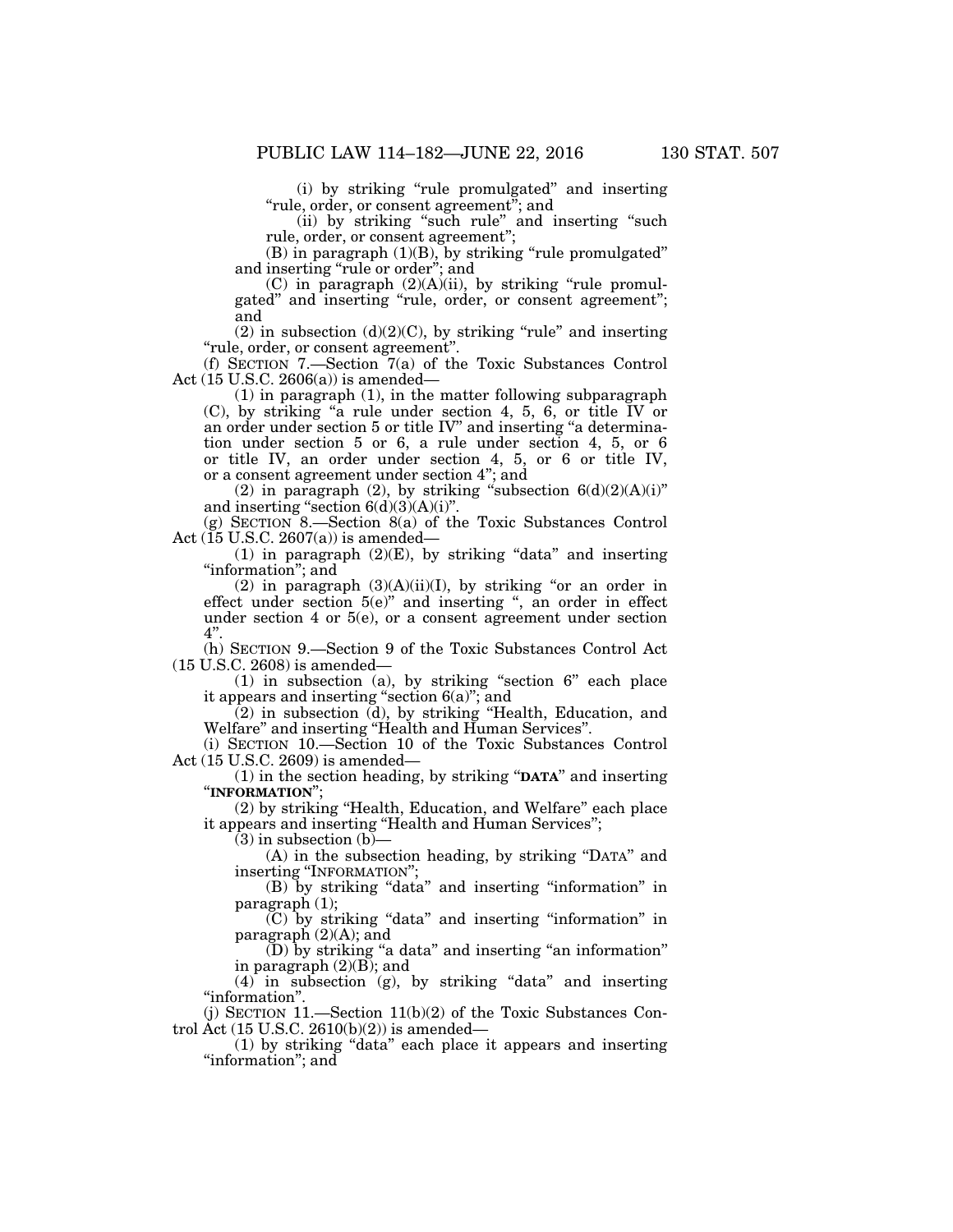$(2)$  in subparagraph  $(E)$ , by striking "rule promulgated" and inserting ''rule promulgated, order issued, or consent agreement entered into''.

(k) SECTION 12.—Section 12(b)(1) of the Toxic Substances Control Act  $(15 \text{ U.S.C. } 2611(b)(1))$  is amended by striking "data" both places it appears and inserting ''information''.

(l) SECTION 15.—Section 15(1) of the Toxic Substances Control Act (15 U.S.C. 2614(1)) is amended by striking "(A) any rule" and all that follows through "or  $(D)$ " and inserting "any requirement of this title or any rule promulgated, order issued, or consent agreement entered into under this title, or

(m) SECTION 19.—Section 19 of the Toxic Substances Control Act (15 U.S.C. 2618) is amended—

 $(1)$  in subsection  $(a)$ -

 $(A)$  in paragraph  $(1)(A)$ —

(i) by striking ''Not later than 60 days after the date of the promulgation of a rule under section 4(a),  $5(a)(2)$ ,  $5(b)(4)$ ,  $6(a)$ ,  $6(e)$ , or 8, or under title II or IV'' and inserting ''Except as otherwise provided in this title, not later than 60 days after the date on which a rule is promulgated under this title, title II, or title IV, or the date on which an order is issued under section 4, 5(e), 5(f), or  $6(i)(1)$ ,";

(ii) by striking "such rule" and inserting "such rule or order''; and

(iii) by striking "such a rule" and inserting "such a rule or order'';

 $(B)$  in paragraph  $(1)(B)$ —

(i) by striking ''Courts'' and inserting ''Except as otherwise provided in this title, courts''; and

(ii) by striking "subparagraph  $(A)$  or  $(B)$  of section  $6(b)(1)$ " and inserting "this title, other than an order under section 4,  $5(e)$ ,  $5(f)$ , or  $6(i)(1)$ ,"; and

 $(C)$  in paragraph  $(2)$ 

(i) by striking ''rulemaking record'' and inserting "record"; and

(ii) by striking ''based the rule'' and inserting "based the rule or order";

 $(2)$  in subsection  $(b)$ –

(A) by striking ''review a rule'' and inserting ''review a rule, or an order under section 4, 5(e), 5(f), or  $6(i)(1)$ ,";

(B) by striking "such rule" and inserting "such rule" or order'';

(C) by striking ''the rule'' and inserting ''the rule or order'';

(D) by striking ''new rule'' each place it appears and inserting ''new rule or order''; and

(E) by striking ''modified rule'' and inserting ''modified rule or order''; and

 $(3)$  in subsection  $(c)$ -

 $(A)$  in paragraph  $(1)$ —

(i) in subparagraph (A)—

(I) by striking ''a rule'' and inserting ''a rule or order''; and

(II) by striking ''such rule'' and inserting ''such rule or order'';

 $(ii)$  in subparagraph  $(B)$ —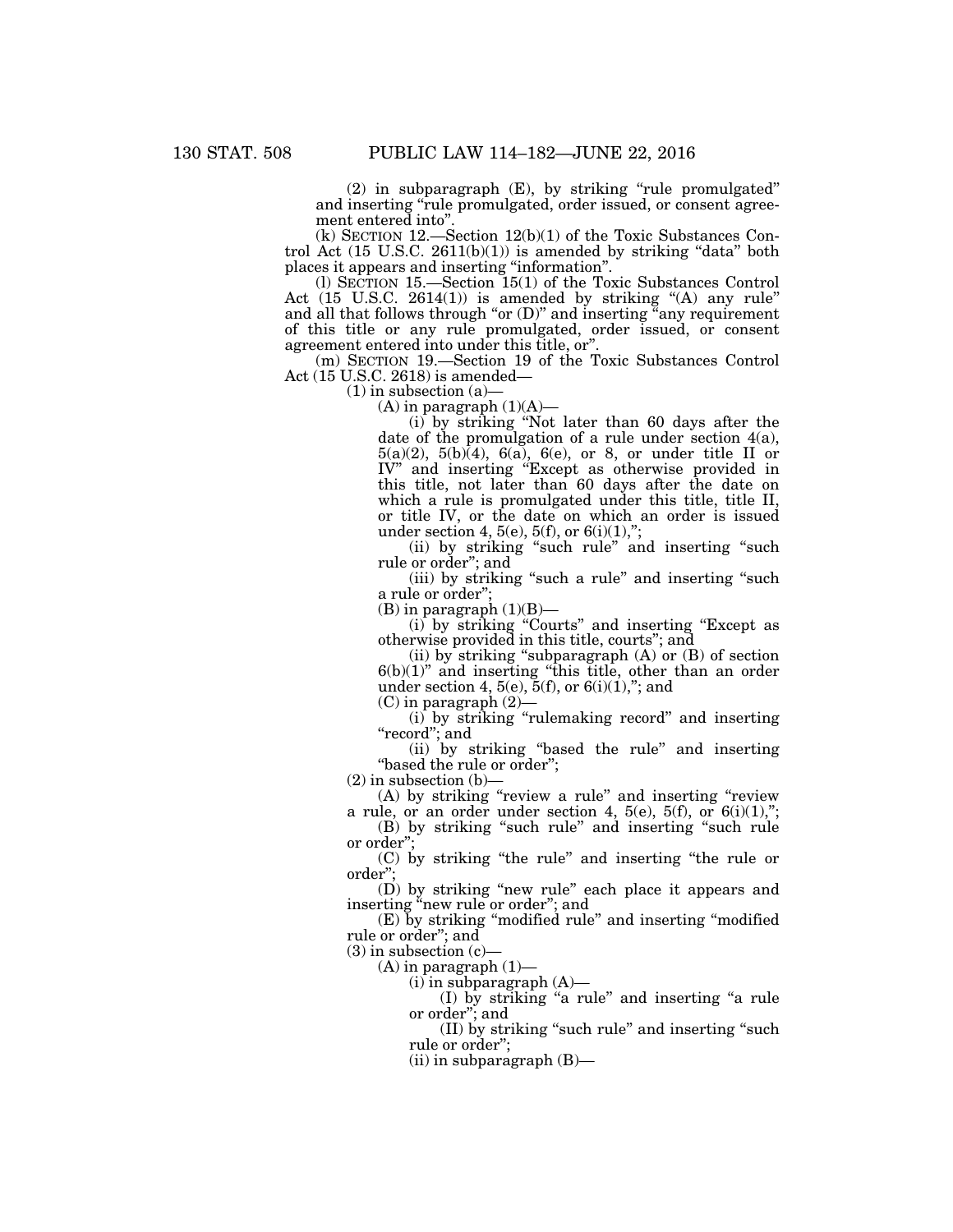(I) in the matter preceding clause (i), by

striking "a rule" and inserting "a rule or order"; (II) by amending clause (i) to read as follows:

''(i) in the case of review of—

"(I) a rule under section  $4(a)$ ,  $5(b)(4)$ ,  $6(a)$  (including review of the associated determination under section  $6(b)(4)(A)$ , or  $6(e)$ , the standard for review prescribed by paragraph  $(2)(E)$  of such section 706 shall not apply and the court shall hold unlawful and set aside such rule if the court finds that the rule is not supported by substantial evidence in the rulemaking record taken as a whole; and

"(II) an order under section 4, 5(e), 5(f), or  $6(i)(1)$ , the standard for review prescribed by paragraph  $(2)(E)$ of such section 706 shall not apply and the court shall hold unlawful and set aside such order if the court finds that the order is not supported by substantial evidence in the record taken as a whole; and''; and

(III) by striking clauses (ii) and (iii) and the matter after clause (iii) and inserting the following:

"(ii) the court may not review the contents and adequacy of any statement of basis and purpose required by section 553(c) of title 5, United States Code, to be incorporated in the rule or order, except as part of the record, taken as a whole.''; and

(iii) by striking subparagraph (C); and

 $(B)$  in paragraph  $(2)$ , by striking "any rule" and inserting "any rule or order".

(n) SECTION  $20$ . Section  $20(a)(1)$  of the Toxic Substances Control Act (15 U.S.C. 2619(a)(1)) is amended by striking ''order issued under section 5'' and inserting ''order issued under section 4 or  $5$ ".

(o) SECTION 21.—Section 21 of the Toxic Substances Control Act (15 U.S.C. 2620) is amended—

 $(1)$  in subsection  $(a)$ , by striking "order under section  $5(e)$ or  $(6)(b)(2)$ " and inserting "order under section 4 or  $5(e)$  or  $(f)$ "; and

 $(2)$  in subsection  $(b)$ —

(A) in paragraph (1), by striking ''order under section  $5(e)$ ,  $6(b)(1)(A)$ , or  $6(b)(1)(B)$ " and inserting "order under section 4 or 5(e) or (f)''; and

(B) in paragraph  $(4)(B)$ —

(i) in the matter preceding clause (i), by striking "order under section  $5(e)$  or  $6(b)(2)$ " and inserting "order under section  $4$  or  $5(e)$  or  $(f)$ ";

(ii) in clause (i), by striking ''order under section  $5(e)$ " and inserting "order under section 4 or  $5(e)$ "; and

(iii) in clause (ii), by striking ''section 6 or 8 or an order under section  $6(b)(2)$ , there is a reasonable basis to conclude that the issuance of such a rule or order is necessary to protect health or the environment against an unreasonable risk of injury to health or the environment" and inserting "section  $6(a)$  or  $8$ or an order under section 5(f), the chemical substance or mixture to be subject to such rule or order presents an unreasonable risk of injury to health or the environment, without consideration of costs or other nonrisk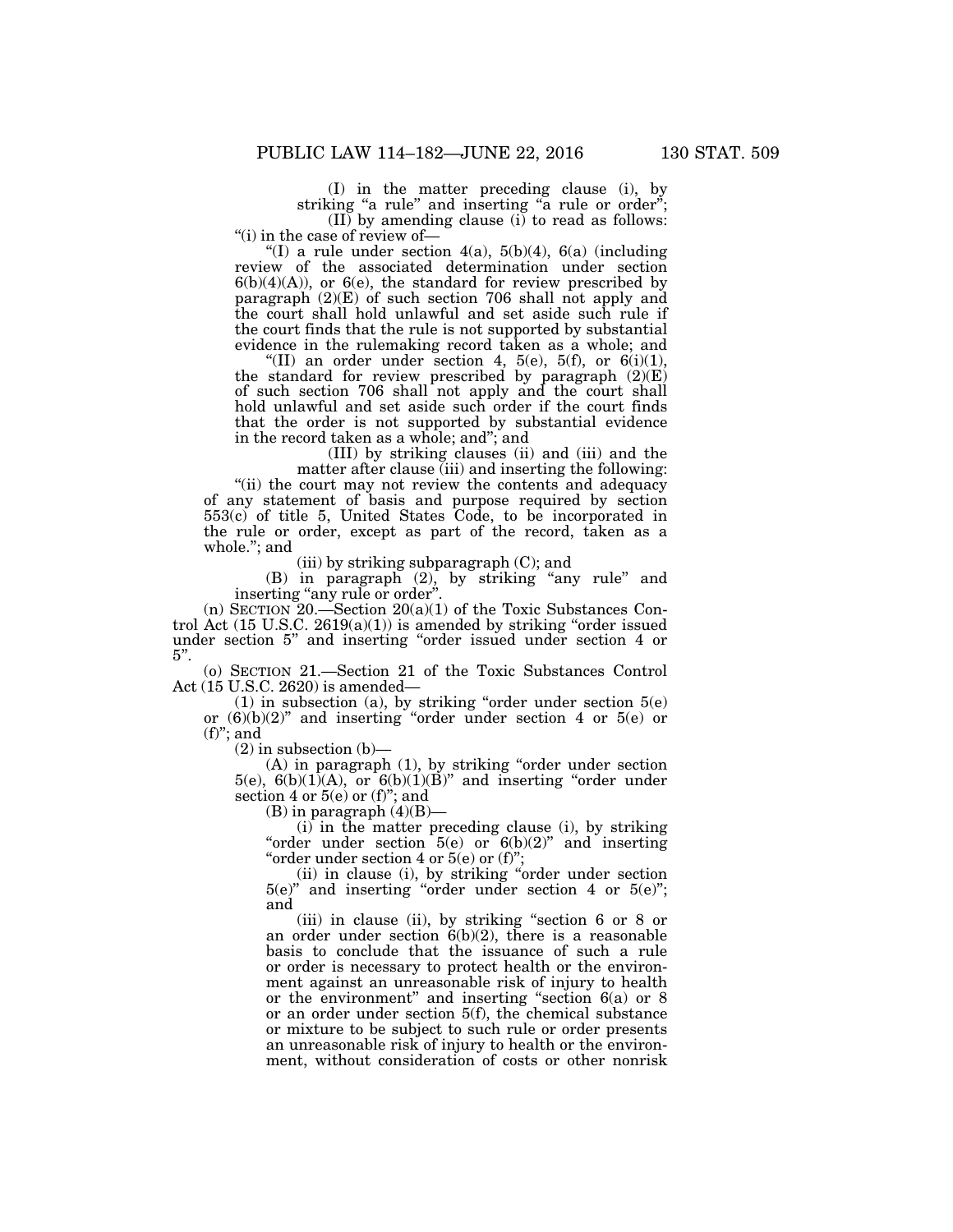factors, including an unreasonable risk to a potentially exposed or susceptible subpopulation, under the conditions of use''.

(p) SECTION 24.—Section 24(b)(2)(B) of the Toxic Substances Control Act  $(15 \text{ U.S.C. } 2623(b)(2)(B))$  is amended—

 $(1)$  by inserting "and" at the end of clause (i);

(2) by striking clause (ii); and

(3) by redesignating clause (iii) as clause (ii).

(q) SECTION 26.—Section 26 of the Toxic Substances Control Act (15 U.S.C. 2625) is amended—

(1) in subsection (e), by striking ''Health, Education, and Welfare'' each place it appears and inserting ''Health and Human Services''; and

(2) in subsection  $(g)(1)$ , by striking "data" and inserting ''information''.

(r) SECTION 27.—Section 27(a) of the Toxic Substances Control Act (15 U.S.C. 2626(a)) is amended—

(1) by striking ''Health, Education, and Welfare'' and inserting ''Health and Human Services'';

(2) by striking ''test data'' both places it appears and inserting ''information'';

(3) by striking ''rules promulgated'' and inserting ''rules, orders, or consent agreements''; and

(4) by striking ''standards'' and inserting ''protocols and methodologies''.

(s) SECTION 30.—Section 30(2) of the Toxic Substances Control Act (15 U.S.C. 2629(2)) is amended by striking "rule" and inserting ''rule, order, or consent agreement''.

15 USC 2601 note.

# **SEC. 20. NO RETROACTIVITY.**

Nothing in sections 1 through 19, or the amendments made by sections 1 through 19, shall be interpreted to apply retroactively to any State, Federal, or maritime legal action filed before the date of enactment of this Act.

### **SEC. 21. TREVOR'S LAW.**

(a) PURPOSES.—The purposes of this section are—

(1) to provide the appropriate Federal agencies with the authority to help conduct investigations into potential cancer clusters;

(2) to ensure that Federal agencies have the authority to undertake actions to help address cancer clusters and factors that may contribute to the creation of potential cancer clusters; and

(3) to enable Federal agencies to coordinate with other Federal, State, and local agencies, institutes of higher education, and the public in investigating and addressing cancer clusters.

(b) DESIGNATION AND INVESTIGATION OF POTENTIAL CANCER CLUSTERS.—Part P of title III of the Public Health Service Act (42 U.S.C. 280g et seq.) is amended by adding at the end the following:

42 USC 280g–17.

#### **''SEC. 399V–6. DESIGNATION AND INVESTIGATION OF POTENTIAL CANCER CLUSTERS.**

''(a) DEFINITIONS.—In this section:

"(1) CANCER CLUSTER.—The term 'cancer cluster' means the incidence of a particular cancer within a population group,

42 USC 280g–17

note.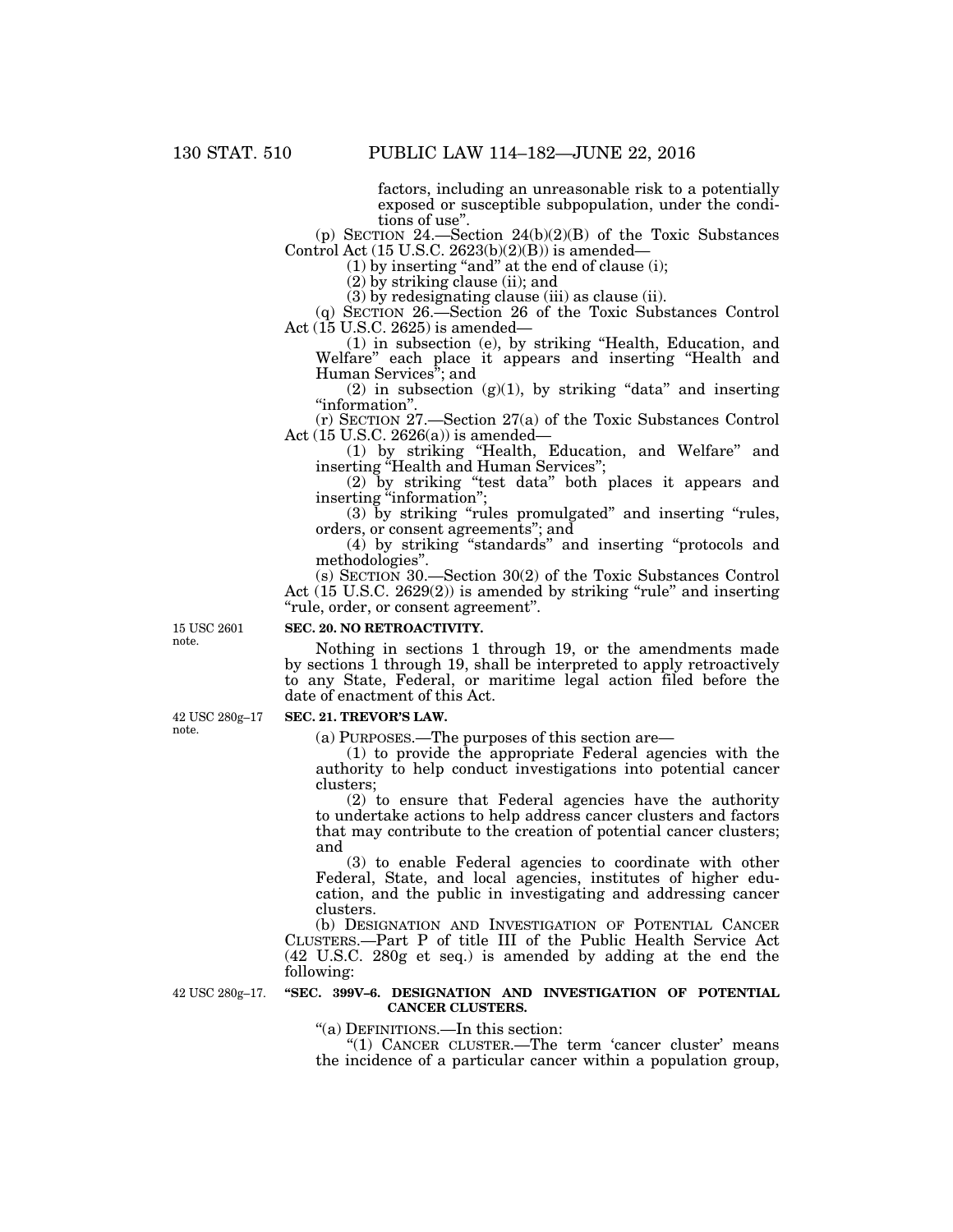a geographical area, and a period of time that is greater than expected for such group, area, and period.

"(2) PARTICULAR CANCER.—The term 'particular cancer' means one specific type of cancer or a type of cancers scientifically proven to have the same cause.

''(3) POPULATION GROUP.—The term 'population group' means a group, for purposes of calculating cancer rates, defined by factors such as race, ethnicity, age, or gender.

''(b) CRITERIA FOR DESIGNATION OF POTENTIAL CANCER CLUS-TERS.—

"(1) DEVELOPMENT OF CRITERIA.—The Secretary shall develop criteria for the designation of potential cancer clusters.

" $(2)$  REQUIREMENTS.—The criteria developed under paragraph (1) shall consider, as appropriate—

"(A) a standard for cancer cluster identification and reporting protocols used to determine when cancer incidence is greater than would be typically observed;

''(B) scientific screening standards that ensure that a cluster of a particular cancer involves the same type of cancer, or types of cancers;

 $C$ ) the population in which the cluster of a particular cancer occurs by factors such as race, ethnicity, age, and gender, for purposes of calculating cancer rates;

 $'(D)$  the boundaries of a geographic area in which a cluster of a particular cancer occurs so as not to create or obscure a potential cluster by selection of a specific area; and

 $E(E)$  the time period over which the number of cases of a particular cancer, or the calculation of an expected number of cases, occurs.

''(c) GUIDELINES FOR INVESTIGATION OF POTENTIAL CANCER CLUSTERS.—The Secretary, in consultation with the Council of State and Territorial Epidemiologists and representatives of State and local health departments, shall develop, publish, and periodically update guidelines for investigating potential cancer clusters. The guidelines shall—

 $''(1)$  recommend that investigations of cancer clusters—

"(A) use the criteria developed under subsection  $(b)$ ;

"(B) use the best available science; and

 $C$ ) rely on a weight of the scientific evidence;

''(2) provide standardized methods of reviewing and categorizing data, including from health surveillance systems and reports of potential cancer clusters; and

''(3) provide guidance for using appropriate epidemiological and other approaches for investigations.

''(d) INVESTIGATION OF CANCER CLUSTERS.—

''(1) SECRETARY DISCRETION.—The Secretary—

"(A) in consultation with representatives of the relevant State and local health departments, shall consider whether it is appropriate to conduct an investigation of a potential cancer cluster; and

''(B) in conducting investigations shall have the discretion to prioritize certain potential cancer clusters, based on the availability of resources.

''(2) COORDINATION.—In investigating potential cancer clusters, the Secretary shall coordinate with agencies within the

Consultation. Publication.

Recommendation.

Consultation.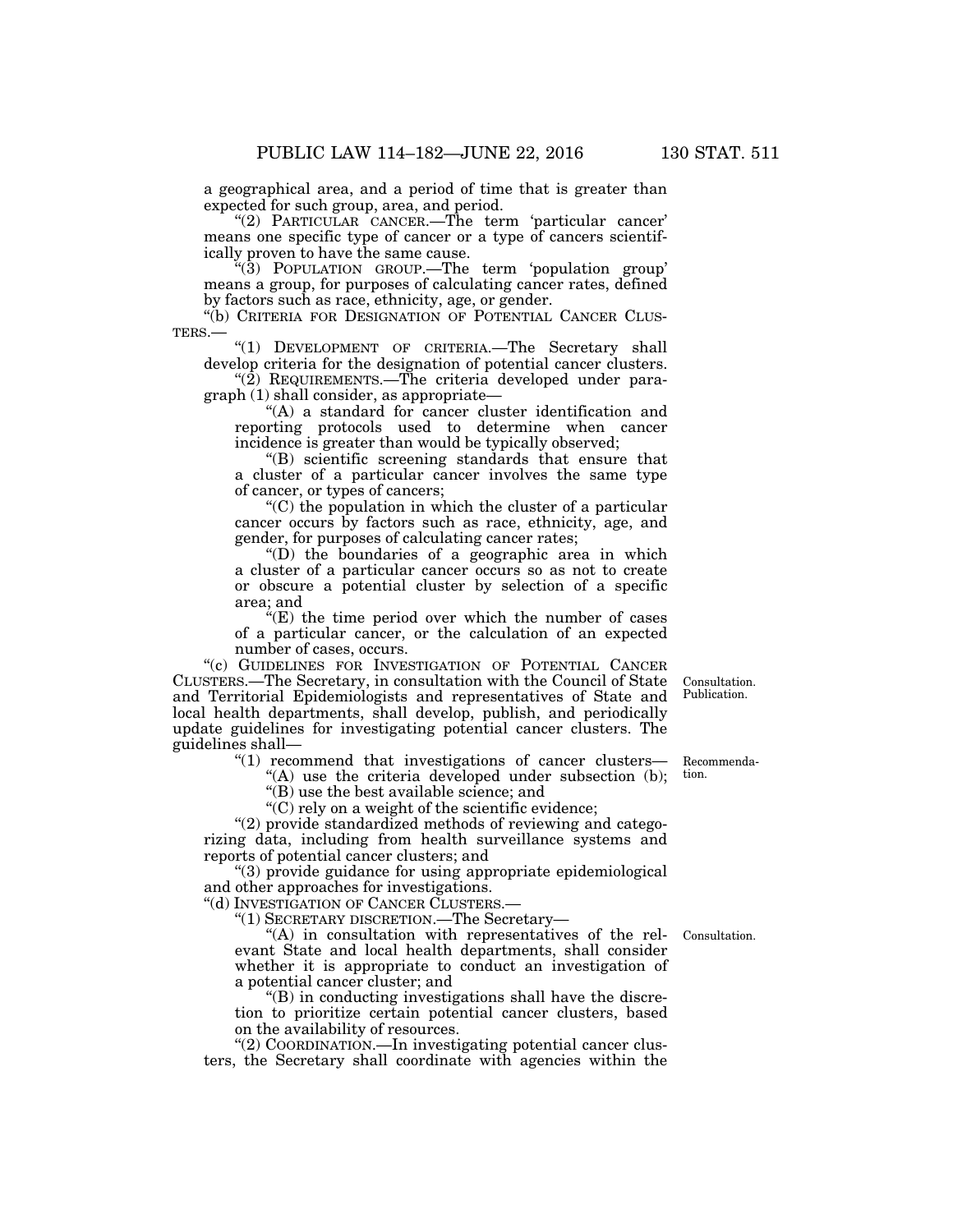Department of Health and Human Services and other Federal agencies, such as the Environmental Protection Agency.

''(3) BIOMONITORING.—In investigating potential cancer clusters, the Secretary shall rely on all appropriate biomonitoring information collected under other Federal programs, such as the National Health and Nutrition Examination Survey. The Secretary may provide technical assistance for relevant biomonitoring studies of other Federal agencies.

''(e) DUTIES.—The Secretary shall—

" $(1)$  ensure that appropriate staff of agencies within the Department of Health and Human Services are prepared to provide timely assistance, to the extent practicable, upon receiving a request to investigate a potential cancer cluster from a State or local health authority;

 $(2)$  maintain staff expertise in epidemiology, toxicology, data analysis, environmental health and cancer surveillance, exposure assessment, pediatric health, pollution control, community outreach, health education, laboratory sampling and analysis, spatial mapping, and informatics;

"(3) consult with community members as investigations into potential cancer clusters are conducted, as the Secretary determines appropriate;

''(4) collect, store, and disseminate reports on investigations of potential cancer clusters, the possible causes of such clusters, and the actions taken to address such clusters; and

''(5) provide technical assistance for investigating cancer clusters to State and local health departments through existing programs, such as the Epi-Aids program of the Centers for Disease Control and Prevention and the Assessments of Chemical Exposures Program of the Agency for Toxic Substances and Disease Registry.''.

Rural Healthcare Connectivity Act of 2016.

# **TITLE II—RURAL HEALTHCARE CONNECTIVITY**

47 USC 609 note.

# **SEC. 201. SHORT TITLE.**

This title may be cited as the ''Rural Healthcare Connectivity Act of 2016''.

#### **SEC. 202. TELECOMMUNICATIONS SERVICES FOR SKILLED NURSING FACILITIES.**

(a) IN GENERAL.—Section  $254(h)(7)(B)$  of the Communications Act of 1934 (47 U.S.C. 254(h)(7)(B)) is amended—

 $(1)$  in clause (vi), by striking "and" at the end;

(2) by redesignating clause (vii) as clause (viii);

(3) by inserting after clause (vi) the following:

''(vii) skilled nursing facilities (as defined in section 1819(a) of the Social Security Act (42 U.S.C. 1395i– 3(a))); and''; and

(4) in clause (viii), as redesignated, by striking ''clauses  $(i)$  through  $(vi)$ " and inserting "clauses  $(i)$  through  $(vii)$ "

47 USC 254 note.

(b) SAVINGS CLAUSE.—Nothing in subsection (a) shall be construed to affect the aggregate annual cap on Federal universal service support for health care providers under section 54.675 of title 47, Code of Federal Regulations, or any successor regulation.